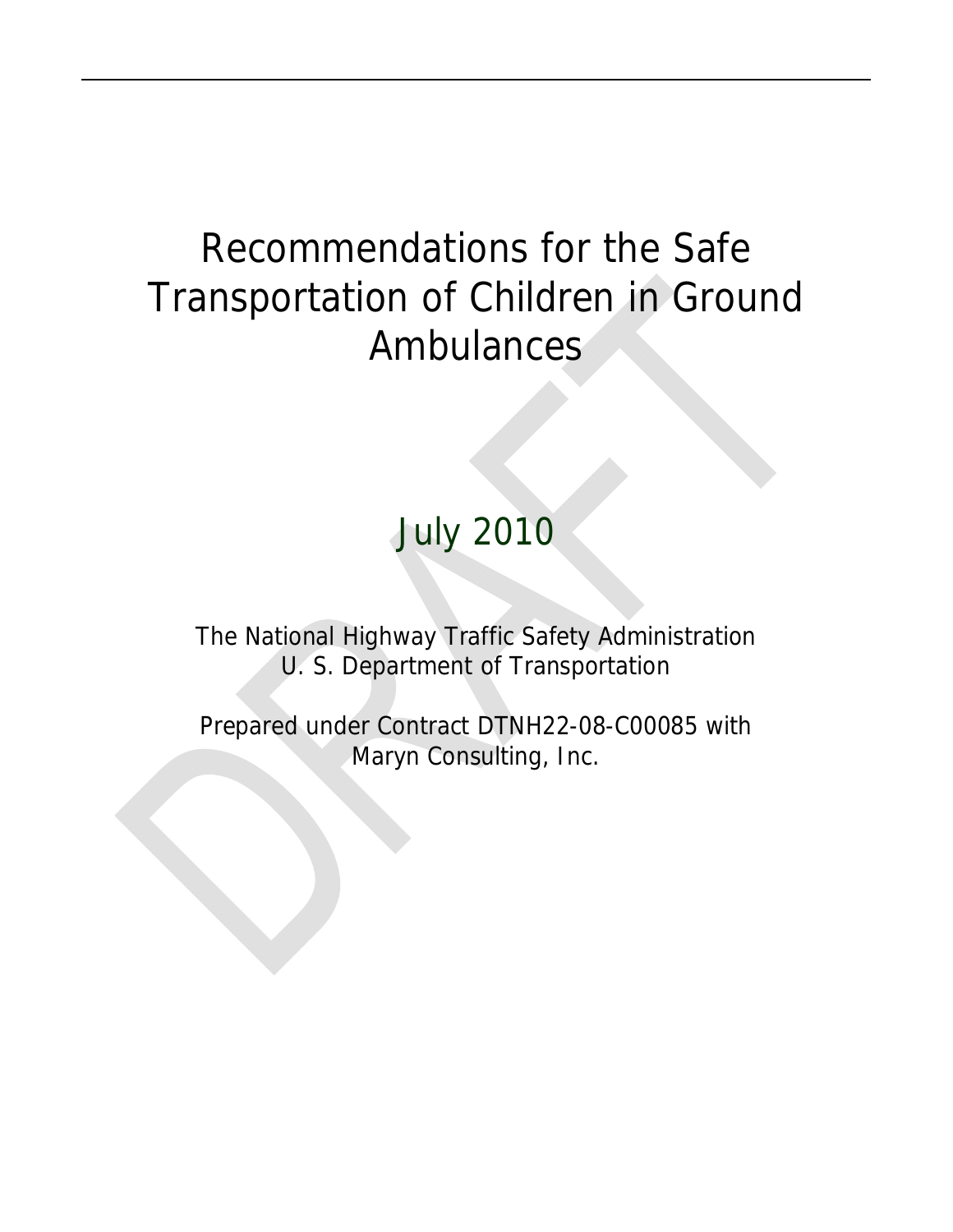# **Table of Contents Section Page Number 2018** Glossary of Terms 3 Background 5 A Description of the Problem 8 Previous Guidance Regarding the Safe Transportation of Children in Emergency 10<br>Ground Ambulances A "Non-technical" Definition of a "Child" 11 Operational Safety Issues Related to the Safe Transportation of Children in Emergency Ground Ambulances<br>Emergency Ground Ambulances The Goal of the [Draft] Recommendations 14 **The [Draft] Recommendations:** 14 **Situation 1—For a Child who is uninjured/not ill 16**  16 **Situation 2—For a Child who is ill and/or injured and whose condition** *does not* **require continuous and/or intensive medical monitoring and/or interventions 17 Situation 3—For a Child whose condition requires continuous and/or intensive medical monitoring and/or interventions <sup>18</sup> Situation 4—For a Child whose condition requires spinal immobilization and/or lying flat <sup>19</sup> Situation 5—For a Child or Children requiring transport as part of a multiple**  patient transport (newborn with Mother, multiple children, etc.) **20** Limitations of the Recommendations 21 Additional Recommendations Beyond the Scope of this Project 21 Recommendations for Governmental and Other Entities to Consider 22 Recommendations for Manufacturers to Consider 22 Appendix A: Literature Review Findings 24 Appendix B: Agenda and List of Participants, Meeting of the Working Group on Appendix B. Agenda and Eist of Farticipants, Meeting of the Working Group on 37<br>July 22, 2009 in Washington DC Appendix C: General Considerations and Selecting Child Restraint Systems for Ground Ambulance Transport 40 Appendix D: Convertible Child Safety Seat and Car Bed Installation Recommendations <sup>42</sup> Appendix E: Recommended Best Practices for Child Restraint System (CRS) Use 44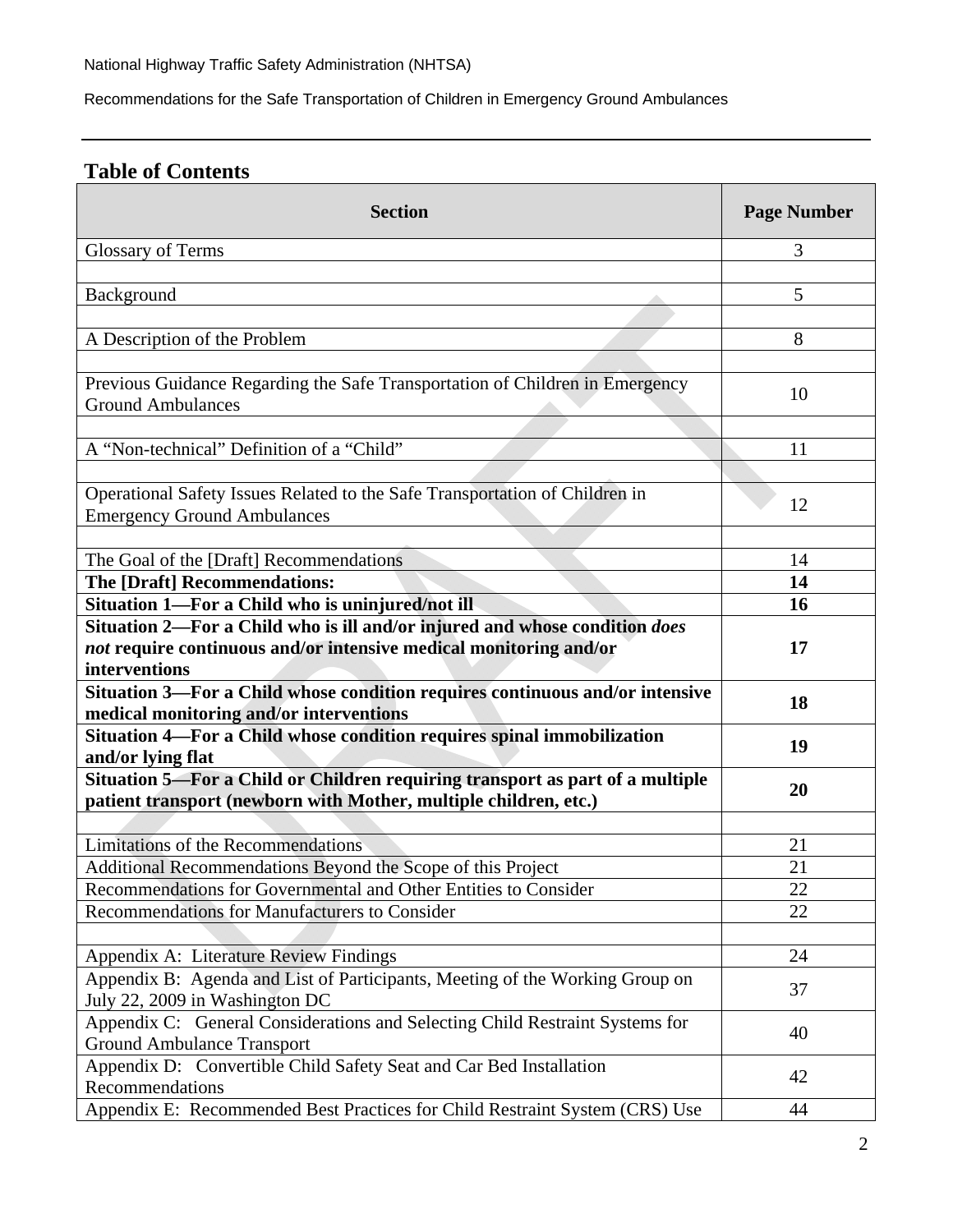# **Glossary of Terms**

| <b>Term</b>                   | <b>Definition</b>                                                                                                           |
|-------------------------------|-----------------------------------------------------------------------------------------------------------------------------|
| <b>Bench Seat</b>             | Also known as the squad bench, this is the multi-person side                                                                |
|                               | facing seat(s) alongside the cot mounting area in the rear of a                                                             |
|                               | ground ambulance.                                                                                                           |
| Call-taker                    | The individual responsible for answering a call to 911 for                                                                  |
|                               | response to an emergency situation and request for an immediate                                                             |
|                               | response, which may include a medical emergency and the need                                                                |
|                               | for emergency medical services.                                                                                             |
| Captain's Chair               | Also known as the EMS provider's seat, this is the passenger                                                                |
|                               | location which (typically an EMS professional) faces the rear                                                               |
|                               | exit of the emergency ground ambulance that is typically located                                                            |
|                               | immediately behind the driver's seat. From this location, the                                                               |
|                               | person is physically able to see the patients being transported                                                             |
| Child restraint system (CRS)  | A CRS is any device (except a passenger system lap seat belt or                                                             |
|                               | lap/shoulder seat belt), designed for use in a motor vehicle to                                                             |
|                               | restrain, seat, or position a child                                                                                         |
| Cot                           | A temporary bed used in emergency ground ambulances for the<br>purposes of transporting patients via ambulance to a medical |
|                               | facility for treatment. Also commonly referred to as a stretcher                                                            |
|                               | or gurney. A wheeled cot (elevating) or wheeled cot-bench                                                                   |
|                               | (non-elevating) may be referred to as a litter.                                                                             |
| Emergency ambulance or        | An emergency ambulance, emergency ground ambulance, or                                                                      |
| emergency ground ambulance or | ground ambulance is a vehicle designed for the transportation of                                                            |
| ground ambulance              | sick or injured people to, from, or between places of medical                                                               |
|                               | treatment.                                                                                                                  |
| Emergency medical services    | Emergency medical services are the responses and activities                                                                 |
| (EMS)                         | dedicated to providing out-of-hospital medical care and/or                                                                  |
|                               | transportation to definitive medical care, to patients with                                                                 |
|                               | illnesses and injuries which the patient, or the medical                                                                    |
|                               | practitioner, believes constitutes a medical emergency. At the                                                              |
|                               | community level, EMS may also be referred to as but not limited                                                             |
|                               | to: first aid squad, emergency squad, rescue squad, ambulance                                                               |
|                               | squad, ambulance service, ambulance corps or life squad.                                                                    |
| <b>EMS Provider Seat</b>      | Also known as the Captain's Chair (see definition above).                                                                   |
| <b>EVOC</b>                   | The Emergency Vehicle Operators Curriculum (EVOC) is the                                                                    |
|                               | national standard curriculum developed by NHTSA and the U.S.                                                                |
|                               | Office of Personnel Management for training personnel in the                                                                |
|                               | safe operation of emergency ground ambulances.                                                                              |
| FARS                          | The Fatality Analysis Reporting System (FARS) is NHTSA's                                                                    |
|                               | annual census of data collected on all fatal motor vehicle traffic                                                          |
|                               | crashes occurring in the U.S. and the injuries, persons, and                                                                |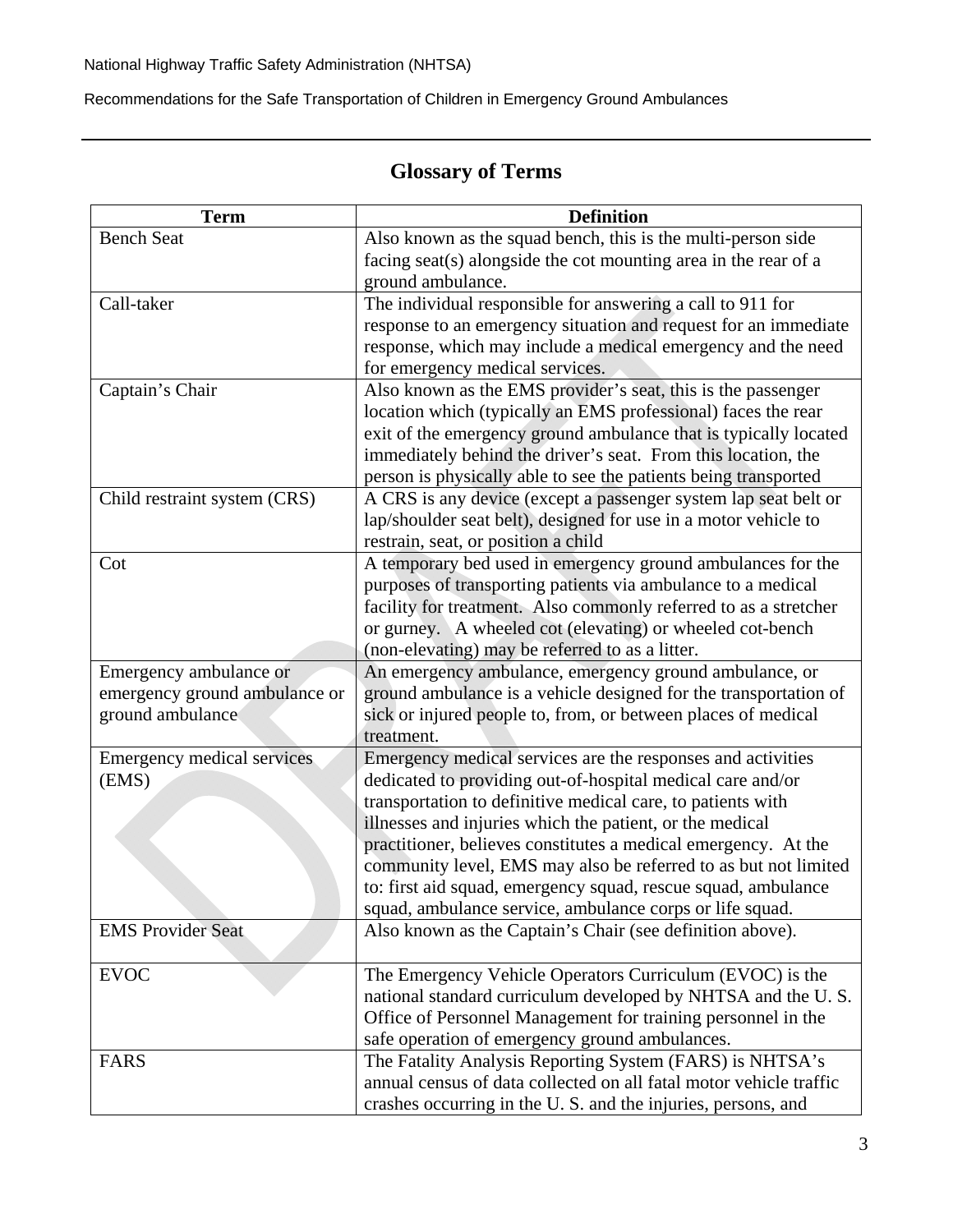|                                 | vehicles involved in these crashes.                                |
|---------------------------------|--------------------------------------------------------------------|
| Five-point cot restraint system | A system for restraining a patient to the cot of a ground          |
|                                 | ambulance, consisting of three horizontal restraints across the    |
|                                 | patient's torso(chest, waist, and knees) and two vertical shoulder |
|                                 | restraints across each of the patient's' shoulders.                |
| <b>FMVSS 208</b>                | Federal Motor Vehicle Safety Standard (FMVSS) 208 is the           |
|                                 | standard for Occupant Crash Protection. FMVSS 208 specifies        |
|                                 | the performance requirements for active and passive restraints     |
|                                 | (seat belts) using anthropomorphic test dummies seated in the      |
|                                 | front outboard seats of passenger cars and of certain multi-       |
|                                 | purpose passenger vehicles, trucks, and buses. The purpose of      |
|                                 | FMVSS 208 is to reduce the number of fatalities and the number     |
|                                 | and severity of injuries to occupants involved in frontal crashes. |
| <b>FMVSS 213</b>                | Federal Motor Vehicle Safety Standard (FMVSS) 213 is the           |
|                                 | standard for Child Restraint Systems - Passenger Cars,             |
|                                 | Multipurpose Passenger Vehicles, Trucks and Buses, and Child       |
|                                 | Restraint Systems for use in Motor Vehicles and Aircraft.          |
|                                 | FMVSS 213 specifies requirements for child restraint systems       |
|                                 | used in motor vehicles and aircraft. The purpose of FMVSS 213      |
|                                 | is to reduce the number of children killed or injured in motor     |
|                                 | vehicle crashes and in aircraft.                                   |
| <b>HRSA</b>                     | The U.S. Department of Health and Human Services' Health           |
|                                 | Resources and Services Administration (HRSA) is the primary        |
|                                 | Federal agency for improving access to health care services for    |
|                                 | people who are uninsured, isolated or medically vulnerable.        |
| <b>NEMSIS</b>                   | Established in 2001, the National Emergency Medical Services       |
|                                 | Information System is a project to create a national EMS           |
|                                 | database that contains standardized data elements from local and   |
|                                 | state EMS agencies from the entire U.S.                            |
| Securement                      | The act or process of fastening a child restraint system or other  |
|                                 | safety device or piece of equipment to ensure the safety of the    |
|                                 | child being transported in the system or device or equipment so    |
|                                 | as not to allow movement or subject the child to unsafe or         |
|                                 | inappropriate conditions while being transported.                  |
| Stretcher                       | Also referred to as a cot (see definition above).                  |
| <b>Squad Bench</b>              | Also known as the bench seat (see definition above).               |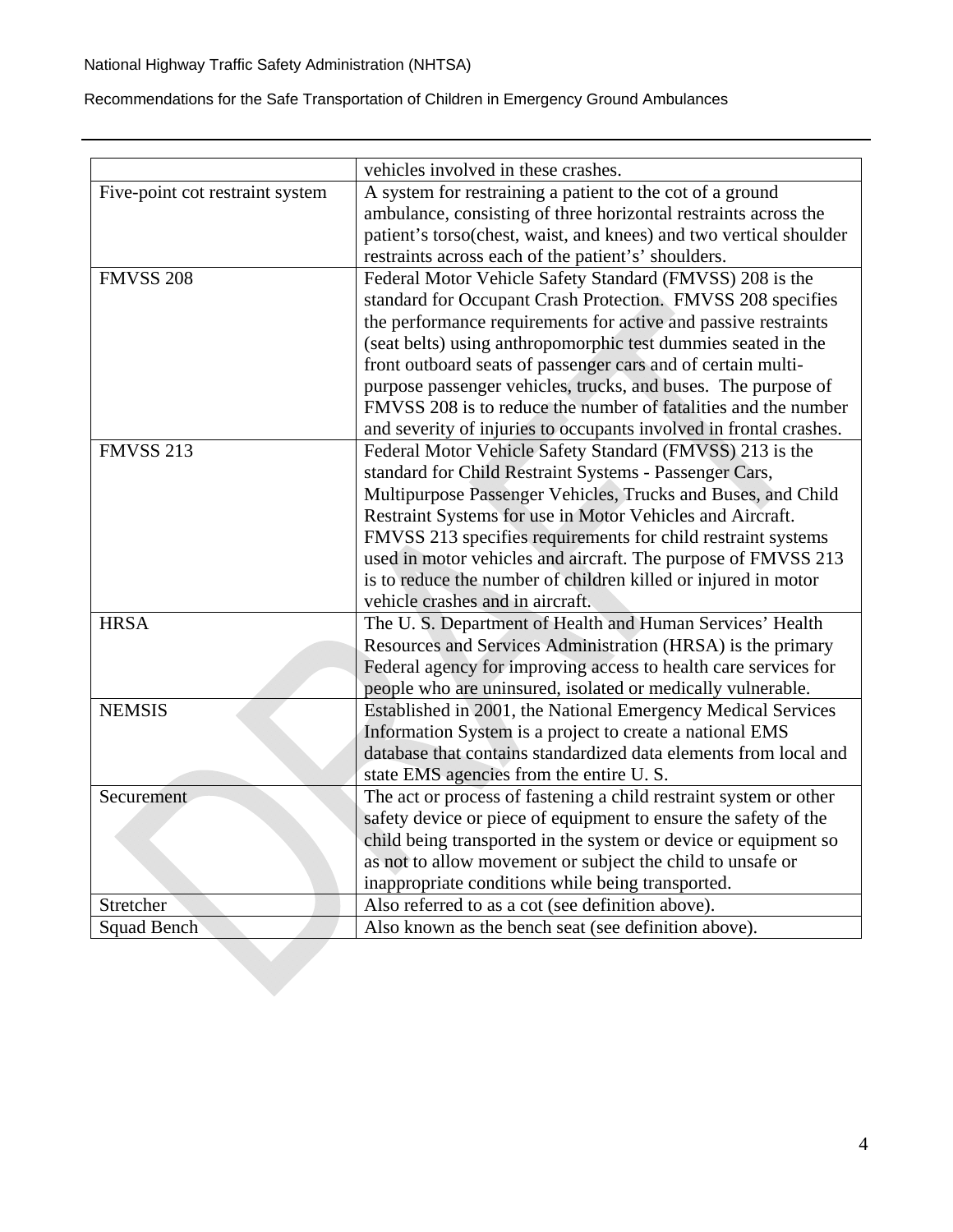### **Background**

The National Highway Traffic Safety Administration (NHTSA) of the U. S. Department of Transportation initiated a project in September 2008 titled "Solutions to Safely Transport Children in Emergency Vehicles". The major objectives of this project were to:

- 1. Build consensus in the development of a uniform set of recommendations to safely and appropriately transport children (injured, ill, or uninjured) from the scene of a crash or other incident in an ambulance.
- 2. To foster the creation of best practice recommendations after reviewing the practices currently being used to transport children in ambulances.
- 3. To provide consistent national recommendations that will be embraced by local, State and national emergency medical services (EMS) organizations, enabling them to reduce the frequency of emergency transport of ill, injured or uninjured children in an unsafe and inappropriate manner.

To achieve these major objectives, a Working Group was formed; the Working Group was comprised of members with experience, background, and extensive knowledge in the current practices of the emergency transportation of children in ground ambulances. The expert members of the Working Group were drawn from those organizations and entities involved in the health care of children and the emergency transportation of children and others in ground ambulances. It should be noted that throughout the remainder of this document, references to ambulances are limited to ground ambulances, unless otherwise stated. Also, based upon the deliberations of the Working Group, it was decided to use the terms child or children vs. "youth" to the extent practical throughout the remainder of this document, to represent all children, starting at birth.

The panel of experts comprising the Working Group and the organizations represented are shown in the following table.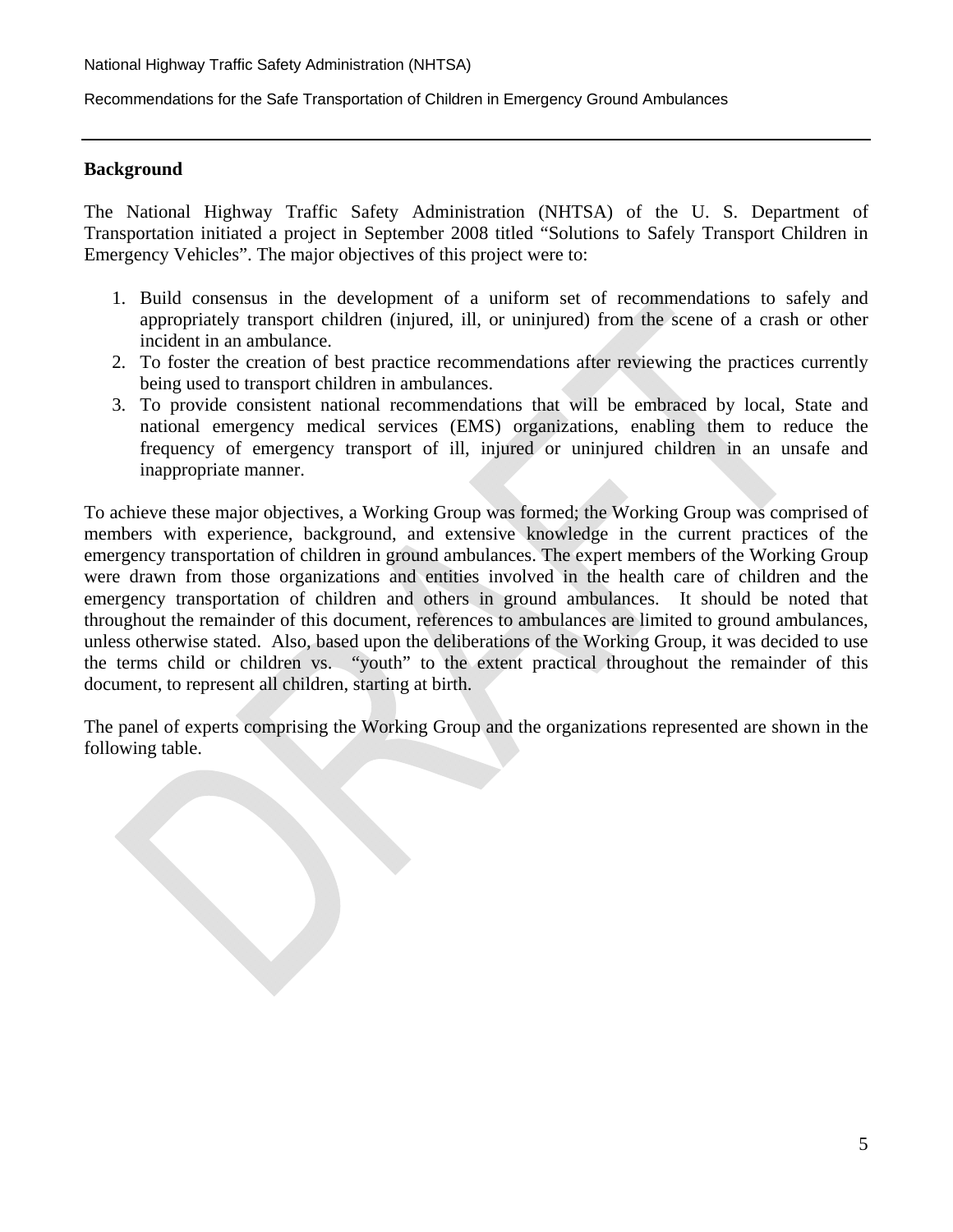| <b>Working Group Members from Children's Health, Medical, and Emergency</b> |                                                |  |
|-----------------------------------------------------------------------------|------------------------------------------------|--|
| <b>Organizations</b>                                                        |                                                |  |
| Michael Aries                                                               | International Association of Firefighters      |  |
| Katrina Altenhofen, MPH, PS, EMSC                                           | National Association of State EMS Officials    |  |
| Program Manager                                                             |                                                |  |
| Marilyn J. Bull, MD, FAAP                                                   | American Academy of Pediatrics                 |  |
| James M. Callahan, MD, FAAP,                                                | American College of Emergency Physicians       |  |
| <b>FACEP</b>                                                                | (ACEP)                                         |  |
| Andrew L. Garrett, MD, MPH                                                  | National Association of Emergency Medical      |  |
|                                                                             | Service Physicians (NAEMSP)                    |  |
| Ken Knipper                                                                 | <b>National Volunteer Fire Council</b>         |  |
| Tommy Loyacono, MPA, NREMT-P                                                | National Association of Emergency Medical      |  |
|                                                                             | Technicians                                    |  |
| John Russell, MD, FAAP                                                      | <b>American Ambulance Association</b>          |  |
| Joseph L. Wright, MD, MPH, FAAP                                             | <b>National Emergency Medical Services for</b> |  |
|                                                                             | Children's Resource Center (EMSC NRC)          |  |
| Cynthia Wright-Johnson, RN, MSN                                             | <b>Emergency Nurses Association (ENA)</b>      |  |
|                                                                             |                                                |  |

General support for the project was also provided by the International Association of Fire Chiefs.

Members from NHTSA, the sponsors for the project, along with partners from other Federal agencies, also participated in the activities and deliberations of the Working Group. The Working Group members from Federal agencies are shown in the following table:

|                             | Working Group Members from Federal Agencies         |
|-----------------------------|-----------------------------------------------------|
| Alexander (Sandy) Sinclair  | NHTSA Headquarters (HQ), Traffic Injury Control     |
|                             | (TIC), Research and Program Development, Office     |
|                             | of Occupant Protection                              |
| David Bryson                | NHTSA HQ, TIC, Research and Program                 |
|                             | Development, Emergency Medical Services             |
| Thelma Kuska, RN, BSN, CEN, | <b>NHTSA Region 5</b>                               |
| <b>FAEN</b>                 |                                                     |
| Eileen Holloran             | <b>Health Resources and Services Administration</b> |
|                             | (HRSA),                                             |
|                             | U. S. Department of Health and Human Services       |
|                             | (HHS)                                               |
| Dan Kavanaugh               | <b>Health Resources and Services Administration</b> |
|                             | (HRSA),                                             |
|                             | U. S. Department of Health and Human Services       |
|                             | (HHS)                                               |

W. 1: Comm Members from Federal Agencie

Operational support for the project was provided under NHTSA contract DTNH22-08-C00085 by Maryn Consulting, Inc.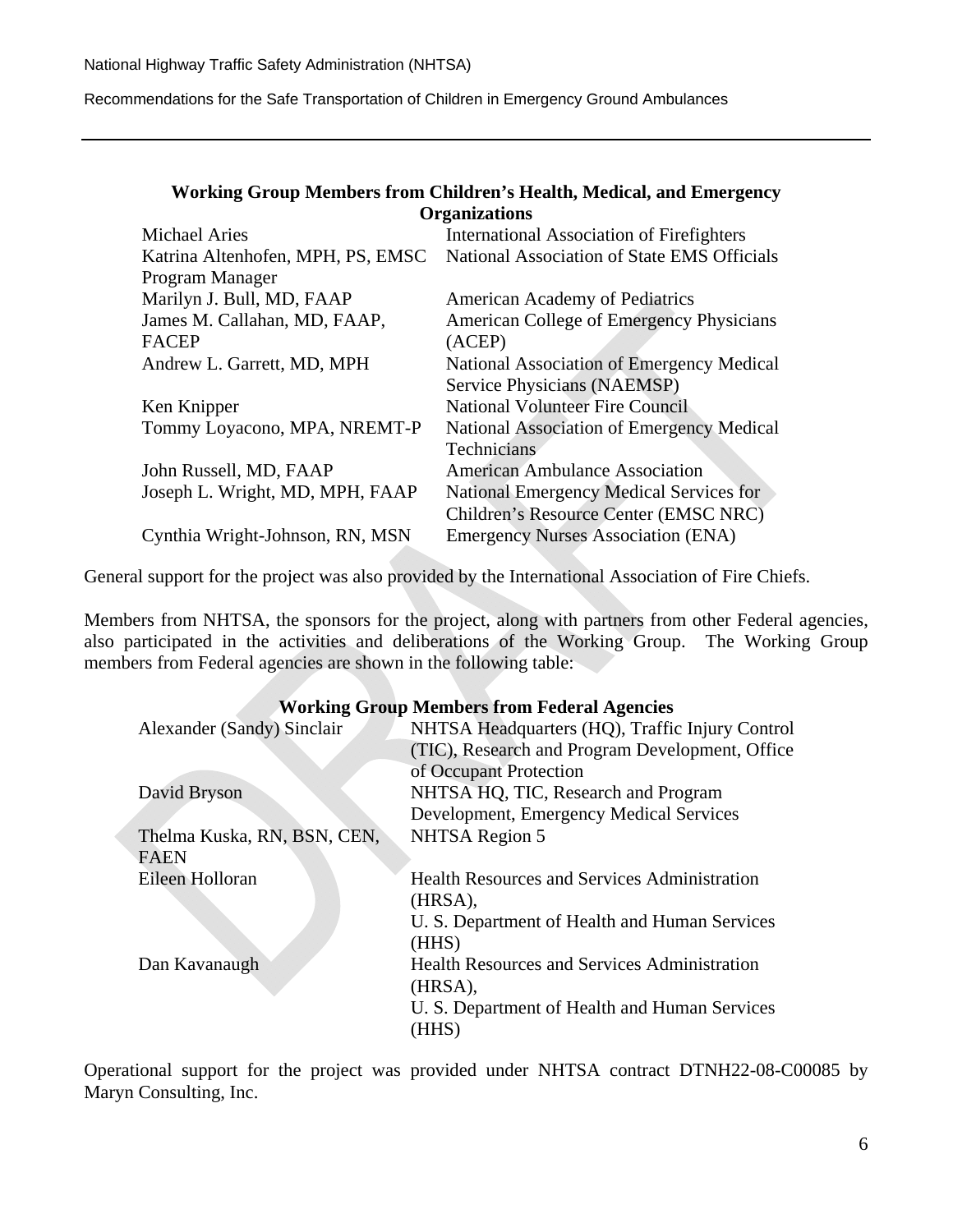A first step to achieving the project's major objectives was to complete a review of the literature of current practices for the emergency transportation of child passengers in ground ambulances. The emphasis of the literature review included research in professional journals and elsewhere that described an ideal or model uniform approach to transport children safely in ambulances, as well as articles and publications that documented unsafe or incorrect practices. The expectation was that the findings from the literature review would serve as a point of reference for consensus building efforts towards the development of the recommendations for the safe transportation of children.

Maryn Consulting, Inc. conducted the literature review, reviewing several hundred pages of information related to ambulance safety issues and the emergency transportation of children in ground ambulances. Relevant sources addressing various aspects of the transportation of children in ground ambulances (i.e. statistical information, existing guidelines, current practices and outcomes, safety research, etc.) were examined in depth and analyzed. The expert members of the Working Group were asked to review and provide comment on the literature review before it was finalized. Key findings from the literature review served as the foundation for the deliberations and activities of the Working Group. The literature review addressed the following major topics:

- Background: An overview of statistical findings and data sources specific to ambulance transportation issues and child transportation in ground ambulances and media coverage of the issue of child transportation in ground ambulances.
- Ambulance Safety Issues: An overview of ambulance safety issues in general, with references to research and publications regarding this topic.
- Child Transport in Ambulances: Existing Guidelines: An overview of the current published guidelines regarding the safe transportation of children in ground ambulances at the national and State levels, as well as those promulgated by relevant practitioner associations.
- Child Transport in Ambulances: Current Practices and Outcomes: A description of current trends in the transportation of children in ambulances and questions identified by practitioners regarding this topic.
- Child Transport in Ambulances: Safety Research: An overview of engineering and safety research findings regarding safe and unsafe methods of transporting children in ground ambulances.

The literature review, completed in May 2009, is included in its' entirety as Appendix A.

The second step to achieving the major objectives of the project was the convening of the Working Group of experts. A series of teleconferences and a meeting were held, aimed at discussing issues of critical importance related to the major goals of the project, leading to the development of the recommendations contained in this report. Maryn Consulting, Inc. convened monthly teleconferences of the Working Group members in 2009 and 2010; deliberations were recorded. In addition to holding the monthly teleconferences, the Working Group was brought together for a one day meeting in Washington, DC on July 22, 2009. The agenda for the July 22, 2009 meeting and a list of the participants is provided as Appendix B.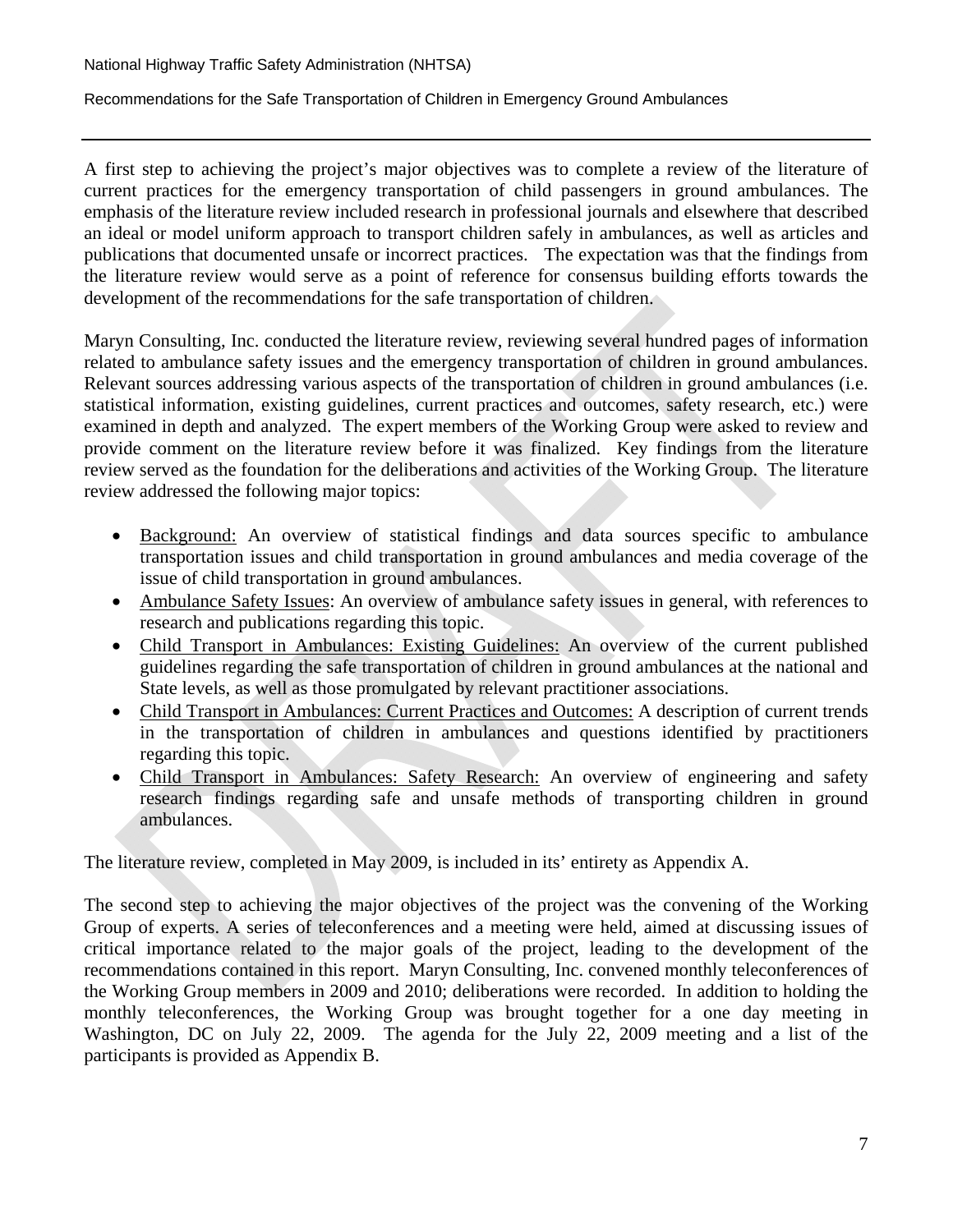### **A Description of the Problem**

Describing and defining the problem of the unsafe and inappropriate methods of transporting children (injured, ill, or uninjured) from the scene of a crash or other incident in a ground ambulance is somewhat challenging, due to limited data involving such crashes. Also, specific Federal standards or protocols do not currently exist to provide detailed guidance to EMS and child passenger safety professionals in the U.S. on how best to safely transport children in ground ambulances from the scene of a traffic crash or medical emergency to a hospital or other facility.

In describing the problem, it should be noted that this project focused on developing recommendations for safely transporting children in ground ambulances by defining the project scope to address those situations for which the most evidenced-based information is available. As such, the issues of neonatal intensive care transportation and the unique circumstances that may present when transporting children with special health care needs in ground ambulances, while critically important, were considered outside of the purview of this effort and are not specifically addressed in the recommendations presented in this report. For the same reasons, while the inter-facility transportation of children in ground ambulances is not specifically addressed in the recommendations provided in this report, it is recognized that many of these recommendations would also apply to those patients.

Data sources regarding ambulance crashes involving child ambulance occupants in the U. S., as well as abroad, are limited. There is no single national EMS dataset in the U. S. which can be analyzed to better understand the annual number of ambulance trips, the number that involve children, the frequency of ambulance crashes, the victims or types of injuries associated with such crashes, or the possible causes of such crashes and the injuries involved. While efforts are underway to enhance the National EMS Information System (NEMSIS) to better inform EMS related policy, protocols and practices, detailed data on crashes and other incidents involving ambulances are not easily extracted from existing EMS data collection systems.<sup>1</sup> While a number of States, local communities, and private sector EMS providers capture some of this information, these data are often not readily available or easily accessible on a national level.

Estimates suggest that ground EMS responds to approximately 30 million emergency calls each year.<sup>1</sup> Approximately 6.2 million patient transport ambulance trips occur annually, $\alpha$  of which approximately 10% of those patients are children.<sup>3</sup> Insurance companies report that approximately 10,000 ambulance crashes result in injury or death each year.<sup>4</sup> Estimates suggest that up to 1,000 ambulance crashes involve pediatric patients each year.<sup>5</sup> Occupational safety data indicate that "the transportation-related

.

<sup>&</sup>lt;sup>1</sup> Levick, NR. Emergency Medical Services: A Transportation Safety Emergency. Paper presented at: American Society of Safety Engineers' Professional Development Conference; June 24-27, 2007; Orlando, FL, USA. Available at: http://www.objectivesafety.net/2007ASSE628Levick.pdf. Accessed December 9, 2008.

Levick, NR. 2002. New Frontiers in optimizing ambulance transport safety and crashworthiness. *The Paramedic*. 2002; 4:36-39.

<sup>&</sup>lt;sup>3</sup> Winters, G and Brazelton, T. Safe Transport of Children. *EMS Professionals*. July-August 2003:13-21.

<sup>&</sup>lt;sup>4</sup> American Ambulance Association (AAA). Position Paper: Safe Driving Statement, May 6, 2002. Available at: www.theaaa.org/about/positionpapers/afaedriving.html. Accessed December 5, 2008.

See Footnote 3.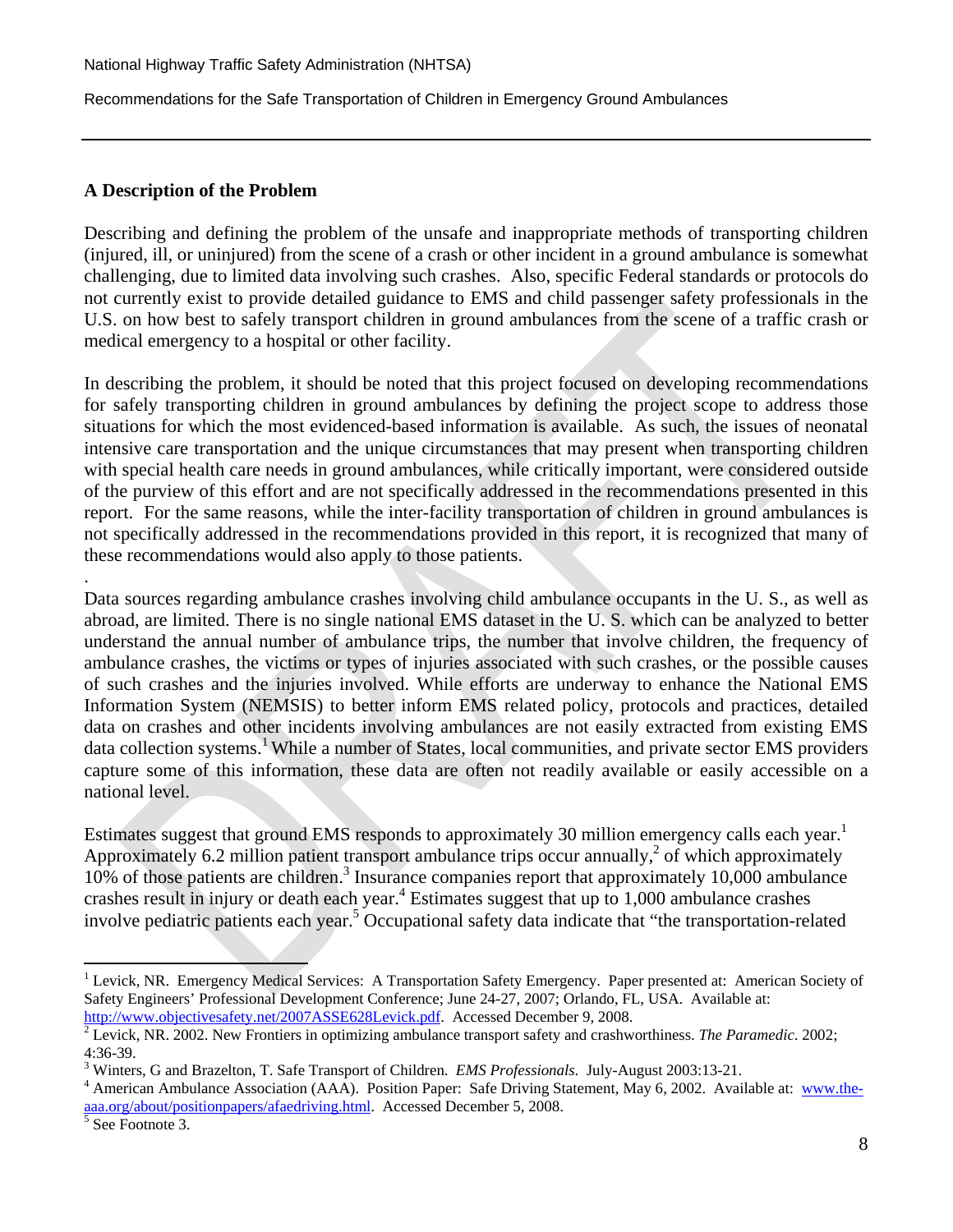mortality rate for EMS personnel (per 100,000 workers) is 9.6, a rate that eclipses the national average  $(2.0)$  and exceeds that of police  $(6.1)$  and firefighters  $(5.7)$ ".<sup>6</sup>

Some information regarding ambulance crashes can be gleaned from analyses of data available from NHTSA's Fatality Analysis Reporting System (FARS). However, it should be noted that the FARS data do not capture crash information unless that crash results in a fatality. A research article published in 2006 examining the specific issue of ambulance crashes using FARS data from 1987 to 1997 reported that 339 ambulance crashes were recorded; resulting in 405 fatalities and 838 injures. These fatalities and injuries include those involving ambulance drivers and passengers, as well as other vehicle drivers and passengers, in addition to pedestrians and bicyclists.<sup>7</sup>

An examination of FARS 2008 data indicates that one fatal ambulance crash reported that year involved a child (under age 18) present in the ambulance. In that fatal crash, a seven year old male was a passenger in the cargo area of the ambulance but was not injured in the crash. FARS 2007 data indicate that three fatal ambulance crashes reported that year involved children (under age 18) present in the ambulance. In one of these fatal crashes, the child was not injured; in the other two fatal crashes the children suffered minor injuries. Because FARS data do not include all ambulance crashes, it is estimated that the number of children injured in ambulance crashes that do not result in fatalities is significantly higher than numbers reflected in FARS (see above).

Additional analysis of the FARS data indicates that in 2008 there were 27 fatal ambulance crashes which involved 62 people, including ambulance drivers and passengers, as well as other vehicle drivers and passengers, in addition to pedestrians and bicyclists. The FARS 2008 data suggest that during that year 13 individuals in the rear compartments of ambulances were involved in these fatal crashes. In 2007 there were 29 fatal ambulance crashes which involved 82 people recorded in FARS. The FARS 2007 data indicate that 34 individuals in the rear compartments of ambulances were involved in fatal crashes in  $2007.8$ 

A review of local, national, and international media coverage of ambulance crashes involving injuries to children suggests such crashes are dangerous. Articles in newspapers across the world, as well as televised news coverage at the local level, suggest ambulance crashes involve children of all ages and can result in injuries ranging from minor to fatal. Injured children may be patients or passengers accompanying a parent or caregiver; they may be receiving transportation from the scene of a crash, a medical emergency, or involved in an inter-facility transport.<sup>9</sup>

Meanwhile, Federal standards or protocols for EMS and child passenger safety (CPS) professionals in the U.S. for how best to safely transport children in ground ambulances from the scene of a traffic crash

<u>.</u>

<sup>6</sup> Kahn, CA. EMS, First Responders and Crash Injury. *Topics in Emergency Medicine*. 2006;28(1)68-74. 7

See Footnote 6.

<sup>&</sup>lt;sup>8</sup> NHTSA. Fatality Analysis Reporting System (FARS), available at www.fars.nhtsa.dot.gov/QueryTool . Accessed December 5, 2008 and May 24, 2010.

<sup>&</sup>lt;sup>9</sup> NHTSA: Solutions to Safely Transport Children in Emergency Vehicles; Literature Review Findings;

May 28, 2009; Completed under NHTSA Contract: DTNH22-08-C00085 with Maryn Consulting, Inc. Sources for the articles obtained from LexisNexis search conducted in October 2008 include the Associated Press (1999, 2003, and 2008); Financial Times (2008), Press Association (1992 and 1995) and the South Africa Press Association (2003).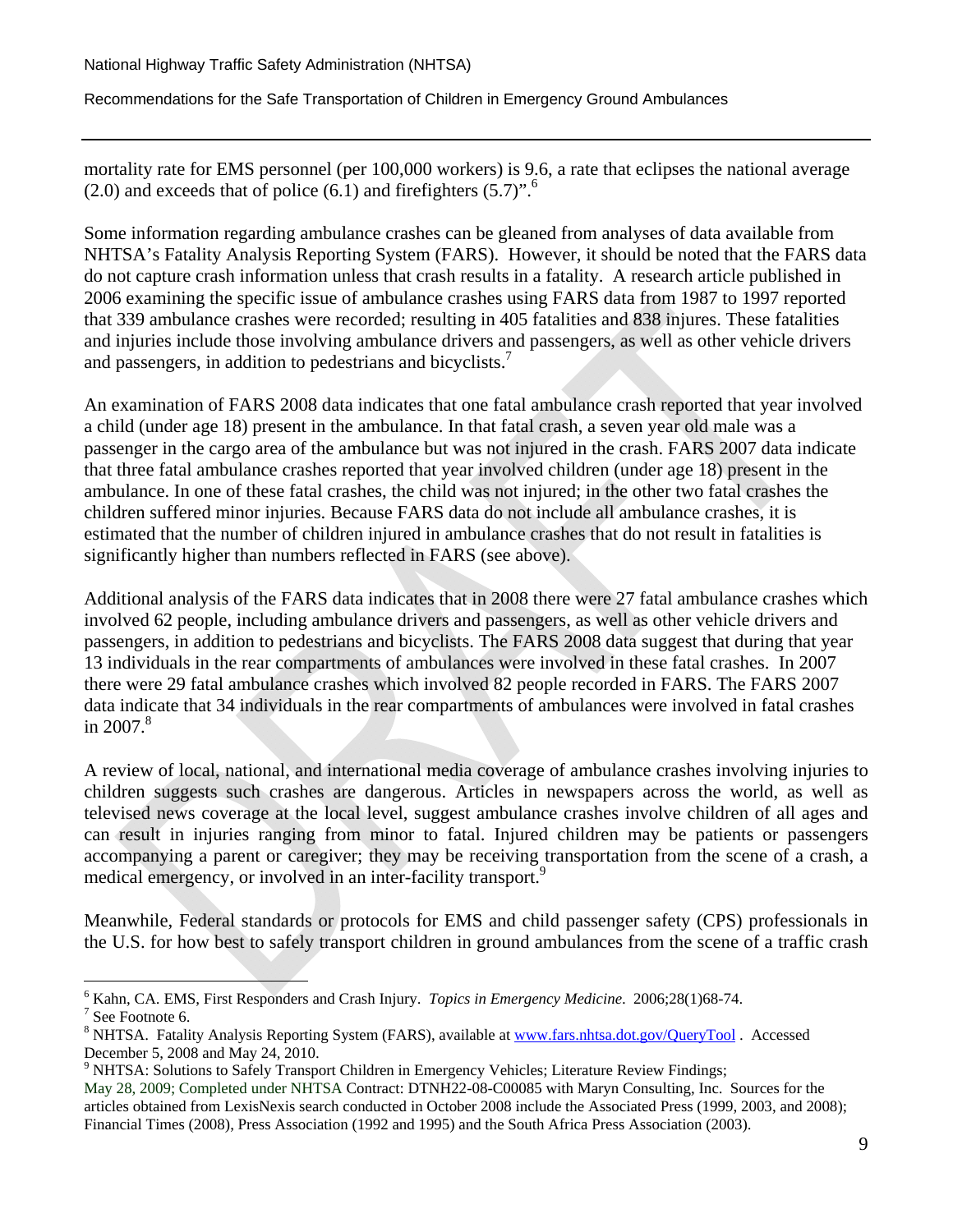or medical emergency to a hospital or other facility do not currently exist. There are unanswered questions regarding the placement and restraint of injured, ill, or uninjured children among EMS and child passenger safety professionals. The absence of consistent national standards and protocols regarding the transportation of children in ground ambulances complicates the work of EMS professionals and may result in the improper and unsafe restraint of highly vulnerable child passengers. As a result, EMS agencies, advocates and academicians have turned to NHTSA for leadership, which led to this effort.

### **Previous Guidance Regarding the Safe Transportation of Children in Emergency Ground Ambulances**

The issue of variation in emergency child transport guidelines was first identified in a 1998 study which reported the results of a survey examining State requirements regarding the use of child restraint systems for children in ground ambulances.<sup>10</sup> The study revealed that 35 States did not require patients of any age to be restrained in ground ambulances. Of those States requiring the use of child restraint systems, requirements varied between requiring the child to be restrained on a cot, in a child restraint system, or both.

Following the publication of the 1998 study, NHTSA and the U. S. Department of Health and Human Services' Health Resources and Services Administration (HRSA) Emergency Medical Services for Children program (EMS-C) convened a national consensus committee to review EMS child transportation safety practices. This group of representatives from EMS national organizations, Federal agencies, and transportation safety engineers developed a document titled *The Dos and Don'ts of Transporting Children in an Ambulance* (December 1999). *The Dos and Don'ts* document provides general guidance for EMS practitioners in the field regarding how to most safely transport children in a ground ambulance. With respect to the safe transportation of children, *The Dos and Don'ts* document included the following recommendations:

- *Do tightly secure all monitoring devices and other equipment.*
- *Do ensure available restraint systems are used by EMTs and other occupants, including the patient.*
- *Do transport children who are not patients, properly restrained, in an alternate passenger vehicle whenever possible.*
- *Do not leave monitoring devices and other equipment unsecured in moving EMS vehicles.*
- *Do not allow parents, caregivers, EMTs or other passengers to be unrestrained during transport.*
- *Do not have the child/infant held in the parent, caregiver, or EMT's arms or lap during transport.*

<sup>10</sup> Seidel JS, Greenlaw J. Use of restraints in ambulances: a state survey. *Pediatric Emergency Care.* 1998;14(3):221-3.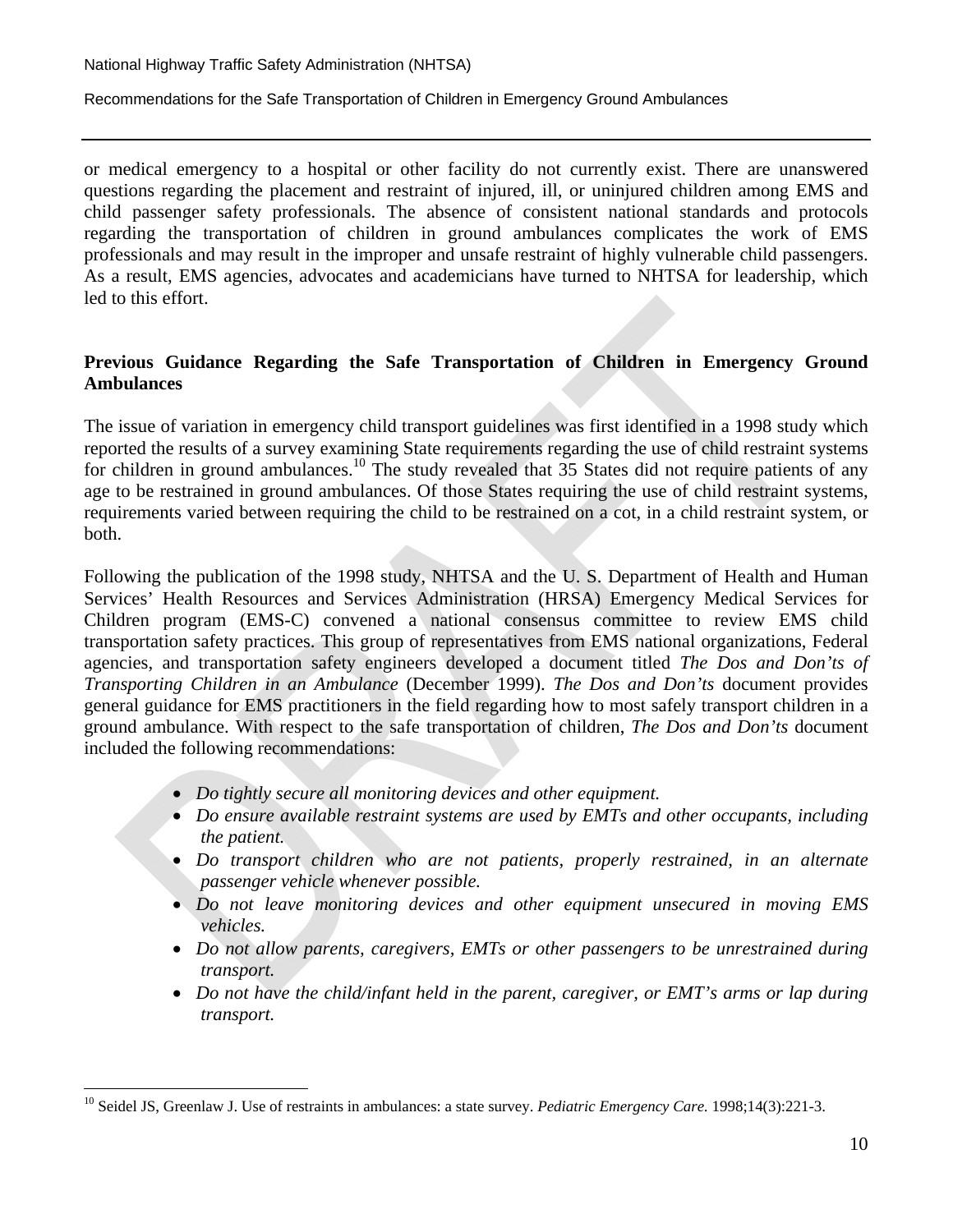• *Do not allow emergency vehicles to be operated by persons who have not completed the DOT NHTSA Emergency Vehicle Operating Course (EVOC), National Standard Curriculum, or its equivalent.*

Since the publication of the *Dos and Don'ts* document, States, localities, and private EMS providers across the country have developed their own guidelines, some of which are more detailed than the *Dos and Don'ts* document. There remains, however, limited uniformity; EMS practitioners continue to struggle with unanswered questions. For example, a State EMS requirement to restrain all child passengers may result in the placement of a child in a child restraint system strapped to a side-facing bench in the rear compartment of an ambulance, rather than in the Captain's Chair of the ambulance. The use of a child restraint system in such a fashion is prohibited by all child restraint system manufacturers. In addition, safety researchers conclude it "is not recommended, because this usage applies the severity of a frontal impact to the less protected side-facing child."<sup>11</sup> In this example, more specific guidance regarding the safest placement of the child is required.

### **A "Non-technical" Definition of a "Child"**

 $\overline{a}$ 

Defining a "child," in order to address the safe transportation of children in emergency ground ambulances and to provide an accurate framework for developing recommendations is also a challenge. In the course of reviewing existing data, professional articles, and official protocols, as well as media coverage, it was learned that the definition of a "child" is not always consistent or consistently addressed. In many cases, a focus on very young children can be inferred from the context of the article or protocol, but a uniform definition of child has not been developed for the purposes of emergency ground ambulance transport.

At its July 2009 meeting in Washington DC, the expert members of the Working Group discussed options for defining a child for the purposes of this project by considering the following questions:

- Should age and/or stature be considered in developing our recommendations?
- Should we use previously established age categories?

The Working Group decided to use the terms child or children to represent all children, starting at birth. Next, the Working Group considered several possible options for defining a child, including: by age; by child restraint system requirements; or by height/weight. The Working Group considered the pros and cons of each option, what might be most useful to EMS professionals in the field, and what definition would be needed to ensure that all children would be safely transported. Among the options considered was NHTSA's four step protocol<sup>12</sup> for the appropriate child restraint system to be used by parents and caregivers, based upon the child's age and/or stature. The prevailing view of the expert panel members of the Working Group was that the realities of delivering EMS in the field necessitates having an

<sup>&</sup>lt;sup>11</sup> Bull, MJ, Weber, KB, Talty, J, Manary, MA. Crash Protection for Children in Ambulances. In: 45<sup>th</sup> Annual Proceedings of the Association of the Advancement of Automotive Medicine (AAAM). Des Plaines, IL: AAA; 2001:353

<sup>&</sup>lt;sup>12</sup> For details on NHTSA's 4 Steps for Kids guidance for parents and caregivers on selecting and installing the proper child restraint for children, visit www.nhtsa.dot.gov and click on Child Passenger Safety in the listing on the left hand side of the home page under "Quick Clicks."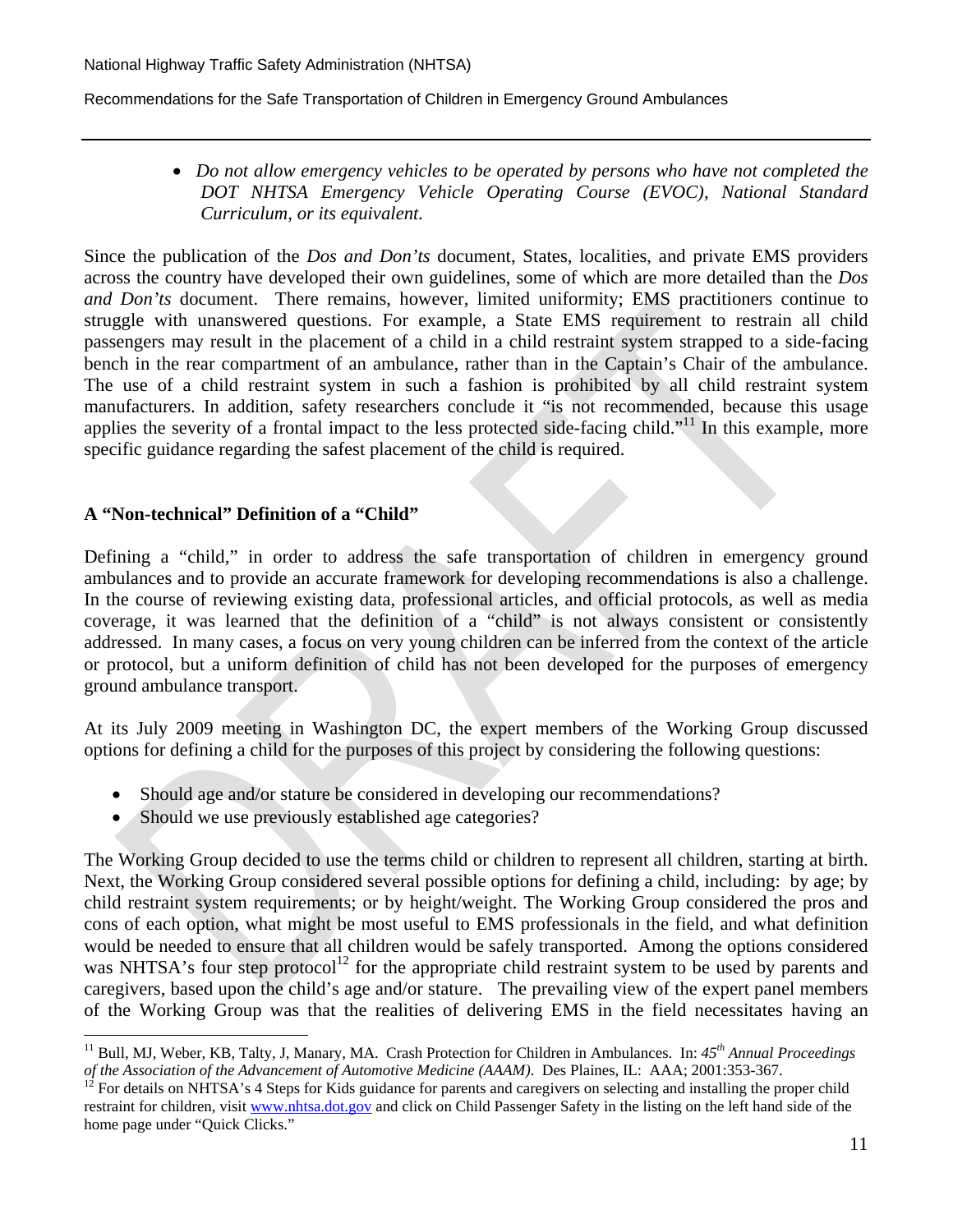algorithm for safely transporting all occupants of a ground ambulance, regardless of age and by injury severity.

The Working Group members continued its' deliberations by considering the following question:

• How is a "child" or a "pediatric patient" in the EMS setting defined with regards to operations? Examples include: choosing the appropriate type of therapy or determining if a specialized child restraint system must be used to transport a child safely by EMS.

There is a range of options here, and little consensus. The various definitions of a child or pediatric patient are inconsistent. The term "child" may be used to denote all non-adult patients, OR it may be used to represent all non-adult, non-adolescent patients, OR it may be used to represent all non-adult, non-adolescent, non-neonatal, non-infants, etc. etc.

- Even the "non-adult" descriptor lacks consensus and is variable depending on the setting; it could be those under 17, 18, or 21 years old.
- Weight or length are commonly used to "proxy" for age in the field by EMS professionals to determine (e.g., using a measurement tape) if a patient is pediatric vs. adult.
- EMS and medical personnel are not always accurate at estimating age, height, and/or weight.
- Parents and caregivers are also not always accurate at estimating age, height, and/or weight.

To provide appropriate care, some EMS professionals prefer to use a very simple standard in the field: *if you think your patient is a child/pediatric patient, then treat and restrain them accordingly*. This approach eliminates one additional factor or issue of concern for EMS personnel and allows them to focus on the real perils of the child patient in EMS, including safe transportation, safe use of medications and provision of therapy. While this is a "non-technical" definition, the consensus of the Working Group was to adopt this definition. This definition is practical and could be easily adopted and implemented by EMS professionals and the Working Group recommends using it in the implementation of the recommendations contained in this report. EMS professionals, their agencies and others involved in the transportation of children in ambulances are urged to consider the use of a method or technique to more accurately define the weight and height of a child, if available, in order to determine the safest method of transportation. In this regard, EMS professionals, their agencies and others may consider using a length/weight-based measurement tool or other appropriate measurement device for pediatric equipment sizing to estimate height and weight.

### **Operational Safety Issues Related to the Safe Transportation of Children in Emergency Ground Ambulances**

As stated in the Background of this report, the major goal of the Working Group was to develop a uniform set of recommendations to safely and appropriately transport children (injured, ill, or uninjured) from the scene of a crash or other emergency incident in a ground ambulance. As such, the Working Group was committed to developing recommendations that cover every aspect of an EMS ground ambulance response and the full coordination of response elements from the call-taker to the receiving medical facility.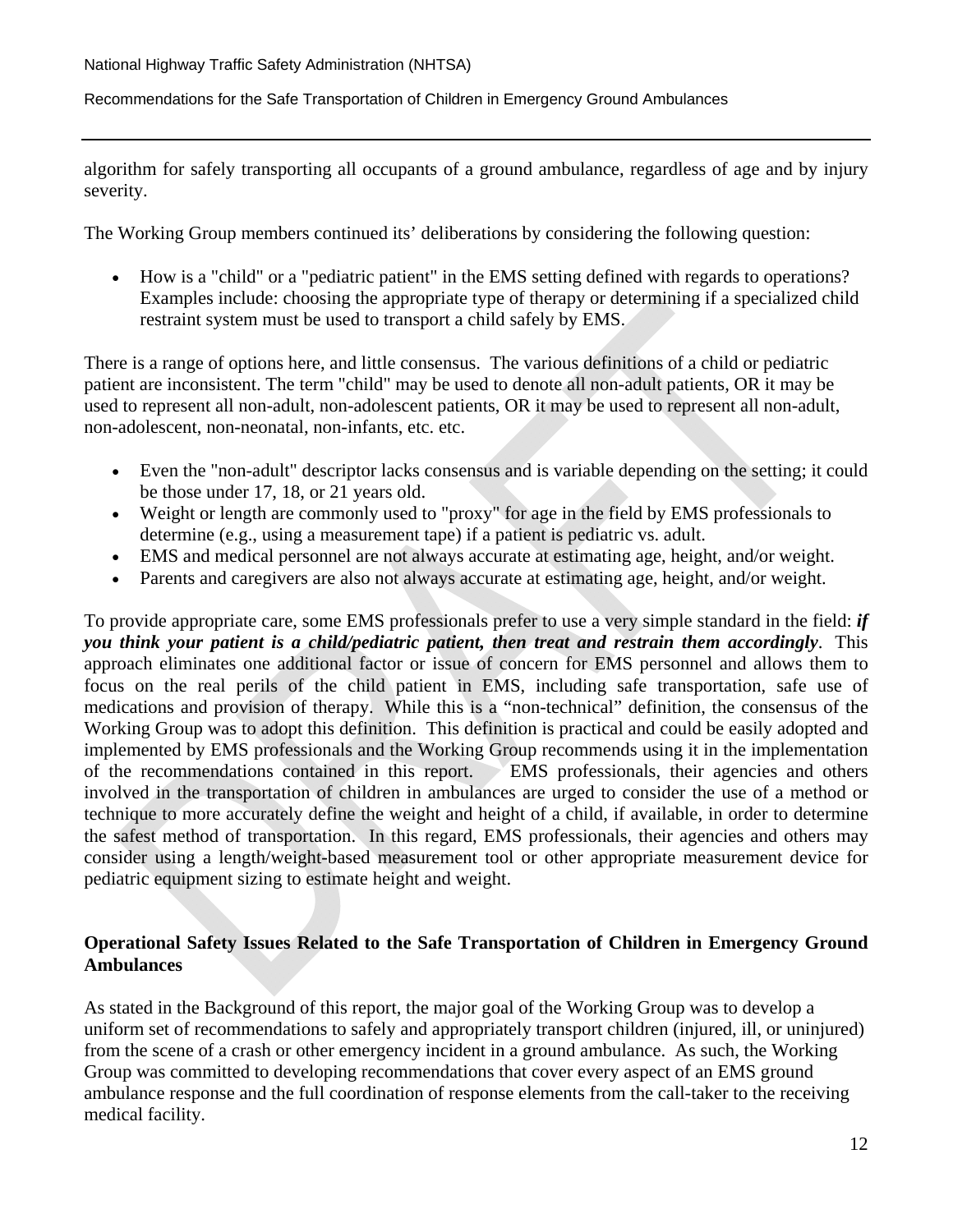With the foregoing in mind, the first principle to be followed to ensure the safe transportation of children in emergency ground ambulances is to make everything as safe as possible. It is important to note that safety for transporting children in an ambulance starts with general operational policy and procedures that enhance ambulance safety for all occupants, regardless of age. These include seatbelt and restraint use for ALL ambulance occupants all of the time, securement of movable equipment, driver screening and selection (including background checks as provided for by the State's EMS personnel policy), training that includes hands-on emergency ground ambulance operation instruction, monitoring of driving practices through use of technology and other means, use of principles of emergency medical dispatching to determine resource and response modalities, and methods to reduce the unnecessary use of emergency lights and sirens. While the recommendations which follow may not mention these operational policy and procedures specifically, it is anticipated that EMS professionals and their organizations will implement operational policies and procedures which address these factors to the maximum extent possible.

To support the recommendations which follow, and within the limitations as stated, guidelines for the gathering of statistics and design engineering standards for the chassis, patient module, treatment equipment, and the testing and maintenance of those ideals will be required. It is important to note, however, that the project effort leading to the development of the recommendations contained in this report did not include a determination on these issues or others which may be related, e.g., evaluating the efficacy of one child restraint system compared to another; conducting field tests of transport solutions or equipment; evaluating the crashworthiness of EMS ground ambulances; and assessing ambulance design.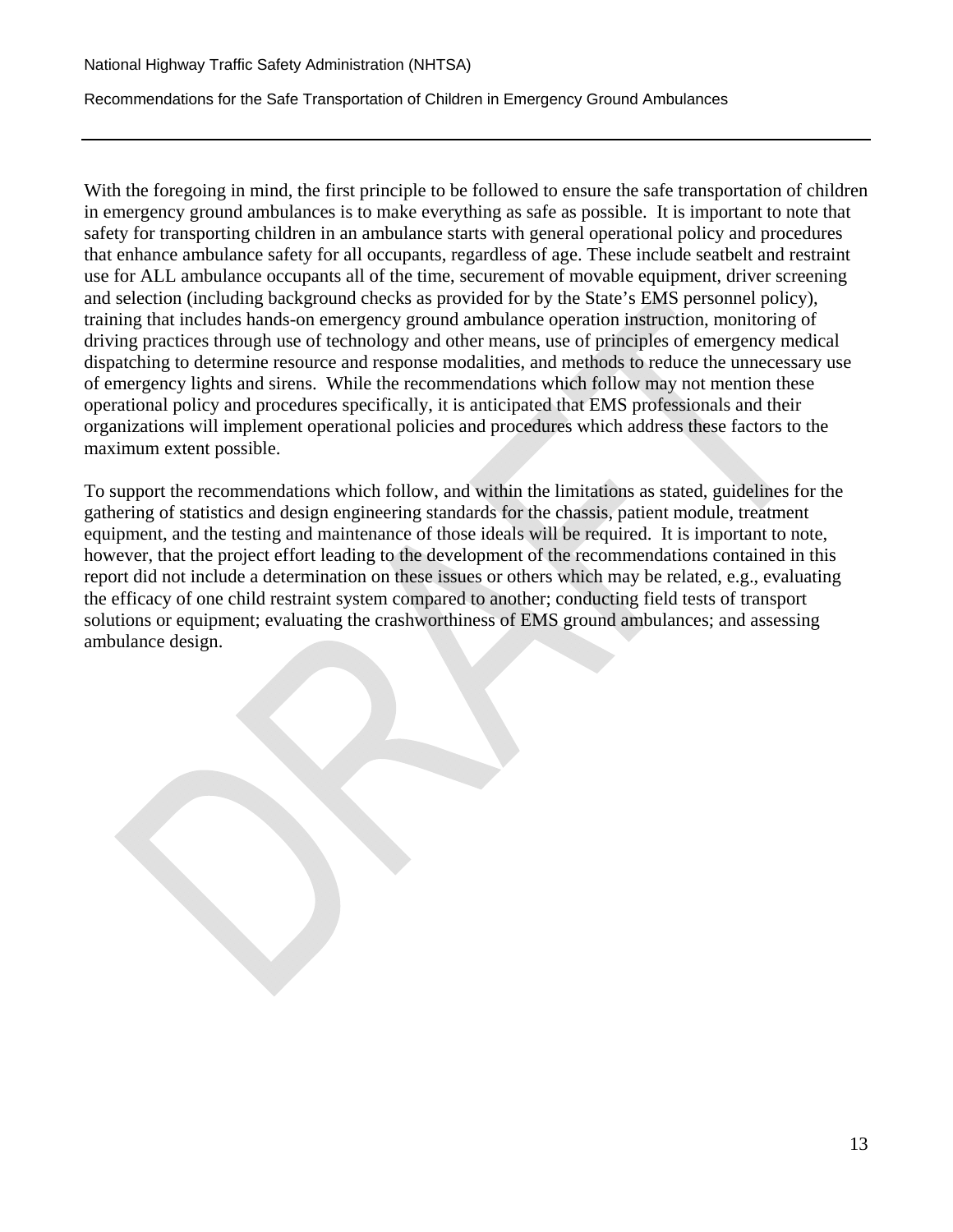### **The Goal of the [Draft] Recommendations**

The ultimate goal of the recommendations contained in this report is to:

### *Prevent forward motion/ejection, secure the torso and protect the head, neck, and spine of all children transported in emergency ground ambulances.*

By ensuring that this goal is met in all scenarios involving the transportation of children in emergency ground ambulances from the scene of a traffic crash or medical emergency, the Working Group panel of experts believes that the safety of such transportation will be greatly improved.

### **The [Draft] Recommendations**

The recommendations for the safe transportation of children via emergency ground ambulances from the scene of a traffic crash or medical emergency are presented as follows to address five situations:

| <b>Situation 1</b> | For a Child who is uninjured / not ill                                                                                                                   |
|--------------------|----------------------------------------------------------------------------------------------------------------------------------------------------------|
| <b>Situation 2</b> | For a Child who is ill and/or injured and whose condition <i>does not require</i><br>continuous and/or intensive medical monitoring and/or interventions |
| <b>Situation 3</b> | For a Child whose condition <i>requires</i> continuous and/or intensive medical<br>monitoring and/or interventions                                       |
| <b>Situation 4</b> | For a Child whose condition <i>requires</i> spinal immobilization and/or lying flat                                                                      |
| <b>Situation 5</b> | For a Child or Children who <i>require</i> transport as part of a multiple patient<br>transport (newborn with Mother, multiple children, etc.)           |

On occasion, one of the above situations may present the circumstance where an uninjured child or children may need to be transported from the scene of an emergency in order to ensure appropriate adult supervision to the uninjured child or children, and/or to provide for family continuity. The Working Group recommends that all EMS systems use this document and its recommendations and "pre-plan," i.e., plan in advance for those situations events where infants and children may be on the scene - as primary patients or not - so such events can be successfully mitigated. Pre-planning for such events must also involve other public health, public safety and other partners to be most successful.

Some situations EMS systems and their partners need to pre-plan for are:

1. Injured or ill parents, guardians or caregivers who need to be transported to definitive care, with uninjured and well infants and/or children on the scene.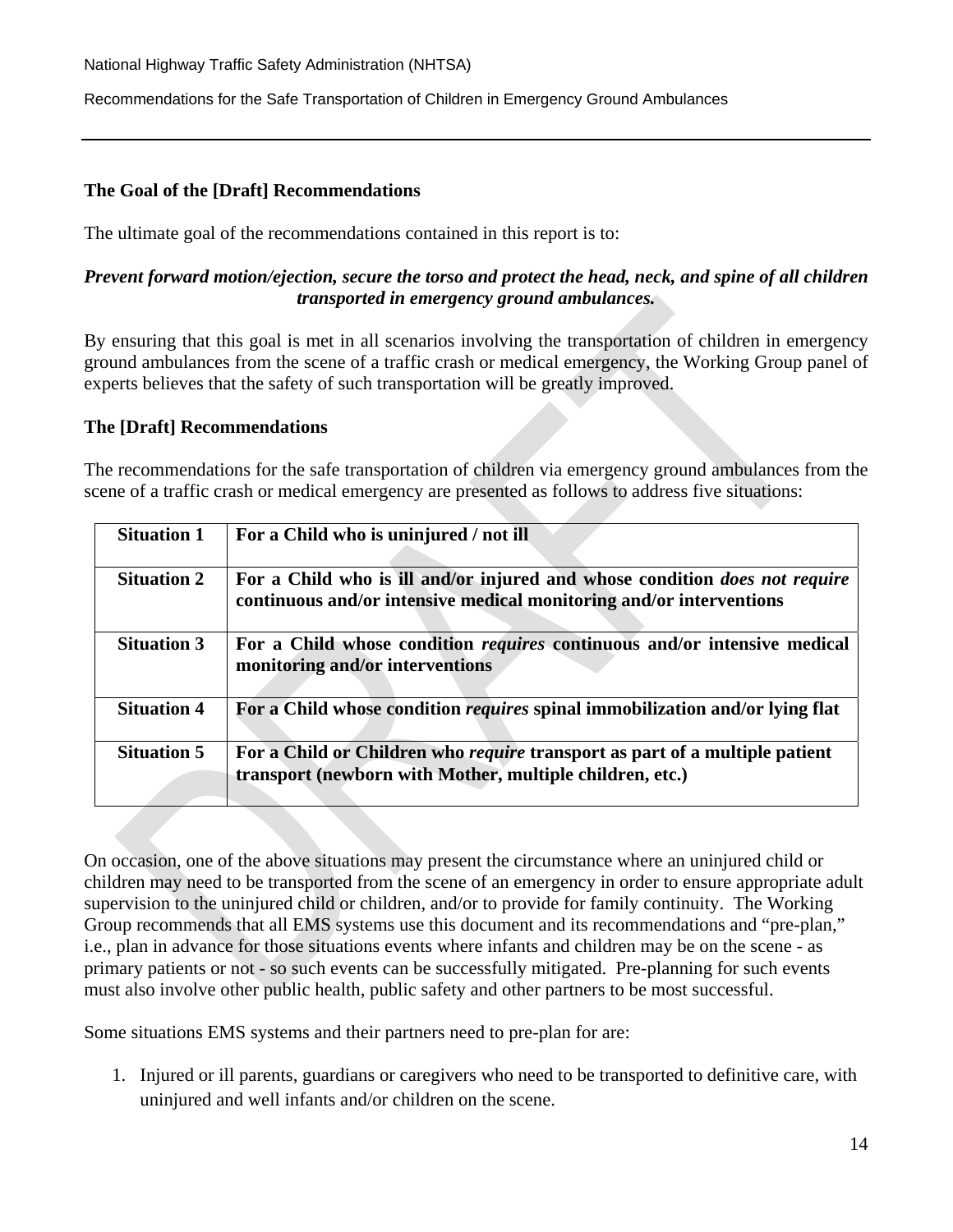2. Multiple patient events involving infants and/or children who need to be transported (to include labor with the mother and one or more newborns).

Addressing and planning for these situations in advance will better prepare and protect EMS personnel and their agencies and other public safety personnel, patients, family members and the general public. Regardless of what type of vehicle is used in these situations, an age/size-appropriate child restraint system that complies with FMVSS 213 must always be used. Generally speaking, when the number of patients exceeds the ability to provide adequate care with existing EMS personnel and emergency ground ambulances, or to secure child patients as described in the following recommendations, EMS personnel need to request additional transportation resources that can respond in a timely manner.

"The Ideal" is the ultimate goal for safely and appropriately transporting children in emergency ground ambulances, and is presented in **bold** as the first recommendation for transporting a child in each of the five situations. "If the Ideal is not Practical or Achievable" is also provided in each of the five situations—this recommendation provides guidance to EMS professionals for the safe transportation of children if the Ideal can not be achieved. For the situation involving the transportation of a child who is uninjured and/or not ill, a third recommendation for safely transporting the child, "If Resources are Limited" is also presented.

Further, in addition to the guidance provided in the following recommendations, it is the consensus of the Working Group that **it is** *not* **appropriate to transport children, even in a child restraint system, on the multi-occupant squad bench located in the rear of ground ambulances**.

Appendix C, General Considerations and Selecting Child Restraint Systems for Ground Ambulance Transport, provides guidance to EMS providers for identifying equipment that may be used to meet the requirements of each of the recommendations. EMS providers are encouraged to check with equipment manufacturers for detailed information on the proper use and installation, results of crash testing, and possible limitations of any equipment that is obtained for the purposes of fulfilling the recommendations for the safe transportation of children in emergency ground ambulances.

Transportation of children in convertible child restraint systems or on car beds on an ambulance cot may be appropriate in some circumstances. Instructions for selection of equipment for this purpose and the installation are provided in Appendix D.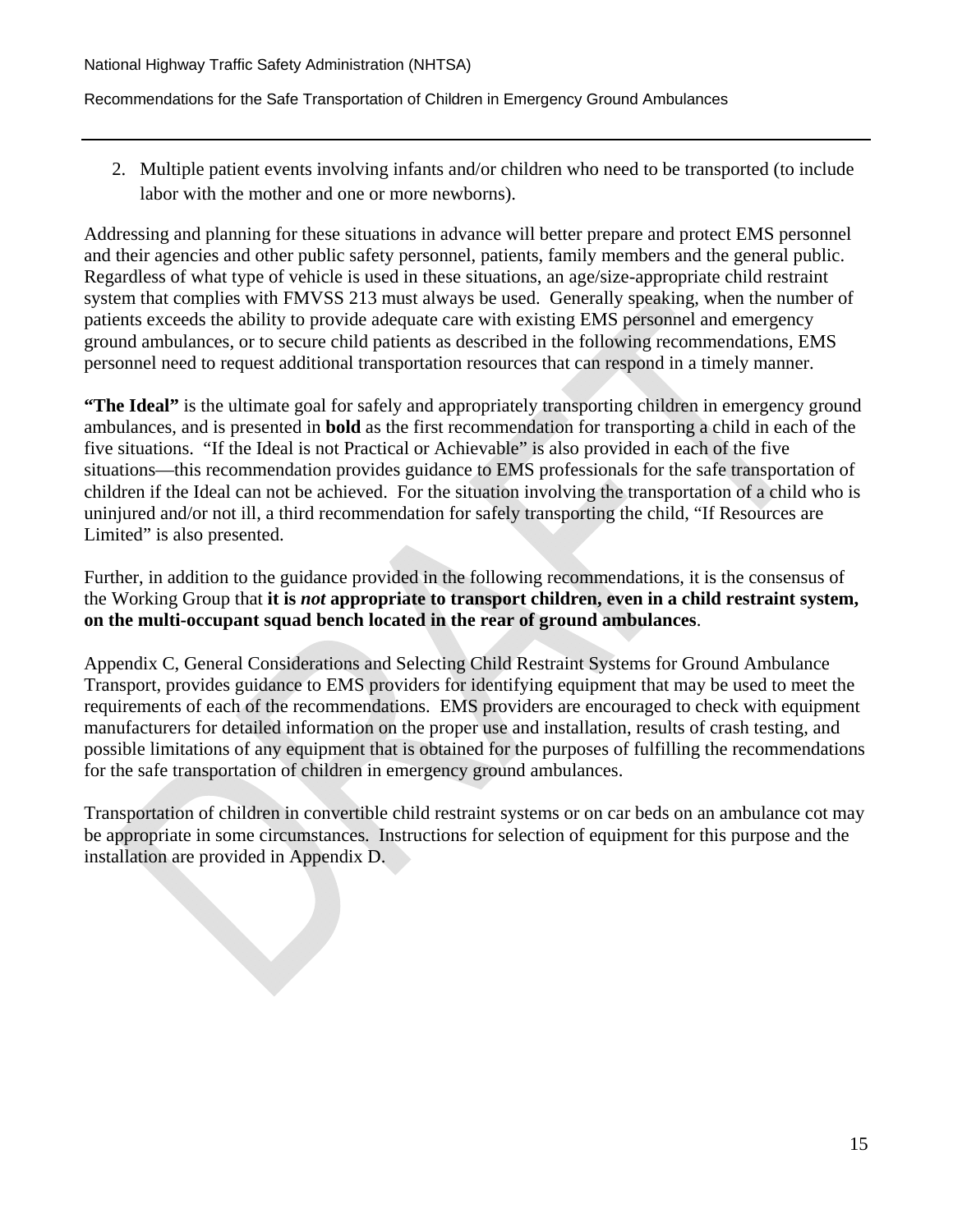| <b>Situation 1</b><br>For a Child who is uninjured / not ill $^{13}$ |                                                                                                                                                                                                                                                                                                                                                                     |  |
|----------------------------------------------------------------------|---------------------------------------------------------------------------------------------------------------------------------------------------------------------------------------------------------------------------------------------------------------------------------------------------------------------------------------------------------------------|--|
| <b>The Ideal</b>                                                     | Transport using a size-appropriate child restraint system that<br>complies with FMVSS 213 in a vehicle other than a ground<br>ambulance.                                                                                                                                                                                                                            |  |
| If the Ideal is not Practical<br>or Achievable                       | 1. Transport in a size-appropriate child restraint system that<br>complies with FMVSS 213 appropriately installed in the front<br>passenger seat (with air bags off) of the emergency ground<br>ambulance; or                                                                                                                                                       |  |
|                                                                      | 2. Transport in the forward-facing EMS provider's seat (currently<br>rare in the industry) in a size-appropriate child restraint system that<br>complies with FMVSS 213 inside ambulance; $^{14}$ or                                                                                                                                                                |  |
|                                                                      | 3. Transport in the rear-facing EMS provider's seat in a size-<br>appropriate child restraint system that complies with FMVSS 213<br>(convertible or combination seat but not infant only seat, using a<br>forward facing belt path) or in an integrated child restraint system<br>seat (certified by manufacturer) to meet the injury criteria FMVSS<br>$213$ ; or |  |
|                                                                      | 4. Consider delay <sup>15</sup> of transport of the child with appropriate adult<br>supervision until additional vehicles are available (patient is<br>transported in EMS vehicle separately); or                                                                                                                                                                   |  |
|                                                                      | 5. Per the judgment of EMS personnel on the scene (and in<br>consultation with medical control, when possible), consider delay<br>of transport (to the extent the patient's safety and medical condition<br>are not in any way compromised), patient care continued on scene<br>(monitoring) until an additional vehicle is available for transport.                |  |

 $13$ <sup>13</sup> Please consult Appendix C, General Considerations and Selecting Child Restraint Systems for Ground Ambulance Transport, for guidance on how to select equipment that may be used to meet the requirements of each of the recommendations. EMS providers are encouraged to check with equipment manufacturers for detailed information on the proper use and installation, results of crash testing, and possible limitations of any equipment that may be considered for use to fulfill the recommendations for the safe transportation of children in emergency ground ambulances.

<sup>&</sup>lt;sup>14</sup> There may be considerations of adding specific conditions for this use, e.g., crash tested seat meeting FMVSS 213 and adequate space in front of the seat.

<sup>&</sup>lt;sup>15</sup> The Working Group recommends that all EMS agencies plan, in advance, with other public health, public safety, and other partners for those situations where uninjured or not ill infants and children may be on the scene - as primary patients or not - so such events can be successfully mitigated and the uninjured infants and children can be transported as safely and as quickly as possible.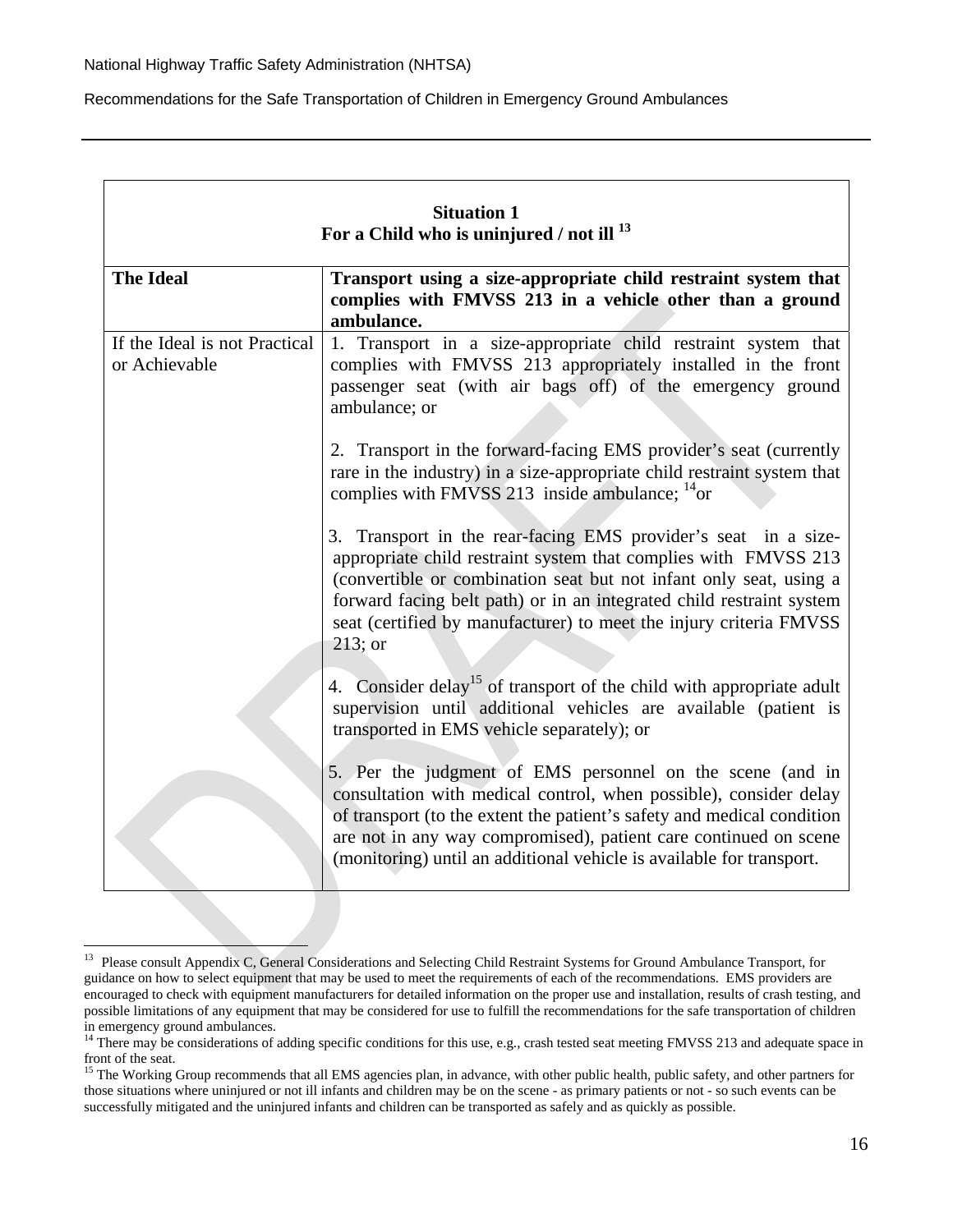| <b>Situation 2</b><br>For a Child who is ill and/or injured and whose condition does not require continuous<br>and/or intensive medical monitoring and/or interventions <sup>16</sup> |                                                                                                                                                                                                                                                                                                                                                                                                                                                                                                    |  |
|---------------------------------------------------------------------------------------------------------------------------------------------------------------------------------------|----------------------------------------------------------------------------------------------------------------------------------------------------------------------------------------------------------------------------------------------------------------------------------------------------------------------------------------------------------------------------------------------------------------------------------------------------------------------------------------------------|--|
| <b>The Ideal</b>                                                                                                                                                                      | Transport child in a size-appropriate child restraint system that<br>complies with the injury criteria of FMVSS 213-secured<br>appropriately on $cot^{17}$ .                                                                                                                                                                                                                                                                                                                                       |  |
| If the Ideal is not Practical<br>or Achievable                                                                                                                                        | 1. Transport child in the EMS provider's seat in a size-appropriate<br>child restraint system that complies with the injury criteria of<br>FMVSS 213 or an integrated seat in the EMS provider's seat that is<br>certified by the manufacturer to meet the injury criteria of FMVSS<br>$213$ ; or<br>2. Transport child on $\cot^{18}$ using three horizontal restraints across<br>the child's torso (chest, waist, and knees) and one vertical restraint<br>across each of the child's shoulders. |  |

<sup>&</sup>lt;sup>16</sup> See Footnote 13.

 $17, 18$  All children transported on a cot shall be restrained to the cot with the 5-point cot restraint system that includes three horizontal restrains across the torso (chest, waist, and knees) and one vertical restraint across each shoulder.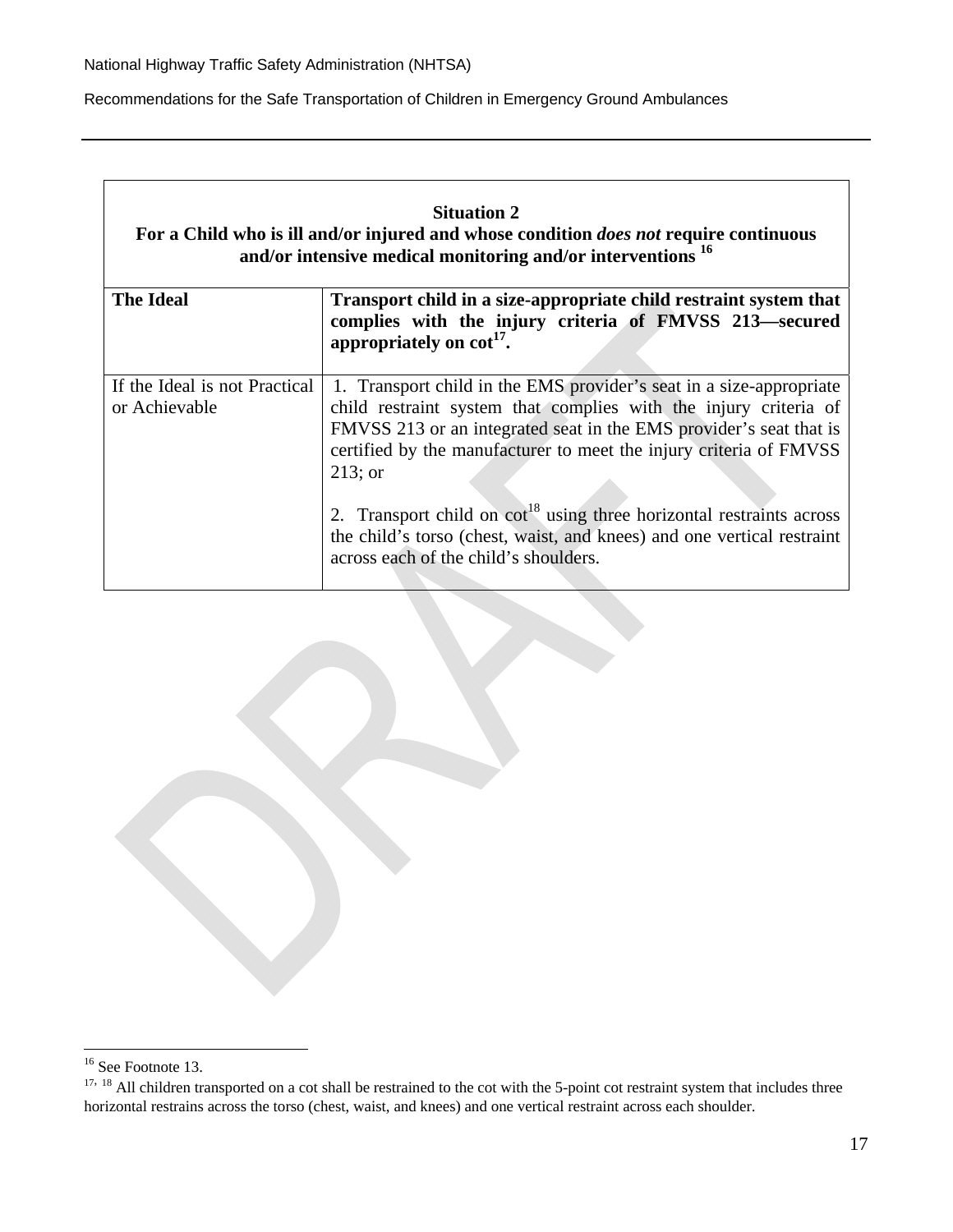| <b>Situation 3</b><br>For a Child whose condition requires continuous and/or intensive medical monitoring<br>and/or interventions $^{19}$ |                                                                                                                                                                                                                                                                                                                                                                                                                                                                                                                                                                                                                                                                                                                     |  |
|-------------------------------------------------------------------------------------------------------------------------------------------|---------------------------------------------------------------------------------------------------------------------------------------------------------------------------------------------------------------------------------------------------------------------------------------------------------------------------------------------------------------------------------------------------------------------------------------------------------------------------------------------------------------------------------------------------------------------------------------------------------------------------------------------------------------------------------------------------------------------|--|
| <b>The Ideal</b>                                                                                                                          | Transport child in a size-appropriate child restraint system that<br>complies with the injury criteria of FMVSS 213-secured<br>appropriately on $cot^{20}$ .                                                                                                                                                                                                                                                                                                                                                                                                                                                                                                                                                        |  |
| <b>If</b><br>Ideal is<br>the.<br>not<br><b>Practical or Achievable</b>                                                                    | Secure the child to the $cot^{21}$ ; head first, with three horizontal<br>restraints across the torso (chest, waist, and knees) and one vertical<br>restraint across each shoulder. If the child's condition requires<br>medical interventions, which requires the removal of some restraints,<br>the restraints should be re-secured as quickly as possible as soon as<br>the interventions are completed and it is medically feasible to do so.<br>In the best interest of the child and the EMS personnel, the vehicle<br>operator is urged to consider stopping the ambulance during the<br>interventions. If spinal immobilization of the child is required, see<br>the recommendation in the following table. |  |

<sup>&</sup>lt;sup>19</sup> See Footnote 13.

 $20$  See Footnotes 17 and 18.

 $21$  Ibid.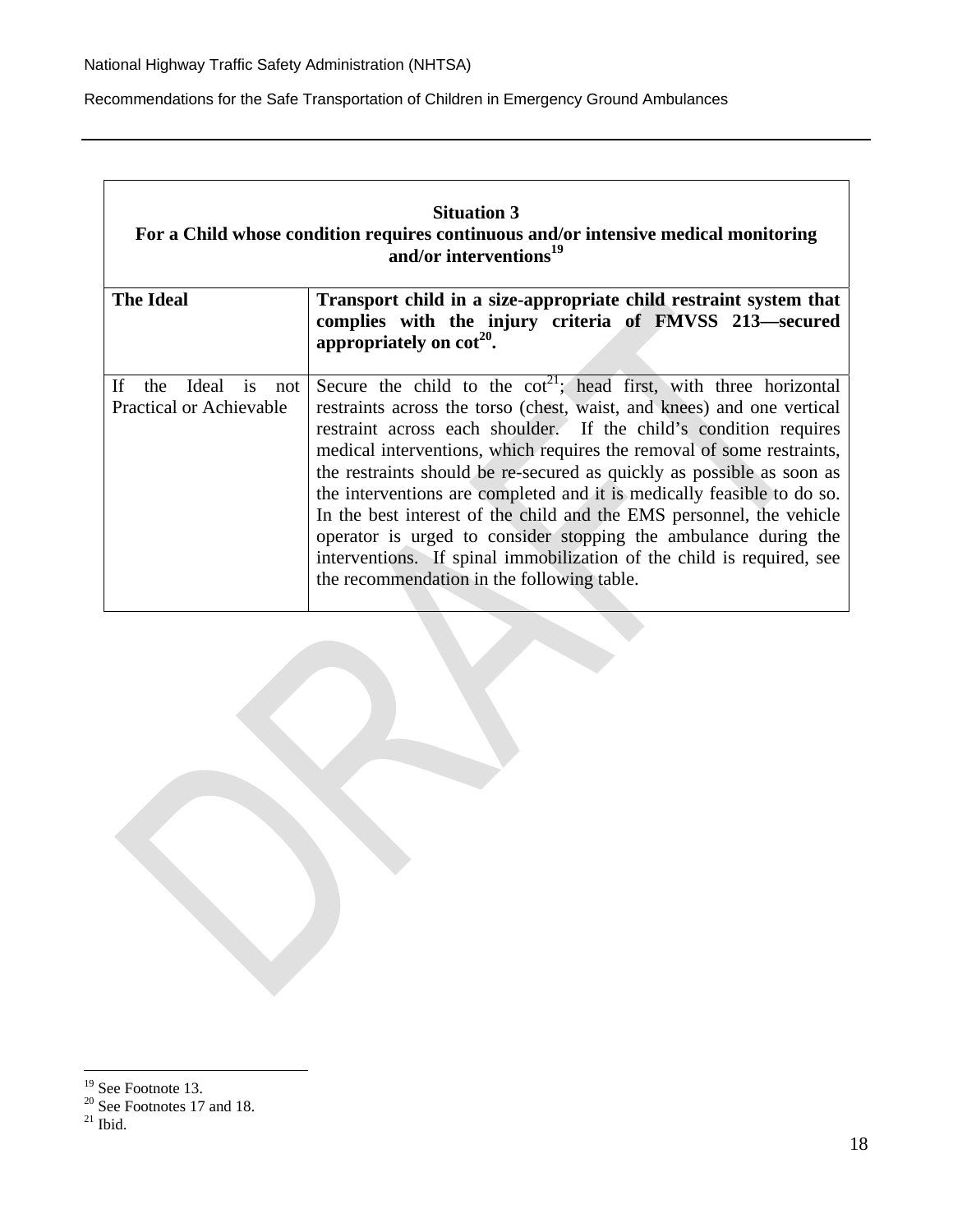| <b>Situation 4</b><br>For a Child whose condition requires spinal immobilization and/or lying $flat^{22}$ |                                                                                                                                                                                                                                                                                                                                                                                                                                      |  |
|-----------------------------------------------------------------------------------------------------------|--------------------------------------------------------------------------------------------------------------------------------------------------------------------------------------------------------------------------------------------------------------------------------------------------------------------------------------------------------------------------------------------------------------------------------------|--|
| <b>The Ideal</b>                                                                                          | Secure the child to a size-appropriate spineboard and secure the<br>spineboard to the $cot^{23}$ , head first, with a tether at the foot (if<br>possible) to prevent forward movement. Secure the spineboard<br>to the $cot^{24}$ with three horizontal restraints across the torso<br>(chest, waist, and knees) and a vertical restraint across each<br>shoulder.                                                                   |  |
| Ideal is<br><b>If</b><br>the<br>not<br><b>Practical or Achievable</b>                                     | Secure the child to a standard spineboard with padding added, as<br>needed, (to make the device fit the child) and secure the spineboard to<br>the $\cot^{25}$ , head first, with a tether at the foot (if possible) to prevent<br>forward movement. Secure the spineboard to the cot <sup>26</sup> with three<br>horizontal restraints across the torso (chest, waist, and knees) and a<br>vertical restraint across each shoulder. |  |

 $22$  See Footnote 13.

 $23$  See Footnotes 17 and 18.

 $24$  Ibid.

 $25$  Ibid.

 $26$  Ibid.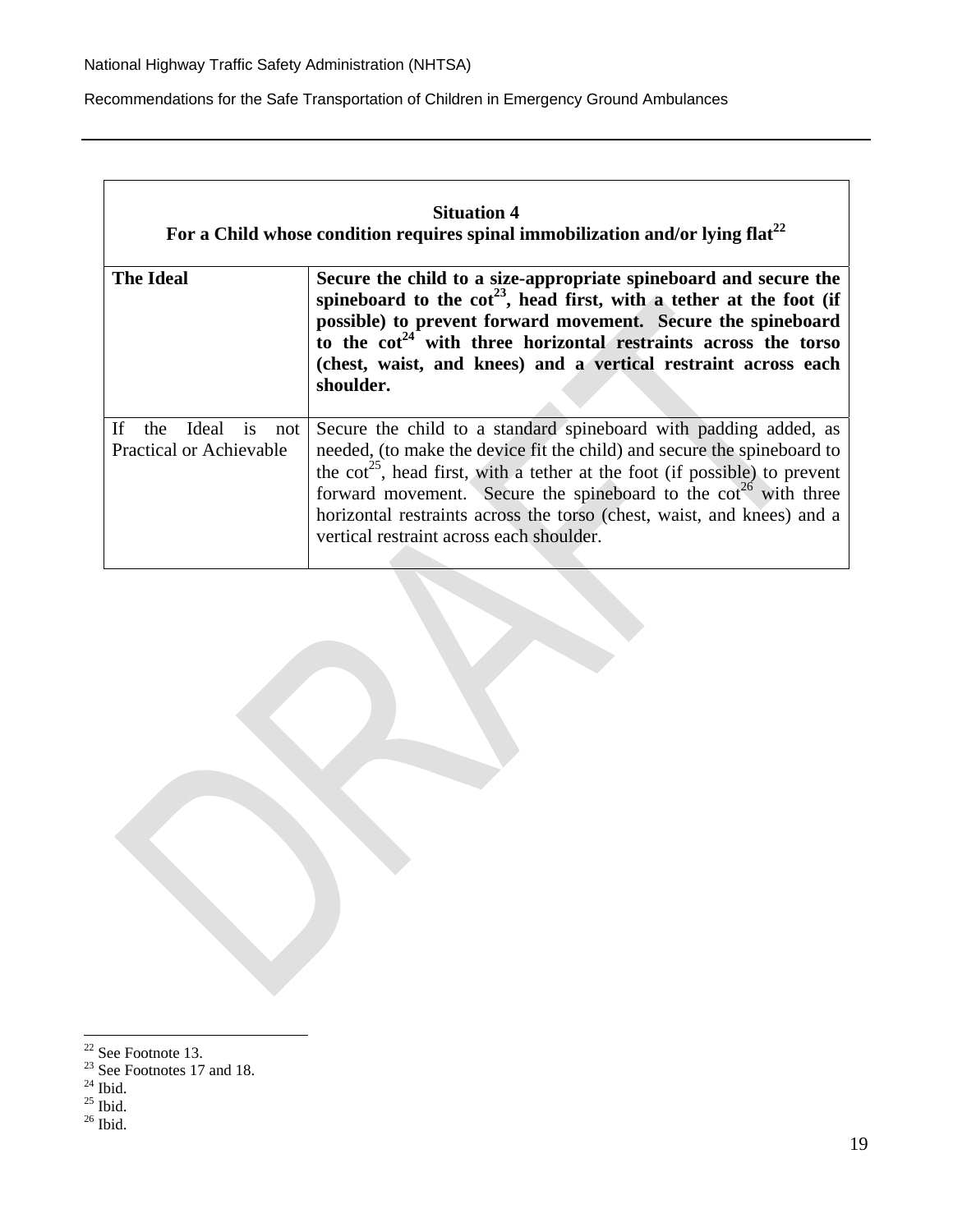$\overline{a}$ 

Recommendations for the Safe Transportation of Children in Emergency Ground Ambulances

| <b>Situation 5</b>                                                                  |                                                                                                                                                                                                                                                                                                                                                                                                                        |  |
|-------------------------------------------------------------------------------------|------------------------------------------------------------------------------------------------------------------------------------------------------------------------------------------------------------------------------------------------------------------------------------------------------------------------------------------------------------------------------------------------------------------------|--|
| For a Child or Children requiring transport as part of a multiple patient transport |                                                                                                                                                                                                                                                                                                                                                                                                                        |  |
|                                                                                     | (newborn with Mother, multiple children, etc.) $27$                                                                                                                                                                                                                                                                                                                                                                    |  |
|                                                                                     |                                                                                                                                                                                                                                                                                                                                                                                                                        |  |
| <b>The Ideal</b>                                                                    | If possible, for multiple patients, transport each as a single                                                                                                                                                                                                                                                                                                                                                         |  |
|                                                                                     | patient according to the guidance shown for Scenarios 1 through<br>4.                                                                                                                                                                                                                                                                                                                                                  |  |
|                                                                                     |                                                                                                                                                                                                                                                                                                                                                                                                                        |  |
|                                                                                     | For mother and newborn, transport the newborn in an approved<br>size-appropriate child restraint system that complies with the<br>injury criteria of FMVSS 213 in the rear facing EMS provider<br>seat with a forward-facing belt path that prevents both lateral<br>and forward movement (convertible or integrated child restraint<br>system and not an infant only seat), leaving the $cot^{28}$ for the<br>mother. |  |
| If<br>Ideal is<br>the<br><b>Practical or Achievable</b>                             | not When available resources prevent meeting the criteria shown for<br>situations 1 through 4 for all child patients, including mother and<br>newborn, transport using space available in a non-emergency mode,<br>exercising extreme caution and driving at reduced (i.e., below legal<br>maximum) speeds.                                                                                                            |  |
|                                                                                     | If additional units may be needed based upon preliminary reports,<br>backup units should be put on standby.                                                                                                                                                                                                                                                                                                            |  |

 $27$  The Working Group recommends that all EMS systems "pre-plan", i.e., plan in advance for those situations where multiple infants and children may be on the scene - as primary patients or not - so such events can be successfully mitigated. Preplanning for such events must also involve other public health, public safety and other partners to be most successful. An example of such an event is one that involves multiple patients, i.e., infants and/or children who need to be transported (to include labor with the mother and one or more newborns).

 $28$  All children transported on a cot shall be restrained to the cot with the 5-point cot restraint system that includes three horizontal restraints across the torso (chest, waist, and knees) and one vertical restraint across each shoulder.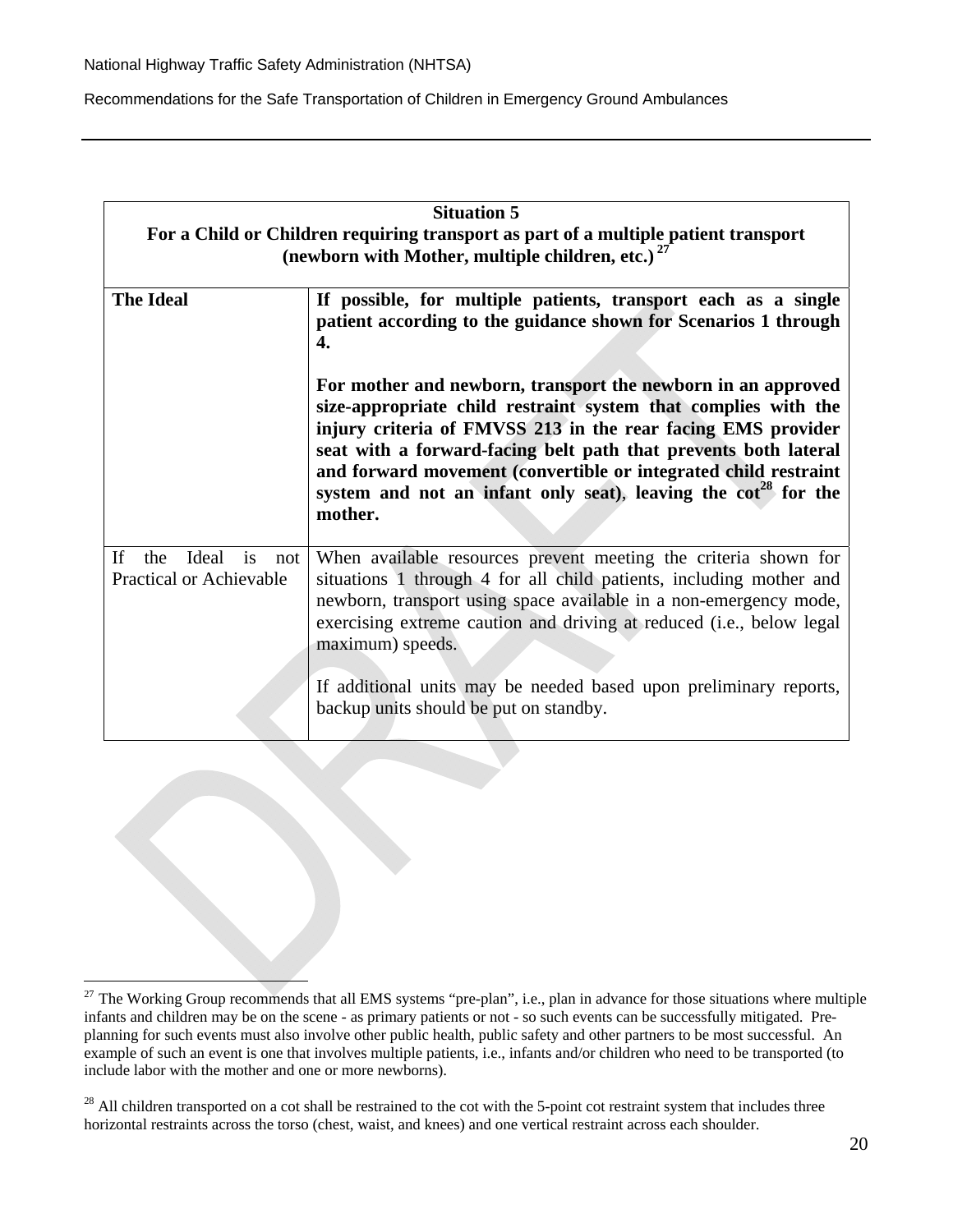### **Limitations of the Recommendations**

As stated previously, the major goal of this project is "to provide consistent national recommendations that will be embraced by local, State and national emergency medical services (EMS) organizations, enabling them to reduce the frequency of emergency transport of ill, injured or uninjured children in an unsafe or inappropriate manner." The most critical aspect of this goal is *consistency*. As reported in the literature review, an examination of existing guidelines, protocols or standards reveals that while over the years States, localities, associations and EMS providers have developed legislation, guidelines or protocols regarding this issue, standards vary across jurisdictions and often provide limited, or in some cases inappropriate, guidance. It is hoped that the recommendations provided in this report will address the lack of consistent standards or protocols among EMS and CPS professionals in the U.S. regarding how to most safely transport children in ground ambulances from the scene of a traffic crash or medical emergency to a hospital or other facility.

In developing the recommendations and as was noted elsewhere in this report, various issues related to ambulance safety and equipment safety are important for discerning between safe and unsafe methods of transporting children in emergency ground ambulances. However, it is outside the purview of this project to conduct the vast amount of engineering research, crash testing, and field work that would be required to evaluate and determine the effectiveness of ambulance vehicles and child restraint and medical equipment currently available and in use for the purposes of transporting children in emergency ground ambulances.

As such, it is important to note the limitations of the recommendations presented in this report. The deliberations that led to the development of these recommendations did not include efforts to:

- Evaluate the efficacy of one child restraint system over another;
- Address the unique transportation challenges of children with special health care needs;
- Address the special transportation requirements of neonates and children with complex medical problems;
- Conduct any field tests of solutions or equipment;
- Evaluate the crashworthiness of emergency ground ambulances; or
- Assess ambulance design.

Nevertheless, it is hoped that the detailed protocols provided by the recommendations presented in this report will greatly improve the safety of all children transported in emergency ground ambulances in the U. S.

### **Additional Recommendations Beyond the Scope of this Project**

The intent of the recommendations presented in this report is to significantly improve the safe transport of children in emergency ground ambulances. In the course of the deliberations of the Working Group which led to the recommendations, a number of important issues outside of the purview of this effort were identified.While these issues do not preclude improving the safe transportation of children in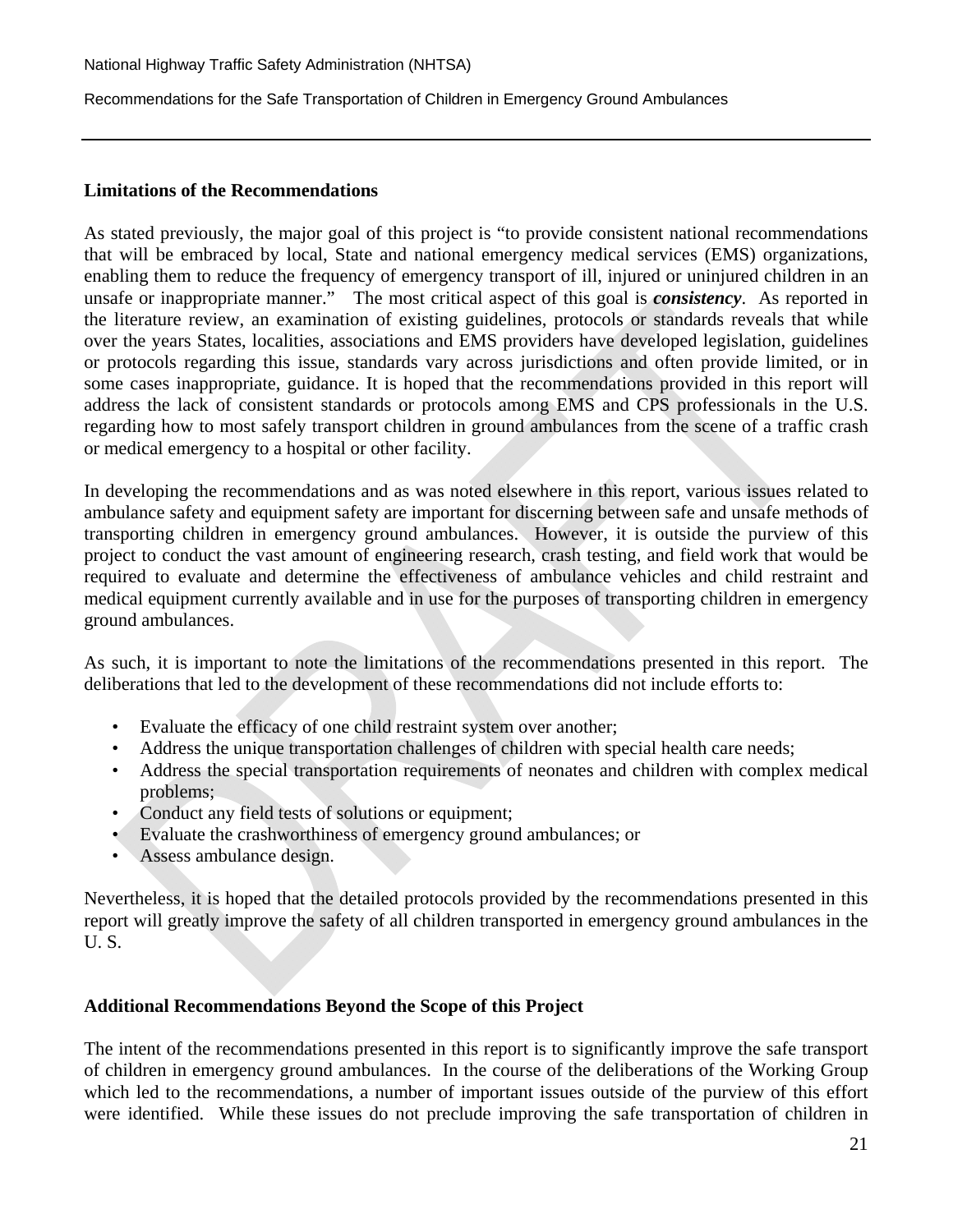emergency ground ambulances, the Working Group believes it is important their notation be made for further study by the appropriate governmental, medical, professional, or other entity(ies). These additional recommendations are presented below:

### **Recommendations for Governmental and Other Entities to Consider**

- **Expedite efforts to enhance the National EMS Information System (NEMSIS) to collect detailed data on crashes involving emergency ground ambulances and their passengers of all ages and make these data available at the State and national level**.
- **Encourage State EMS Agencies to share data with the State Highway Safety Office(s) and NEMSIS by collaborating on modifications to or an exemption from the Health Insurance Portability and Accountability Act (HIPAA) of 1996 to facilitate the development of NEMSIS.**
- **Develop dynamic crash test standards for all seats and occupant restraint systems appropriate for use in the occupant compartment of emergency ground ambulances.**
- **Develop dynamic crash test standards for the structural stability and restraint of cots and other transport devices (including incubators) used for transporting children in emergency ground ambulances.**
- **Develop standards for child restraint systems that meet the unique medical needs during the transportation of term and pre-term neonates.**
- **Develop standards for child restraint systems that meet the medical needs of children with special health care and/or complex medical problems.**
- **Develop dynamic crash test standards for emergency ground ambulance construction.**

**Recommendations for Manufacturers to Consider** 

- **Develop child restraint systems that meet or exceed the injury criteria for FMVSS 213 to accommodate child patients of various heights (or lengths including newborn/infant patients) for use in ground ambulances.**
- **Develop an integrated cot restraint system that meets or exceeds the injury criteria for FMVSS 213 to accommodate child patients whose conditions require continuous and/or intensive medical monitoring and/or interventions.**
- **Develop and provide instructions that improve correct ease of use of products designed for ambulance use.**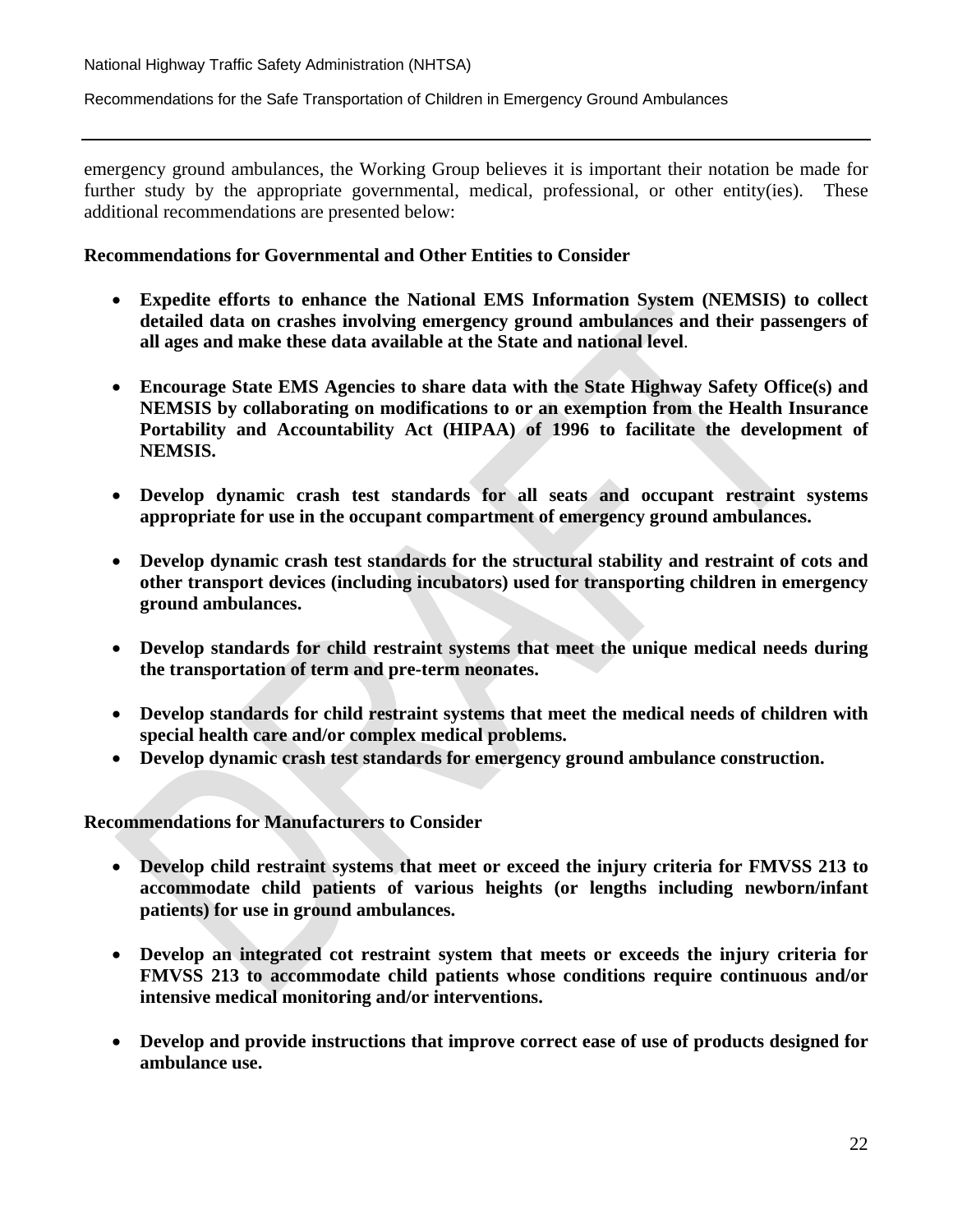- **Develop crash-tested child restraint system(s) for use in the rear- or forward-facing EMS provider's seat of ground ambulances.**
- **Develop a forward facing dynamically tested EMS provider's seat that will accommodate convertible or rear facing only child restraint systems (and adult passenger with three point belt).**
- **Develop improved crashworthy methods of seating for all occupants in the rear of the emergency ground ambulance compartment.**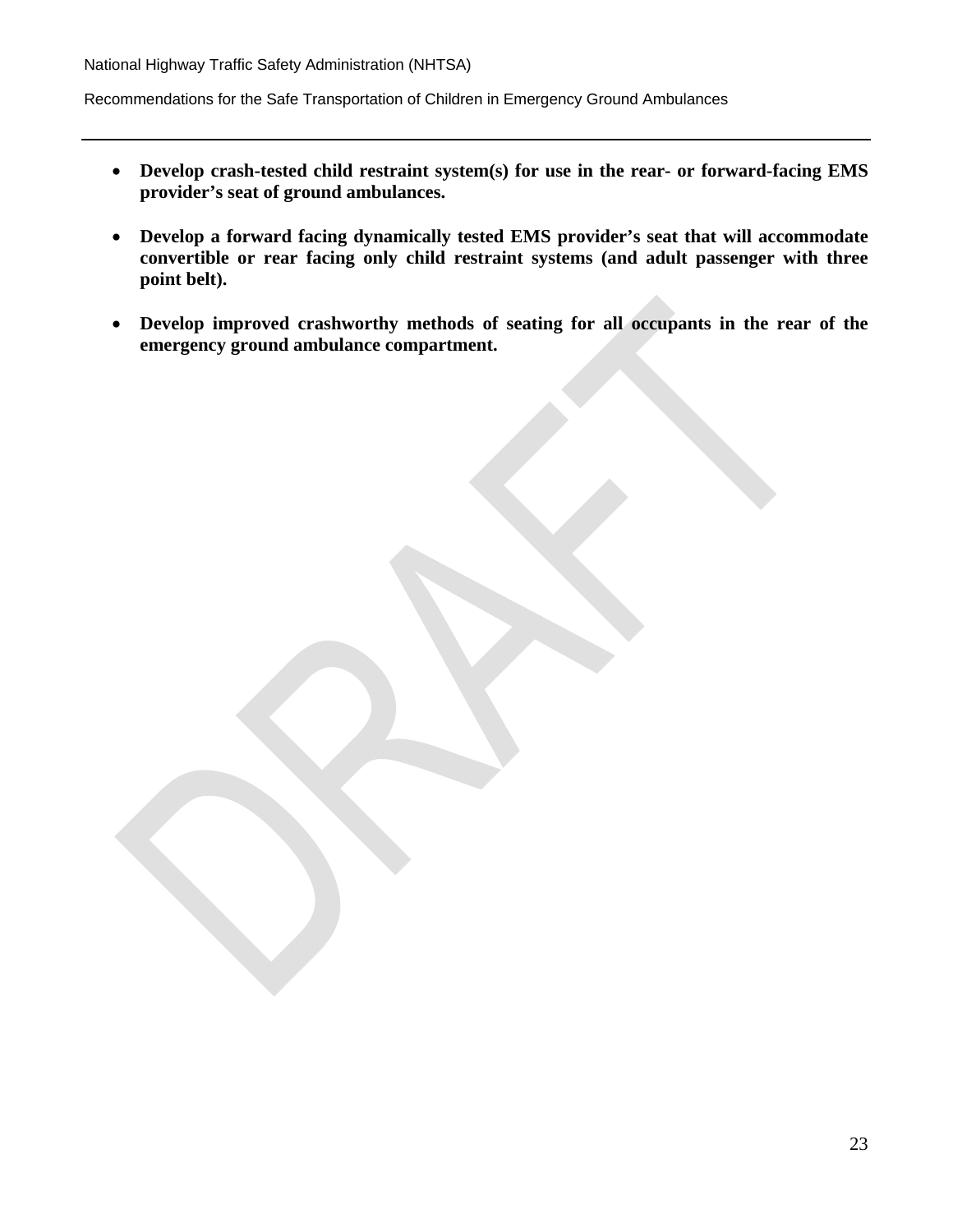# **Appendix A NHTSA: Solutions to Safely Transport Children in Emergency Ground Ambulances**

**Literature Review Findings** 

**May 28, 2009 Contract: DTNH22-08-C00085** 

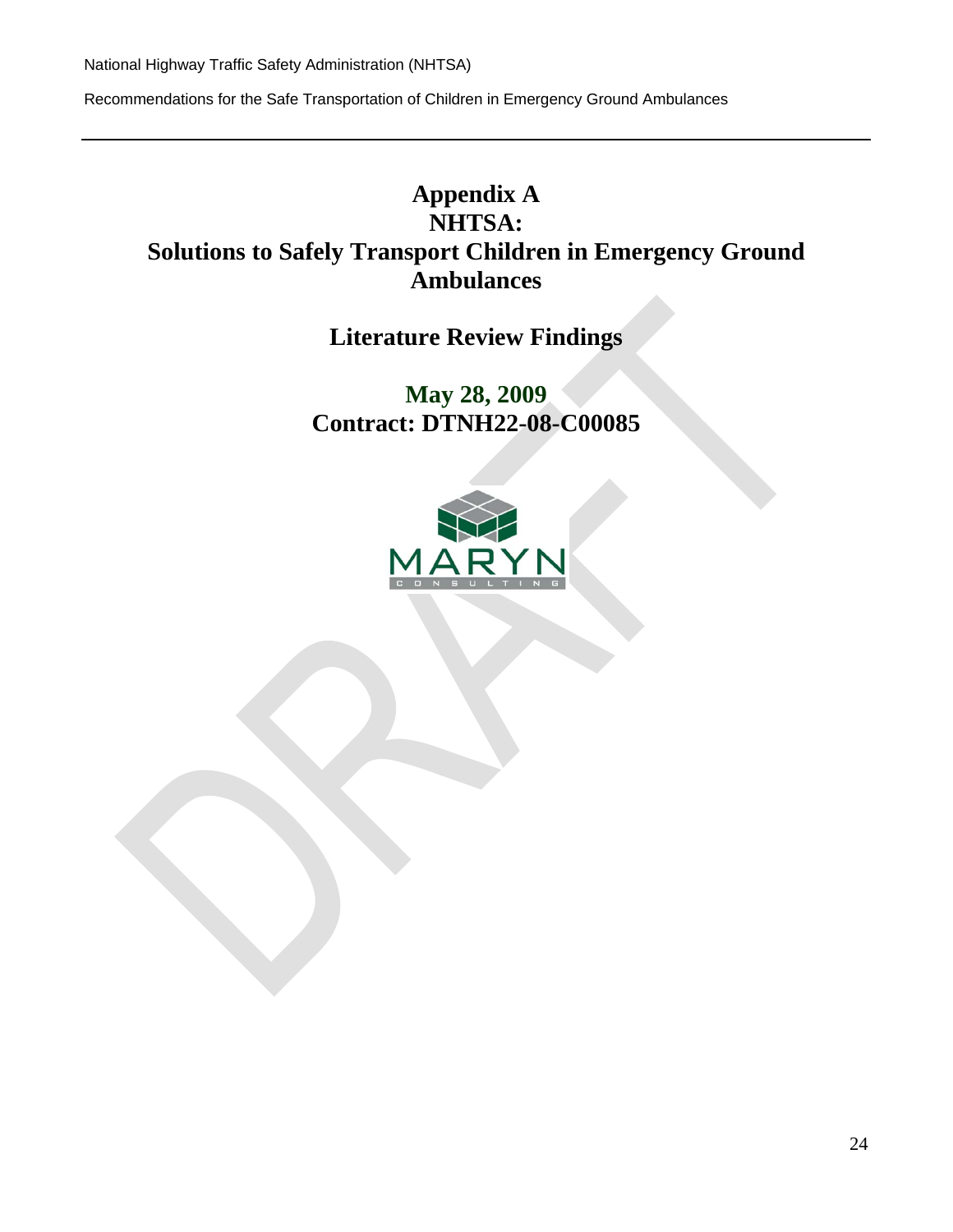### **Executive Summary**

In September 2008 the National Highway Traffic Safety Administration (NHTSA) initiated a project titled "Solutions to Safely Transport Children in Emergency Vehicles". The objectives of this project are:

- 1. To initiate consensus building in the development of recommendations to safely and appropriately transport children (injured, ill, or uninjured) from the scene of a crash or other incident in a ground ambulance. Draft recommendations will be created after reviewing relevant research and the practices that are currently being used to transport children in ambulances.
- 2. To provide recommendations that will be embraced by local, state and national EMS organizations, enabling them to reduce the frequency of inappropriate emergency transportation of ill, injured or uninjured children.

A first step to achieving these objectives is the completion of a literature review of current practices for the emergency transportation of child passengers in ground ambulances. Emphasis includes research in professional journals and elsewhere that describes an ideal or model uniform approach to transport children safely in ambulances, as well as articles and publications that document unsafe or incorrect practices. It should be noted that throughout the remainder of this document, references to ambulances are limited to ground ambulances, unless otherwise noted.

The objective of this report is to provide representatives from the NHTSA with a summary of findings from the Literature Review. This document is designed to provide NHTSA representatives with an overview of the published research conducted to date regarding the safe transportation of children in emergency vehicles, primarily ambulances. This Literature Review Findings report will serve as a point of reference for consensus building efforts going forward.

During the course of the Literature Review, researchers from Maryn Consulting, Inc. (Maryn) reviewed several hundred pages of information related to ambulance safety issues and the transport of children in ambulances. Relevant sources were then organized by topic (i.e. statistical information, existing guidelines, current practices and outcomes, safety research, etc.). Once organized, researchers examined these sources in depth and recorded information relevant to this study. Finally, researchers analyzed this information and extracted key findings for inclusion in this Literature Review Findings document.

To aid in the review of this document Maryn has organized the summary findings by topic. Below is a list of the topics covered in this document:

Background: This section provides an overview of statistical findings and data sources specific to ambulance transport issues and child transport in ambulances. This section also references media coverage of the issue of child transport in ambulances.

Ambulance Safety Issues: This section provides an overview of ambulance safety issues in general, with references to research and publications regarding this topic.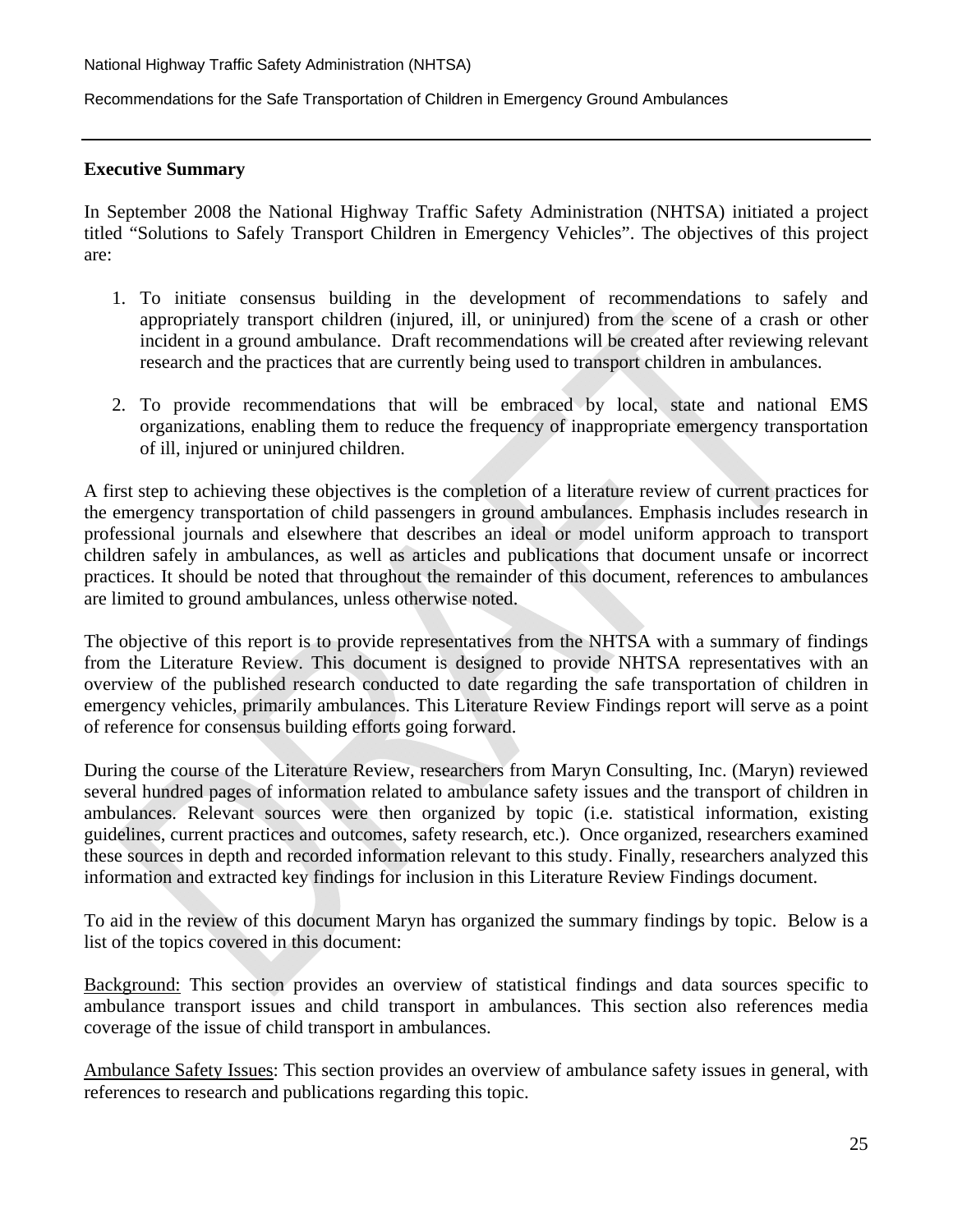Child Transport in Ambulances: Existing Guidelines: This section provides an overview of the current published guidelines regarding the safe transport of children in ground ambulances at the national and State levels, as well as those promulgated by relevant practitioner associations.

Child Transport in Ambulances: Current Practices and Outcomes: This section describes current trends in the transport of children in ambulances, and describes questions identified by practitioners regarding this topic.

Child Transport in Ambulances: Safety Research: This section provides an overview of engineering and safety research findings regarding safe and unsafe methods of transporting children in ground ambulances.

### **Background**

Data sources regarding ambulance crashes involving child ambulance occupants in the United States, as well as abroad, are limited. In the United States there is no single national Emergency Medical Services (EMS) dataset which can be analyzed to better understand the annual number of ambulance trips, those that involve children, the frequency of ambulance crashes, the victims or types of injuries associated with such crashes, or the causes of such crashes. At this time efforts are underway to develop a national EMS Information System (NEMSIS) to capture some of this data so as to better inform EMS related policy, protocols and practices.<sup>1</sup> Many States and private sector EMS providers also capture some of this information. However, these data are often not readily available or easily accessible.

Estimates suggest that ground EMS responds to approximately 30 million emergency calls each year.<sup>2</sup> Approximately 6.2 million patient transport ambulance trips occur annually, $3$  of which approximately 10% of those patients are children.<sup>4</sup> Insurance companies report that approximately 10,000 ambulance crashes result in injury or death each year.<sup>5</sup> Estimates suggest that up to 1,000 ambulance crashes involve pediatric patients each year.<sup>4</sup> Occupational safety data indicate that "the transportation-related mortality rate for EMS personnel (per 100,000 workers) is 9.6, a rate that eclipses the national average (2.0) and exceeds that of police  $(6.1)$  and firefighters  $(5.7)$ ".<sup>6(p69)</sup>

Some information regarding ambulance crashes can be learned from analyses of NHTSA's Fatality Analysis Reporting System (FARS) data. However, it should be noted that these data do not capture crash information unless that crash results in a fatality. A research article published in 2006 examining the specific issue of ambulance crashes utilized FARS data reported between 1987 and 1997 to find that 339 ambulance crashes resulted in 405 fatalities and 838 injures. These fatalities and injuries include those involving ambulance drivers and passengers, as well as other vehicle drivers and passengers, in addition to pedestrians and bicyclists.<sup>6</sup>

An examination of 2007 FARS data, the most recent available to date, indicates that three fatal ambulance crashes reported that year involved children present in the ambulance. In one case the child was not injured; in two cases the children suffered minor injuries.<sup>7</sup> Because FARS data do not include all ambulance crashes, it is estimated that the number of children injured in ambulance crashes that do not result in fatalities is significantly higher than numbers reflected in FARS (see above). Additional analysis of the FARS data indicates that in 2007 there were 29 fatal ambulance crashes which involved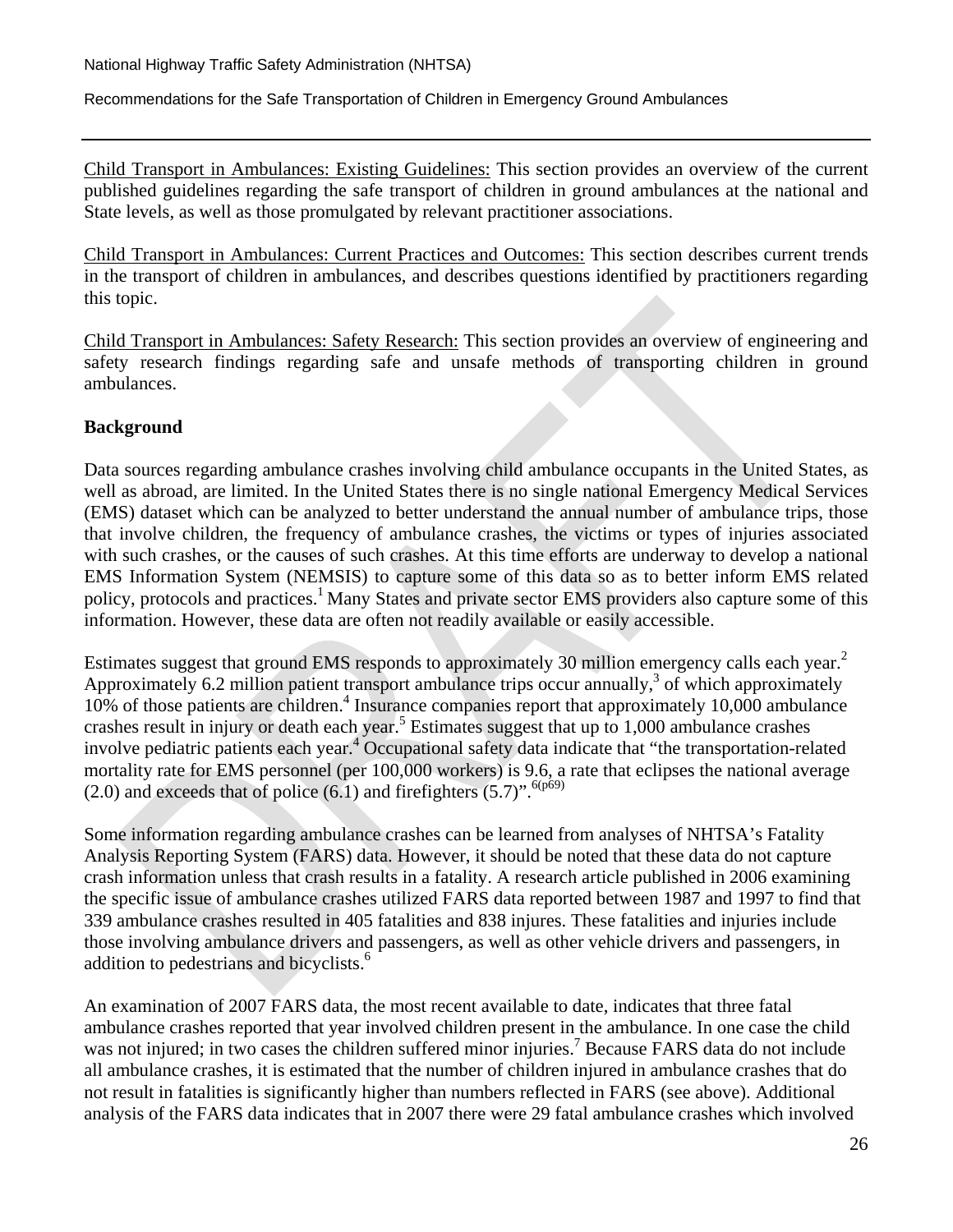82 people, including ambulance drivers and passengers, as well as other vehicle drivers and passengers, in addition to pedestrians and bicyclists. Data suggest that during that year 34 individuals in the rear compartments of ambulances were involved in these fatal accidents.

A review of local, national, and international media coverage of ambulance crashes involving injuries to children suggests such crashes are dangerous. Articles in newspapers across the world, as well as televised news coverage at the local level, suggest ambulance crashes involve children of all ages and can result in injuries ranging from minor to fatal. Injured children may be patients or passengers accompanying a caregiver; they may be receiving transport from the scene of a crash, a medical emergency, or involved in an inter-facility transport.

Presently, there are no federal standards or protocols among EMS and child passenger safety professionals in the U.S. for how best to safely transport children in ground ambulances from the scene



of a traffic crash or medical emergency to a hospital or other facility. There are unanswered questions regarding the placement and restraint of injured, ill, or uninjured children among EMS and CPS professionals. The absence of consistent national standards and protocols regarding the transportation of children in ground ambulances complicates the work of EMS professionals and may result in the improper restraint of highly vulnerable child passengers. EMS agencies, advocates and academicians have turned to NHTSA for leadership.

Lastly, it should be noted that when reviewing existing data, professional articles, and protocols, as well as media coverage of this issue, the definition of a "child" is not always consistent, or consistently addressed. In many cases a focus on very young children can be inferred from the context of the article or protocol, but a uniform definition of child has not been developed for the purposes of emergency ambulance transport.

### **Ambulance Safety Issues**



In 1987, a group of researchers reported on an examination of 102 ambulance crashes in Tennessee in one of the first published efforts to better understand the causes and

effects of ambulance crashes on patients, passengers, ambulance drivers and medical technicians, as well as other vehicle drivers, passengers and pedestrians. Findings indicated that while "wearing a passenger restraint device was highly significant and protective",  $8(pI490)$  the use of passenger restraints among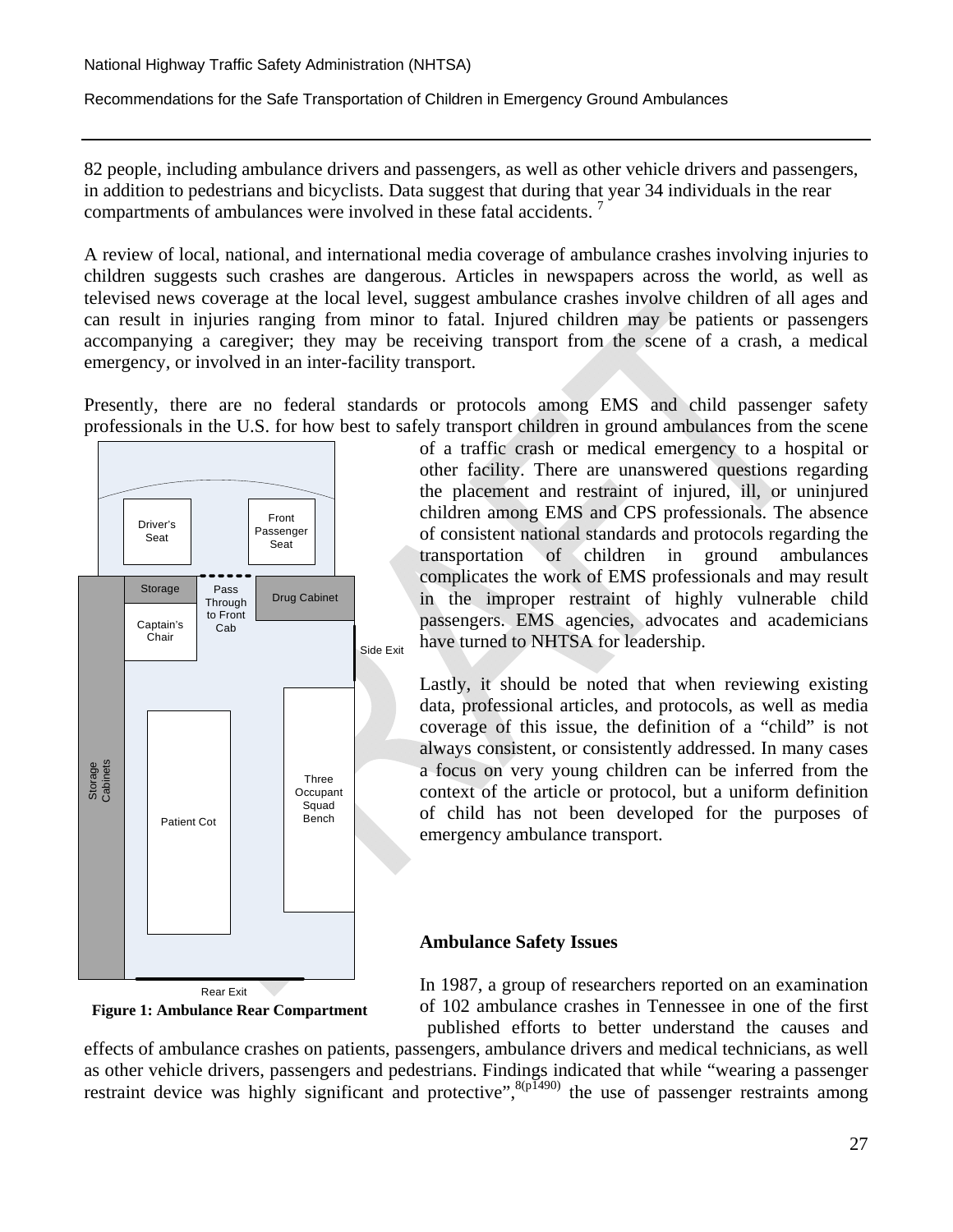patients, technicians and drivers was not common. Additional findings suggested that the risk of an "injury-accident" increased during nighttime and at intersections.<sup>8 (p1487)</sup>

A more comprehensive study examining the characteristics of fatal ambulance crashes across the country between 1987 and 1997 found that ambulance crashes "occurred more often between noon and 6PM...through an intersection...and striking another vehicle." Inside the ambulance, the "most serious and fatal injuries occurred in the rear ... and to improperly restrained occupants." $9(p261)$  These findings regarding injuries to ambulance occupants are supported by similar research examining the characteristics of ambulance crashes.<sup>10</sup>

Subsequent research conducted during the early 2000s examined ambulance crashes, and compared ambulance travel to travel in other motor vehicles. Findings suggest that travel in ambulances is less safe

than travel in other motor vehicles for all passengers, including patients. A study conducted in Pennsylvania, comparing motor vehicle crashes involving ambulances and similarly sized vehicles, revealed that "ambulance crashes occur more frequently at intersections and traffic signals and involve more people and more injuries than those of similar sized vehicles".  $\frac{11(p412)}{P}$  Findings from another study utilizing national data suggest that "relative to police cars and fire trucks, ambulances experienced the highest percentage of fatal crashes where occupants are killed and the highest percentage of crashes where occupants are injured." $10(p941)$  It should be noted that while ambulance crashes are dangerous for ambulance occupants, data suggest that individuals in other vehicles, pedestrians or bicyclists are significantly more likely to be injured or killed as a result of an ambulance crash than the ambulance occupants themselves.<sup>9</sup>

From an occupational safety perspective, research suggests that ambulance design may inhibit the use of safety restraints by emergency medical technicians. In order to perform certain clinical tasks, such as administering oxygen or performing CPR, paramedics may require different positioning than that permitted by the use of restraints in either the Captain's Chair or a side bench.<sup>12</sup> More generally, research suggests that ambulance crashes are the most common cause of work-related fatalities among EMS workers.<sup>2</sup> Figures 1 and 2 are diagrams of common rear compartment designs of ambulances.<sup>13</sup>



Safety standards regarding the EMS transport environment are **Figure 2: Ambulance Rear Compartment**limited, both in the United States and internationally. In the

United States, federal purchase specifications for ambulances are defined in a document published by the U.S. General Services Administration (GSA), *Federal Specifications for the Star-of-Life Ambulance*.<sup>14</sup> These specifications require that ambulances purchased by federal government agencies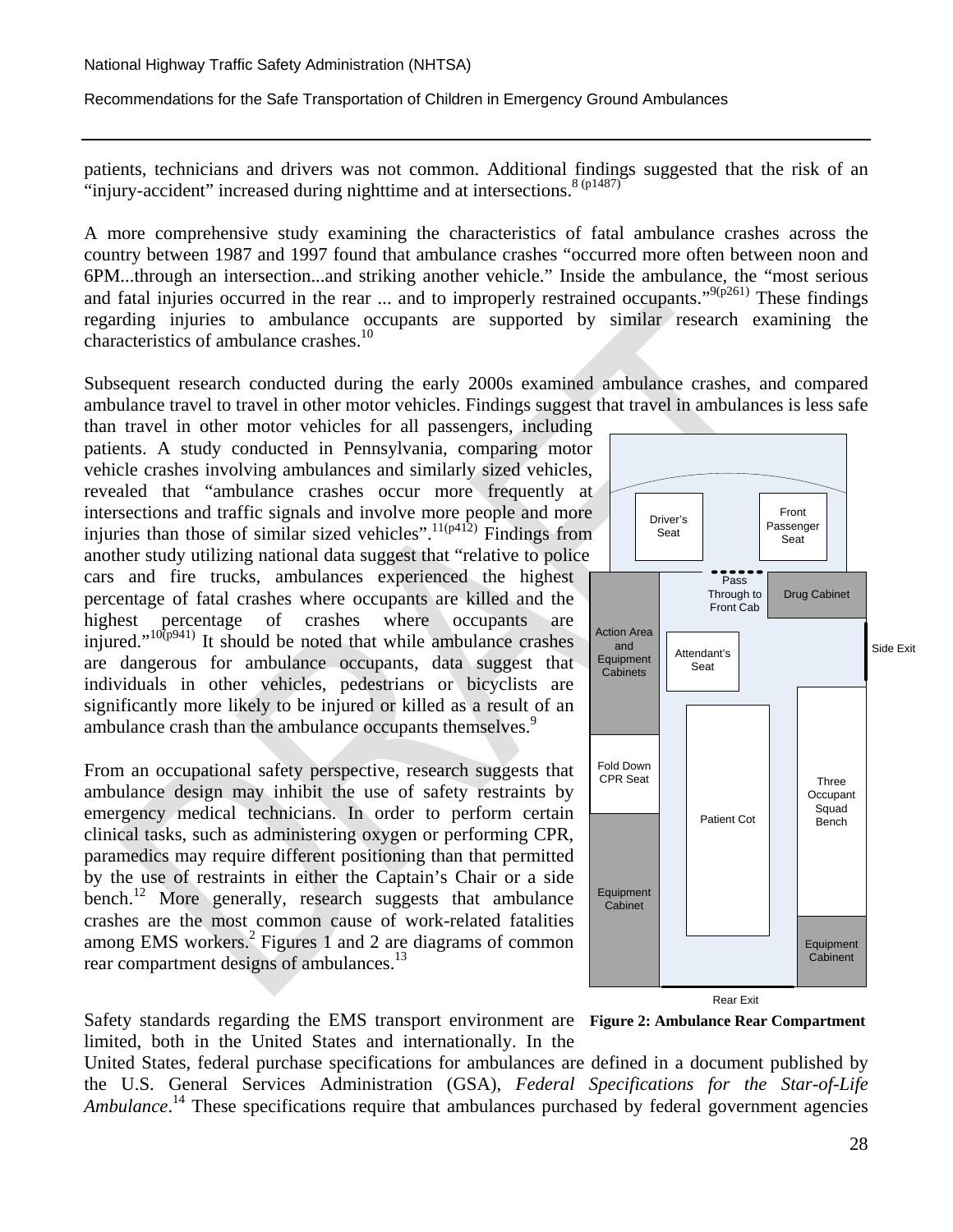meet applicable Federal Motor Vehicle Safety Standards, specifically those addressing braking requirements, fuel systems, lights, reflective devices, door latches and hinges, as well as Emergency Medical Services Provider (EMSP) seating and patient compartment seating. All seating positions, in the front and rear ambulance compartments, must be equipped with seat belts. The USA ANSI/ASSE Z15.1 fleet management standard, published in March 2006, now applies to EMS fleets. This standard applies to a wide variety of fleet and non-fleet vehicles and requires organizations to have a policy in place pertaining to the use of seat belts, and recommends, but does not require, mandatory seat belts be used on behalf of a business or an organization.<sup>15</sup>

It should be noted that the designs of rear compartments of ambulances vary widely. Figures 1 and 2 depict typical ambulance designs, but many ambulances may vary in the placement of cots, cabinets, and squad benches as well as the type of pass through to the front cab.

### **Child Transport in Ambulances: Guidelines**

As EMS practitioners encounter a situation requiring the emergency transport of a child in an ambulance, limited guidance is available. In order to identify the best method of restraint, a practitioner must consider the age and stature of the child, if that child is injured or is an accompanying passenger, the medical stability of the patient, and the available locations where the child can be safely restrained inside the ambulance. The wide variation of potential scenarios presents challenges to EMS practitioners.

An examination of existing guidelines, protocols or standards reveals that while over the years States, localities, associations and EMS providers have developed legislation, guidelines or protocols regarding this issue, standards vary across jurisdictions and often provide limited, or in some cases inappropriate, guidance. As discussed earlier, there are no federal standards or protocols among EMS and child passenger safety professionals in the U.S. for how best to safely transport children in ground ambulances from the scene of a traffic crash or medical emergency to a hospital or other facility.

This issue of variation in emergency child transport guidelines was first identified in a 1998 publication which reported the results of a survey examining State requirements regarding the use of safety restraints for children in ambulances. The study revealed that 35 States did not require patients of any age to be restrained in ambulances. Of those States requiring the use of child safety restraints, requirements varied between requiring restraint on a gurney, in a child seat, or both. Variation across States in the definition of a "child" ranged from individuals under the age of four to individuals under the age of 21. At that time the State agencies responsible for the regulation of ambulance services in each State varied as well. Responsible agencies included State EMS, law enforcement, and public safety agencies, as well as Departments of Transportation and Motor Vehicles. Fourteen States did not regulate EMS services. In some States, multiple agencies were involved in the regulation of ambulance safety.<sup>16</sup> This study also noted that at that time "the exact method to safely secure infants and smaller children in ambulances has ... not been well conceived." $16(p223)$  Among other recommendations, the authors suggested that a universal age definition of pediatric patient be established, "a method for safely securing infants and children in ambulances...be developed", and that "biomechanical research on ambulance safety and crashes...be undertaken." $16(p223)$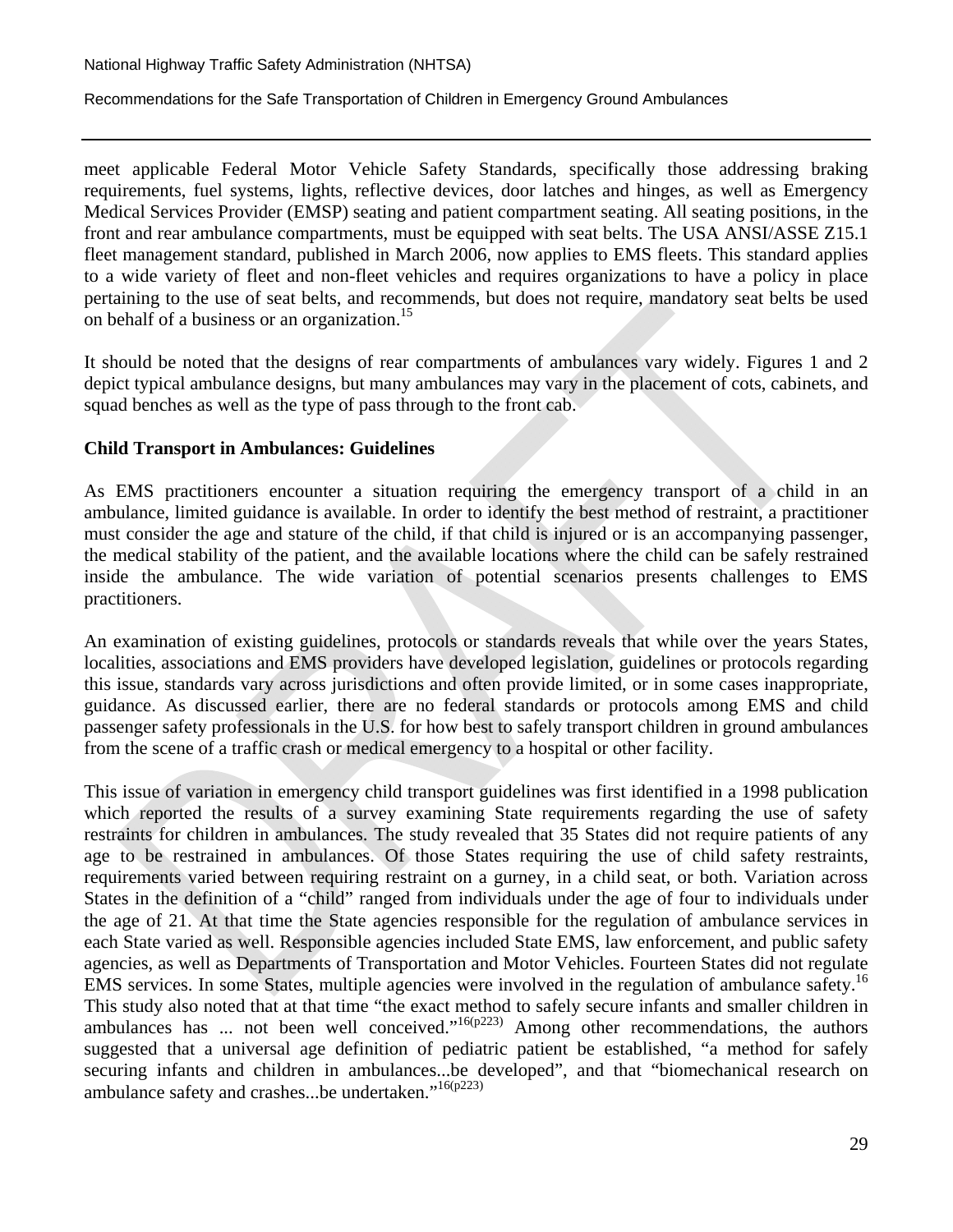One year after the publication of these State survey findings, the Health Resources and Services Administration (HRSA) Emergency Medical Services for Children program (EMS-C) and NHTSA convened a national consensus committee to review EMS child transportation safety practices. This group of representatives from EMS national organizations, federal agencies, and transportation safety engineers developed a document titled *The Dos and Don'ts of Transporting Children in an Ambulance,* which was published in December 1999. This document provides very general guidance for practitioners in the field regarding how to most safely transport children in an ambulance. In addition to recommendations specific to safe emergency driving, guidance also includes the following recommendations:

- *Do tightly secure all monitoring devices and other equipment*
- *Do ensure available restraint systems are used by EMTs and other occupants, including the patient*
- *Do transport children who are not patients, properly restrained, in an alternate passenger vehicle whenever possible*
- *Do not leave monitoring devices and other equipment unsecured in moving EMS vehicles*
- *Do not allow parents, caregivers, EMTs or other passengers to be unrestrained during transport*
- *Do not have the child/infant held in the parent, caregiver, or EMT's arms or lap during transport*
- *Do not allow emergency vehicles to be operated by persons who have not completed the DOT NHTSA Emergency Vehicle Operating Course (EVOC), National Standard Curriculum, or its equivalent.*

This document does not define "child" with regards to age or stature. The document also states that through grant funds, researchers are "working to fill critical knowledge gaps and developing standards for pediatric EMS transport safety."<sup>17</sup> However, to date, the federal government has not published more specific guidance.

Since the publication of this *Dos and Don'ts* document, States, localities, and private EMS providers across the country have developed guidelines that include similar information for internal operations. Utilizing safety research published in 2001, some of these guidelines are more detailed than the *Dos and Don'ts* document (see pp. 7-8). However, there is limited uniformity across these publicly and privately promulgated guidelines.

Despite the publication of *Dos and Don'ts* by the federal government, and the development of moderately more detailed guidelines across the country, EMS practitioners continue to struggle with unanswered questions. In many cases, the issue of age or stature is not addressed. As discussed above, some of the recommended practices are conflicting, others are impractical, and others may be insufficiently detailed to provide useful guidance. For example, a State EMS requirement to restrain all child passengers may result in the placement of a child in a car seat strapped to a side-facing bench in the rear compartment of an ambulance, rather than the captain's seat. The use of a child restraint in such a fashion is prohibited by all child restraint manufacturers. In addition, safety researchers conclude it "is not recommended, because this usage applies the severity of a frontal impact to the less protected side-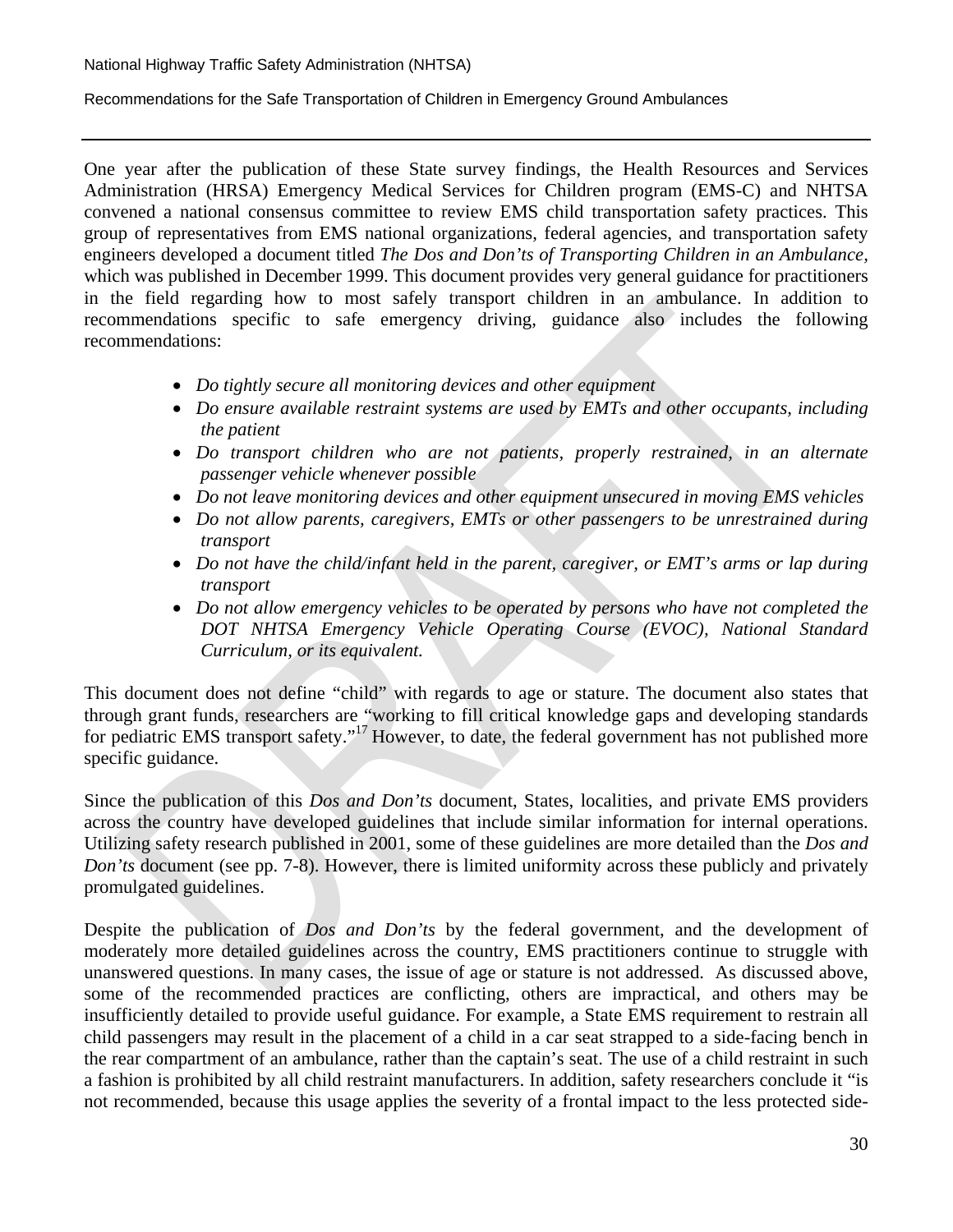facing child."<sup>18(p356)</sup> In this example, more specific guidance regarding the placement of a child in a sidefacing position is required.

It should be noted that more focused research and detailed guidance has been developed for specialized ambulance services providing inter-facility transport of children between hospitals and other care facilities.<sup>19</sup> Due to the specific population focus of these vehicles, these ambulances are typically more appropriately equipped for pediatric transport. Lessons derived from this body of work may inform the efforts to better guide EMS practitioners with regards to emergency child transport. Similarly, standards for the transport of pediatric patients in air ambulances may offer guidance regarding safe protocols for child restraint, particularly injured patients.

### **Child Transport in Ambulances: Current Practices and Outcomes**

Given the limited and sometimes conflicting guidance provided at the federal, State and local levels, actual emergency child transport practice in ground ambulances varies dramatically. Academic research, as well as well as anecdotal information published in practitioner publications, suggests that there is confusion or ambiguity regarding the safe transport of children in ambulances. Actual practices and protocols are often inconsistent. EMS provider training often omits specific discussions of pediatric emergency transport. In many cases, appropriate equipment may be unavailable, leaving the provider to improvise without clear guidance.

In 2000 the results of a study examining the knowledge, opinions and behaviors of EMS personnel regarding child and provider restraint use in ambulances were published. This study involved surveying EMS providers in a midsized urban area and based its analyses on published safety research that was available at that time, including the *Dos and Don'ts* document. Findings indicated that large percentages of EMS providers did not correctly indicate the safest method of transporting a 2-year-old child (30%) or correctly securing a child seat to an ambulance cot (40%). This study also indicated that although a significant majority (80%) of EMS providers regularly transports children in car seats, approximately 23% of providers reported that they occasionally transport children in adult laps. Additionally, 70% of EMS providers reported not utilizing seatbelts themselves on the squad bench, with 55% indicating that utilizing restraints impairs their ability to provide patient care. Not surprisingly, this study also found that specialized emergency pediatric transport services personnel responses more often correctly identified the safest methods of emergency child transport.<sup>20</sup>

Findings from the 2000 research publication are supported by similar findings from previous examinations of emergency child transport practices, and anecdotal evidence. The observation of approximately 200 ambulance hospital arrivals involving children under 14 in a midsized urban area in 1999 suggested that children were transported without restraints on the side-bench (squad bench seat), in the Captain's Chair, or in an adult's lap approximately 37% of the time. An additional 5% were transported without restraints on the ambulance gurney (patient cot).<sup>21</sup> Publications for EMS practitioners, including journals and newsletters, also refer to the common practices of allowing stable child patients to travel in the laps of adults, and strapping children to cots utilizing the cot belt systems that are designed for adult patients. $4,22$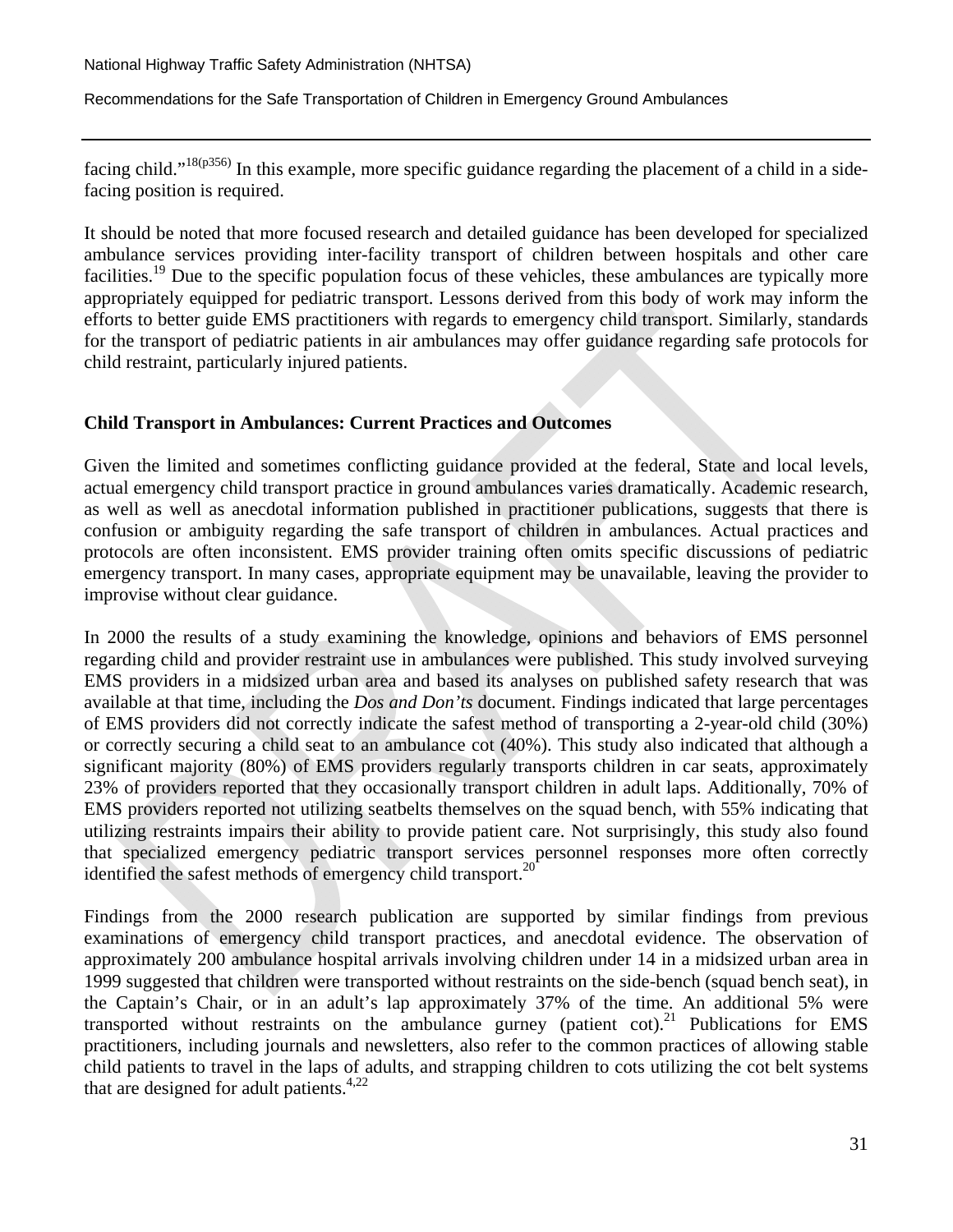A lack of clear guidelines and consistent training results in these varied practices. In addition, the dynamic nature of emergency medicine requires that solutions take into consideration numerous potential scenarios. The EMS community has identified the following issues related to emergency pediatric transport that remain unresolved:

- *Utilizing a child's own convertible car seat (that has been involved in a crash) properly restrained in the ambulance or transferring the child to a different car seat or car bed for proper restraint in the ambulance*
- *How to handle child crash victims in car seats that are not convertible models when injuries may be aggravated by transferring them to another method of restraint in the ambulance*
- *Validation of ambulance-specific test procedures for car seats*
- *Utilizing a convertible car seat contrary to manufacturer instructions*
- *Not all ambulance gurneys have the latest, strongest anchorages to the vehicle floor*<sup>22</sup>

NHTSA has issued a general position statement regarding the reuse of a child restraint that has been involved in a crash. The NHTSA position is that child restraints may be reused after involvement in a "minor" crash; one of the criteria in the definition of "minor" is that no vehicle occupants are injured.<sup>23</sup> Given that the transport of a child from a crash in an ambulance typically is associated with an injury, either to the child or his/her caregiver, the NHTSA position does not directly address the first issue noted above by the EMS community.

Despite these identified unresolved emergency child transport questions and the potential for child injury in the rear compartment of an ambulance, a review of legal cases in Westlaw suggests that very few, if any, legal cases involve the improper or lack of restraint of child passengers in the rear compartment of a ground ambulance.

### **Child Transport in Ambulances: Safety Engineering Research**

Very limited safety engineering research has been conducted to identify the safest methods of transporting children in ambulances. However, the principles of child and patient restraint are useful in developing recommended protocols and practices for child restraint in ground ambulances, as well as guiding safety research and crash testing activities. Existing safety engineering research on this issue focuses on younger children, primarily those six and under.

In 2001, Dr. Marilyn Bull, with her colleagues from the Indiana University School of Medicine and the University of Michigan, conducted ambulance crash tests to specifically examine safety outcomes when utilizing convertible car seats, car beds and harness systems, with 3-year, infant and 6-year size dummies. The published results are summarized below:

*A two-belt attachment with elevated cot backrest was found to be the method with the least performance variability for securing either a convertible child restraint or a car bed. It was concluded that children who weight up to 18 kg, fit in a convertible child restraint, and can tolerate a semi-upright seated position can be restrained in a convertible child restraint secured with two belts to an ambulance cot. Infants who*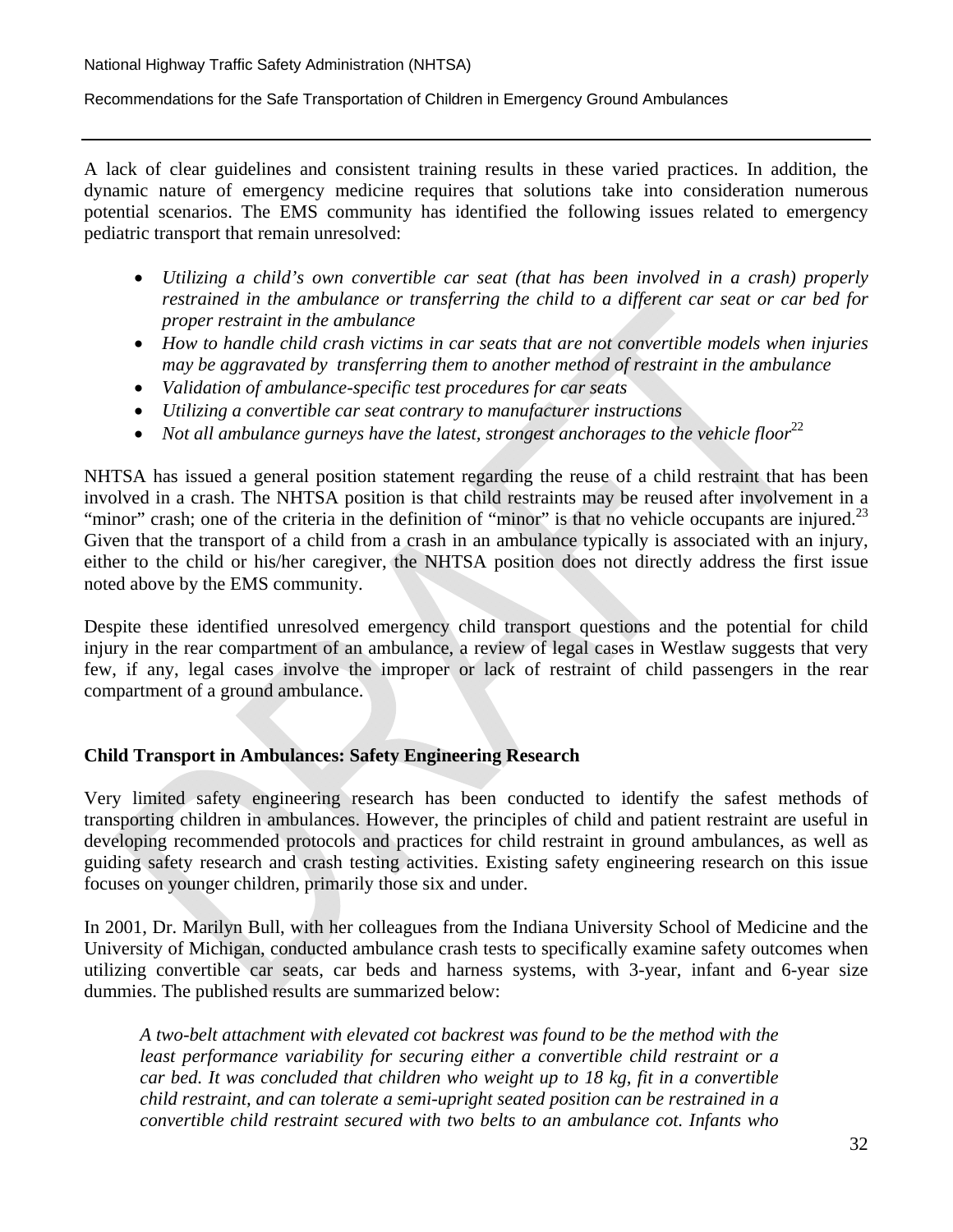*must lie flat can be restrained in a car bed modified for two seatbelt paths and secured to a cot. In each case, the cot backrest must be elevated, and the cot and anchor system must be crashworthy. None of the harness configurations tested proved to be satisfactory, but an effective system could be developed by following accepted restraint design principles.*18(p353)

In addition to discussing the findings of the specific crash tests conducted by this team of researchers, this study also provides an overview of safety issues involved with the use of restraints for children in other locations within the rear ambulance compartment. The authors suggest it may be possible on some occasions to restrain a child or infant in the rear-facing Captain's Chairs (technician's seats). Some child restraint manufacturers may provide instructions for the installation of a convertible car seat in this seat. Additionally, many of these seats are now equipped with a built-in child restraint that is acceptable for use with an uninjured or less critically injured child (not an infant). However, the authors note, the utilization of the technician seat for a child prohibits the use of that seat for emergency medical personnel. The placement of a child in a car seat strapped onto the side bench in the rear compartment of the ambulance is prohibited by all car seat manufacturers and "is not recommended, because this usage applies the severity of a frontal impact to the less protected side-facing child".<sup>18(p356)</sup> As discussed above, the use of harnesses on the patient cot for a younger child is not crashworthy. Lastly, a child held by a properly restrained adult is not appropriate restraint.

The "Conclusions and Recommendations" section of this study has been widely circulated within the EMS community. States, localities, EMS providers, and practitioner associations have incorporated Dr. Bull's recommendations into protocols and guidelines for EMS practitioners.<sup>24,25,26</sup> However, as Dr. Bull and her colleagues noted in their findings, these tests were completed utilizing a newer cot and anchor system with a "slide-in track to hold the cot firmly to the ambulance floor".  $\frac{18(p356)}{18(p356)}$  This system is often not found in older ambulance models. Crash tests conducted in 1998 found that this older type of cot and fastener "did not provide a secure platform for the child restraint."18(p356) Therefore, the findings of the 2001 study may not provide the same degree of protection for child transport when older cot and anchor systems are used but may improve safety even in those circumstances in less severe crashes.

Also in 2001, Dr. Nadine Levick, who was affiliated with Columbia University, and colleagues from the U.S. Center for Transportation Research and the Naval Air Warfare Center at Patuxent River, conducted ambulance crash tests which examined more general dynamics inside the rear compartment of an ambulance during a crash. These tests included a 3-year old size dummy restrained in a convertible car seat strapped to an ambulance cot in the same manner described in the child restraint crash test. Additionally, three adult dummies of varying sizes, and medical equipment typically found inside the rear ambulance compartment, were involved in the crash tests. Results suggest that the restraint method utilized for the child was effective. However, unrestrained ambulance occupants in the rear compartment impacted the restrained child during the crash, presenting the opportunity for significant injury to the child.<sup>27</sup> Findings emphasized that patient safety depends upon the utilization of safety restraints by all ambulance passengers, and the appropriate securing of all equipment in the rear ambulance compartment.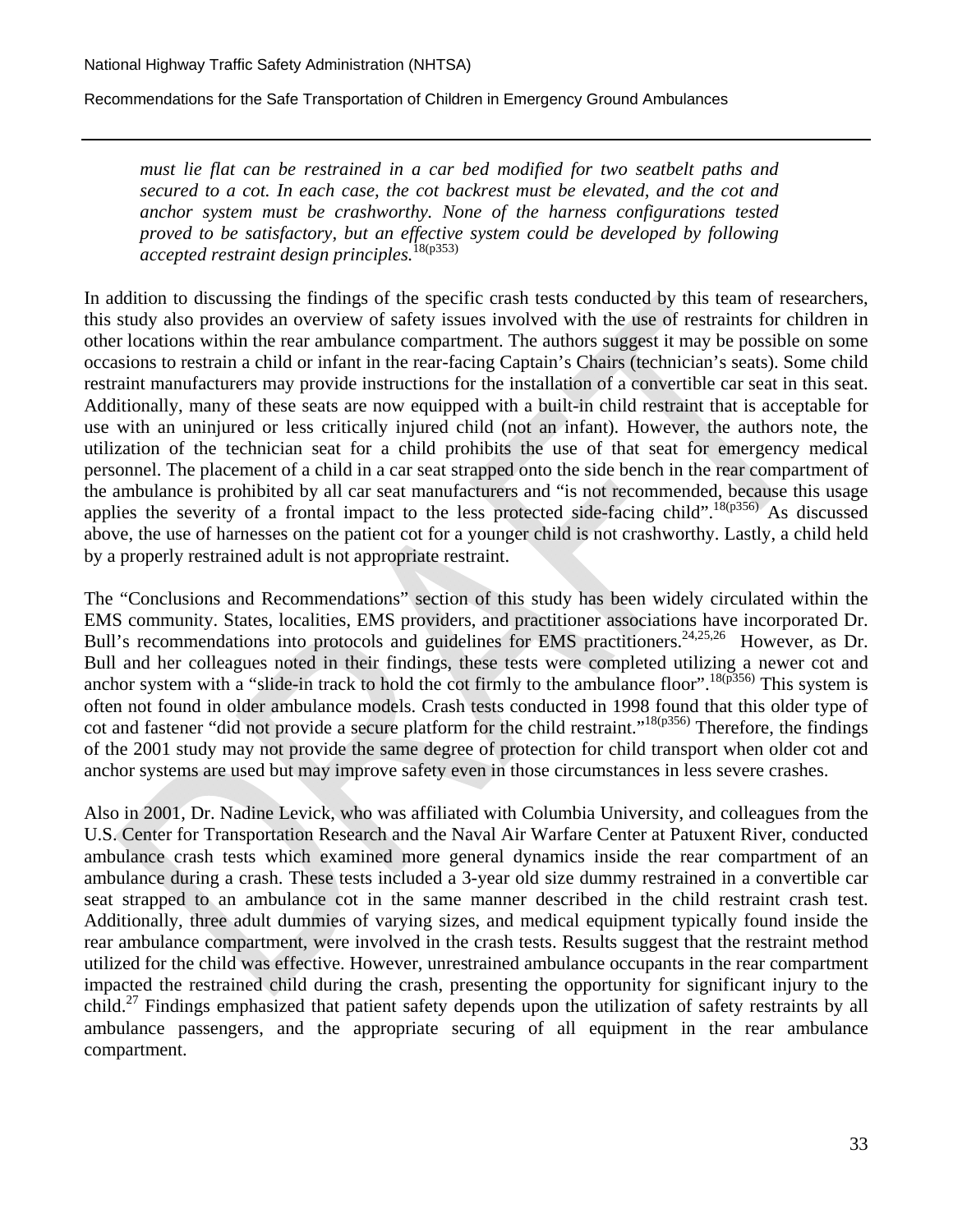### **Conclusion**

Although limited research has focused on the specific issue of the emergency transport of children in ambulances, more information has become available since EMSC/NHTSA's publication of *The Dos and Don'ts of Transporting Children in an Ambulance*. Given the lack of a universal definition of "child", as well as the inconsistent protocols and practices currently utilized by EMS practitioners, additional guidance, developed by topical experts, would improve the safety of all children transported in ambulances in the United States.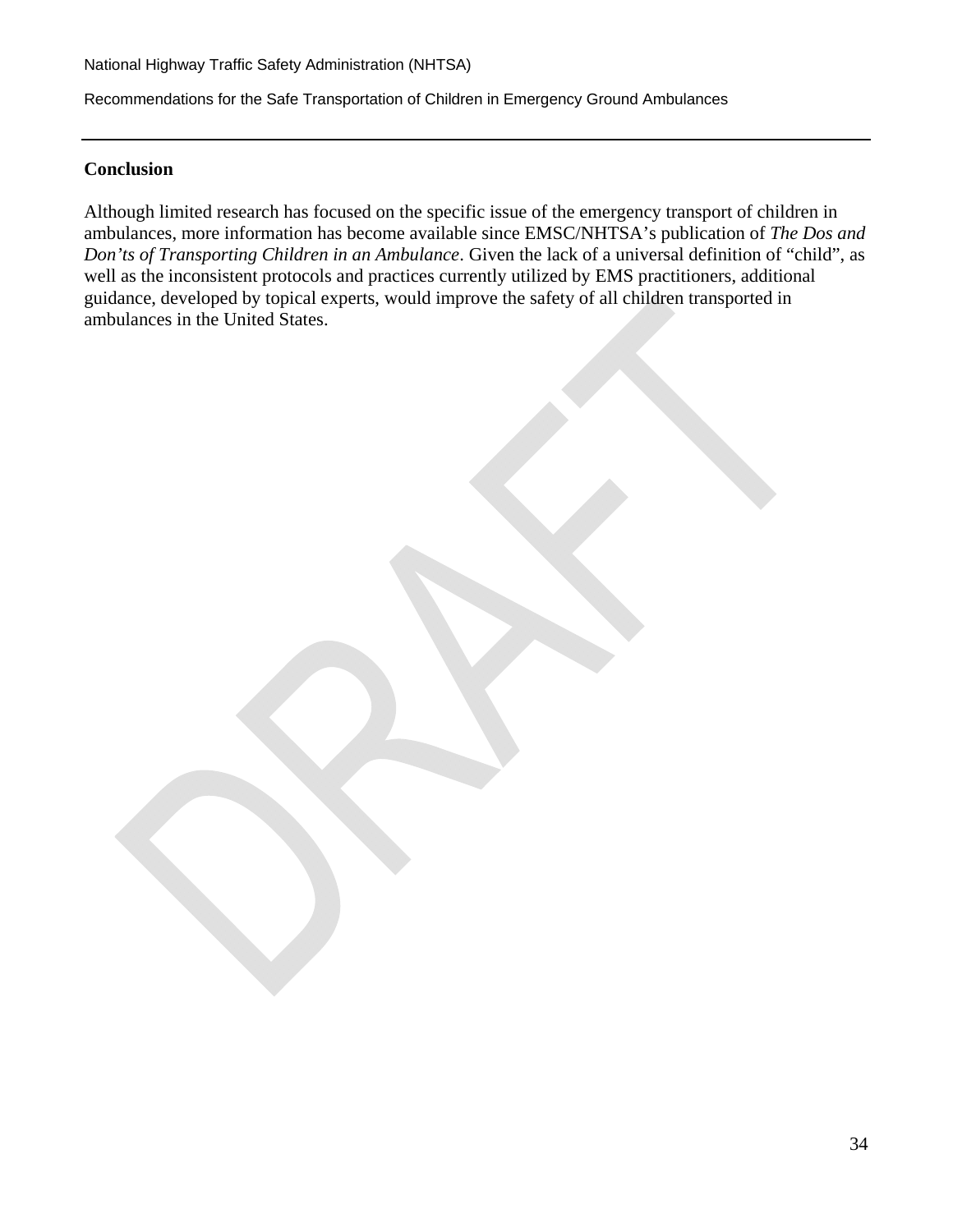### **Endnotes**

- 1 National EMS Information System. The Project Page. Available at: www.nemsis.org. Accessed December 9, 2008.
- 2 Levick, NR. Emergency Medical Services: A Transportation Safety Emergency. Paper presented at: American Society of Safety Engineers Professional Development Conference; June 24-27, 2007; Orlando, Florida, USA. Available at: http://www.objectivesafety.net/2007ASSE628Levick.pdf. Accessed December 9, 2008.
- 3 Levick, NR. 2002. New Frontiers in optimizing ambulance transport safety and crashworthiness. *The Paramedic.* 2002;4:36-39.
- 4 Winters, G and Brazelton, T. Safe Transport of Children. *EMS Professionals*. July-August 2003:13-21.
- 5 American Ambulance Association (AAA). Position Paper: Safe Driving Statement, May 6, 2002. Available at: www.the-aaa.org/about/positionpapers/safedriving.html. Accessed December 5, 2008.
- 6 Kahn, CA. EMS, First Responders and Crash Injury. *Topics in Emergency Medicine.* 2006;28(1)68–74.
- 7 National Highway Traffic Safety Administration (NHTSA). Fatality Analysis Reporting System. Available at: www.fars.nhtsa.dot.gov/Main/index.aspx. Accessed December 5, 2008.
- 8 Auerback PS, Morris JA, Phillips JB, Redlinger SR, Vaugn WK. An analysis of ambulance accidents in Tennessee*. Journal of American Medical Association.* 1987;258(11):1487-90.
- 9 Kahn, CA, Pirallo RG, Kuhn EM. Characteristics of fatal ambulance crashes in the United States: an 11 year retrospective analysis. *Prehospital Emergency Care.* 2001;5(3)261-9.
- 10 Becker L R, Zaloshnja E, Levick N, Li Guohua, Miller TR. Relative risk of injury and death in ambulances and other emergency vehicles. *Accident Analysis and Prevention*. 2003;35(6):941-8.
- 11 Ray, A, Kupas, DF. Comparison of Crashes Involving Ambulances with those of Similar-Sized Vehicles. *Prehospital Emergency Care*. 2005;9(4):412-415.
- 12 Ferreira J, Hignett S. Reviewing ambulance design for clinical efficiency and paramedic safety. *Applied Ergonomics*. 2005;36:97-105.
- 13 National Institute for Occupational Safety and Health (NIOSH). Emergency Medical Technician Dies in Ambulance Crash-New York. FACE Report 2001-12. February 12, 2004. Available at: www.cdc.gov/niosh/face/In-house/full200112.html. Accessed December 9, 2008.
- 14 United States General Services Administration. Federal Specifications for the Star-of-Life Ambulance. KKK-A-1822F. August 1, 2007. http://apps.fss.gsa.gov/vehiclestandards/assocDocs.cfm#. Accessed April 16, 2009.
- 15 ANSI Accredited Standards Committee ANSI/ASSE Z15.1-2006 American Standard: Safe Practices for Motor Vehicle Operations, American National Standards Institute/American Society of Safety Engineers Accredited Standards Committee, Z-15, March 2006.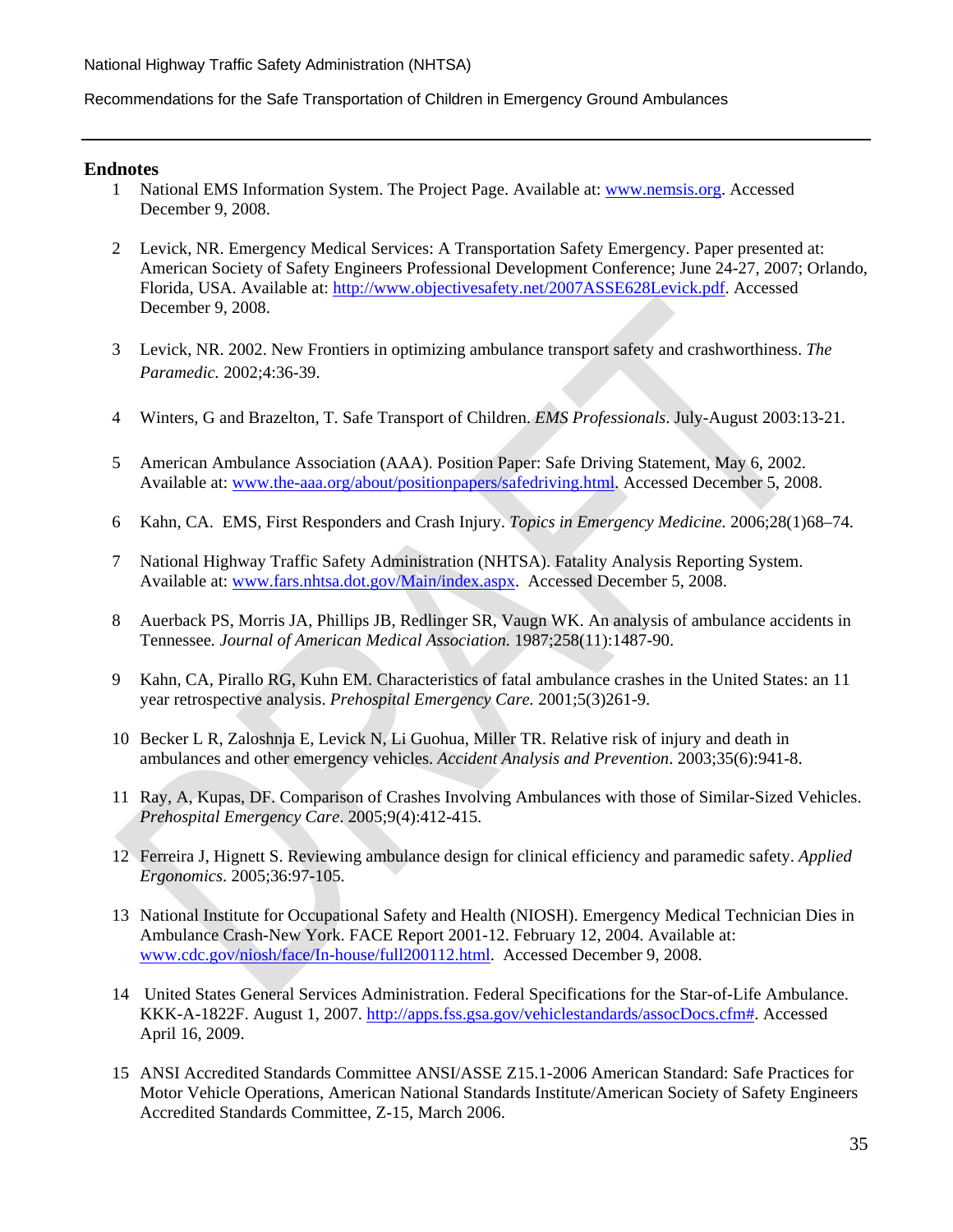- 16 Seidel JS, Greenlaw J. Use of restraints in ambulances: a state survey. *Pediatric Emergency Care.* 1998;14(3):221-3.
- 17 Health Resources and Services Administration (HRSA) and National Highway Traffic Safety Administration (NHTSA). The Dos and Don'ts of Transporting Children in an Ambulance. December 1999. Available at: www.dhhs.state.nc.us/dhsr/EMS/pdf/nhtsa\_childtransport.pdf. Accessed January 21, 2009.
- 18 Bull, MJ, Weber, KB, Talty, J, Manary, MA. Crash Protection for Children in Ambulances. In: *45th Annual Proceedings of the Association of the Advancement of Automotive Medicine (AAAM)*. Des Plaines, IL: AAAM; 2001: 353-367.
- 19 Woodward, GA ed. *Guidelines for Air and Ground Transport of Neonatal and Pediatric Patients,* 3rd Edition. American Academy of Pediatrics, IL; 2007.
- 20 Johnson, T, Lindholm, D, Dowd, MD. Child and Provider Restraints in Ambulances: Knowledge , Opinions, and Behaviors of Emergency Medical Services Providers. *Academy of Emergency Medicine*  2006:13(8):886-892.
- 21 Research Reports: Ambulance Passenger Risks. *Safe Ride News*. 2000;18(4).1.
- 22 Dewey-Kollen, J. Protecting Children in Ambulances: Real World Practices. *Safe Ride News.*  2003:21(1):3.
- 23 National Highway Traffic Safety Administration (NHTSA). Position statement: Child restraint re-use after minor crashes. Available at: www.nhtsa.dot.gov/people/injury/childps/ChildRestraints/ReUse/RestraintReUse.htm. Accessed January 21, 2009.
- 24 Association of Air Medical Services (AAMS). Improved restraint usage for infant and pediatric patients in ground ambulances through education and policy development. *Position Statement.* October 2007.
- 25 Idaho Emergency Medical Services for Children. Pediatric Basic Life Support Guideline: Transporting Children in an Ambulance.
- 26 Georgia Department of Human Resources (DHR) Division of Public Health. Safe Transportation of Pediatric Patients. *RE01A(1): Required Equipment for Licensed Ambulances – Standards for Safe Transport of Pediatric Patients .*August 1, 2006.
- 27 Levick, NR, Donnelly, BR, Blatt, A. Ambulance crashworthiness and occupant dynamics in vehicle-tovehicle crash tests: preliminary report.  $17<sup>th</sup>$  International Technical Conference on the Safety of Vehicles Conference Proceedings. Washington, DC: National Highway Traffic Safety Administration; June 2001. Available at: www-nrd.nhtsa.dot.gov/pdf/nrd-01/esv/esv17/proceed/00012.pdf. Accessed January 21, 2009.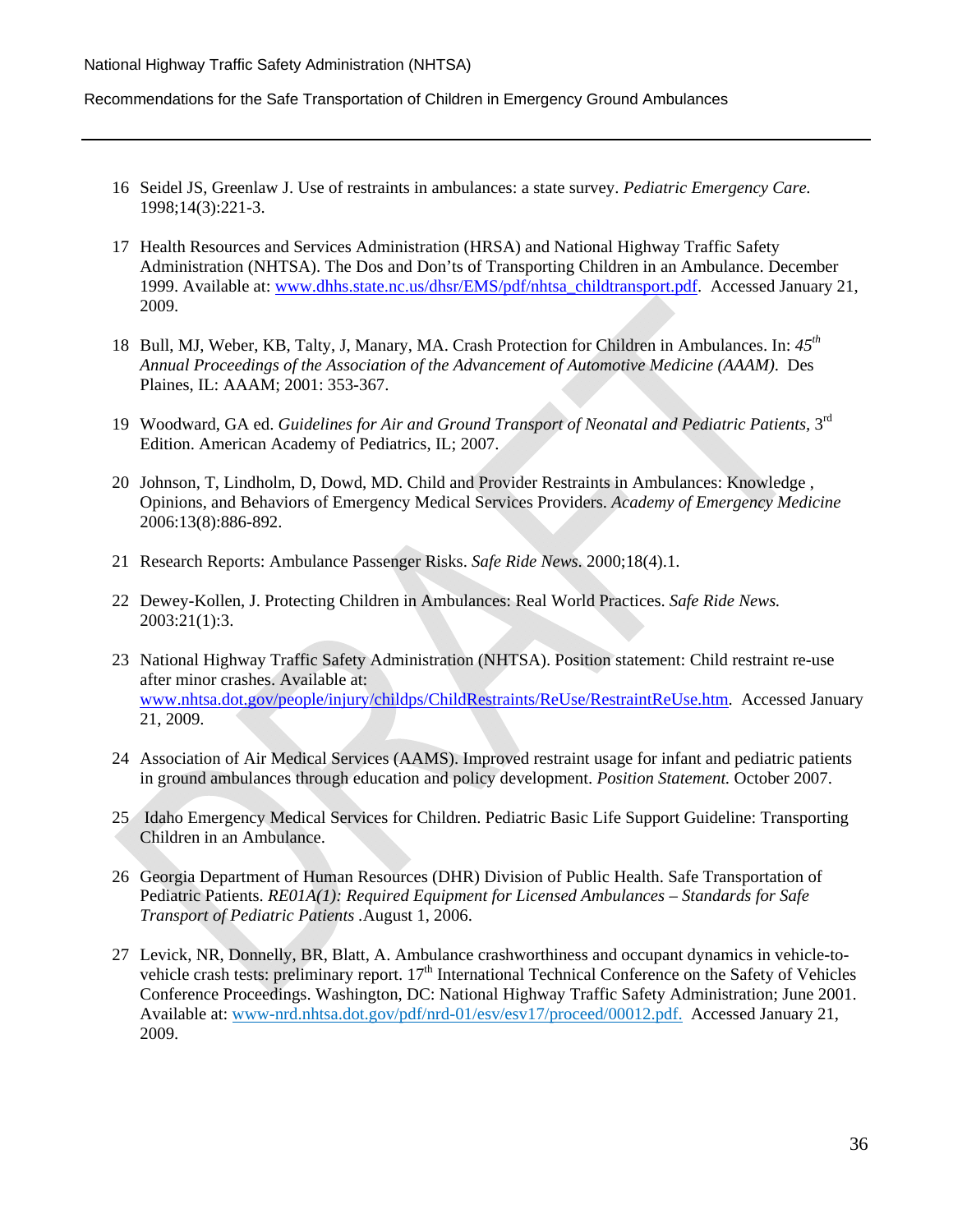### **Appendix B Agenda and List of Participants, Meeting of the Working Group EMS Solutions for Safely Transporting Children in Emergency Vehicles July 22, 2009 Washington DC**

### **Agenda**

- 8:00 to 8:15 Sign In & Refreshments
- 8:15 9:00 Welcome Drew Dawson / Sandy Sinclair Introductions Valerie Boykin House Keeping / Logistics Work Group Overview / Activities Update

Topical Discussions

- 9:00 9:30 Final Product Hassan Aden Who is the audience? What type of product will be most useful? What should it look like?
- 9:30 10:00 Definition of Child Delmas Johnson Should age and / or stature be considered in developing our recommendations? Should we use previously established age categories?

 $10:00 - 10:15$  Break

- 10:15 11:15 Tour / Demo of Ambulance and Equipment Dr. Joe Wright and Tom Stotz Cyndy Wright-Johnson
- 11:15 11:45 Crash Protection For Children In Ambulances Dr. Marilyn Bull
- 11:45 12:00 NHTSA's 4 Steps For Kids Recommendations Sandy Sinclair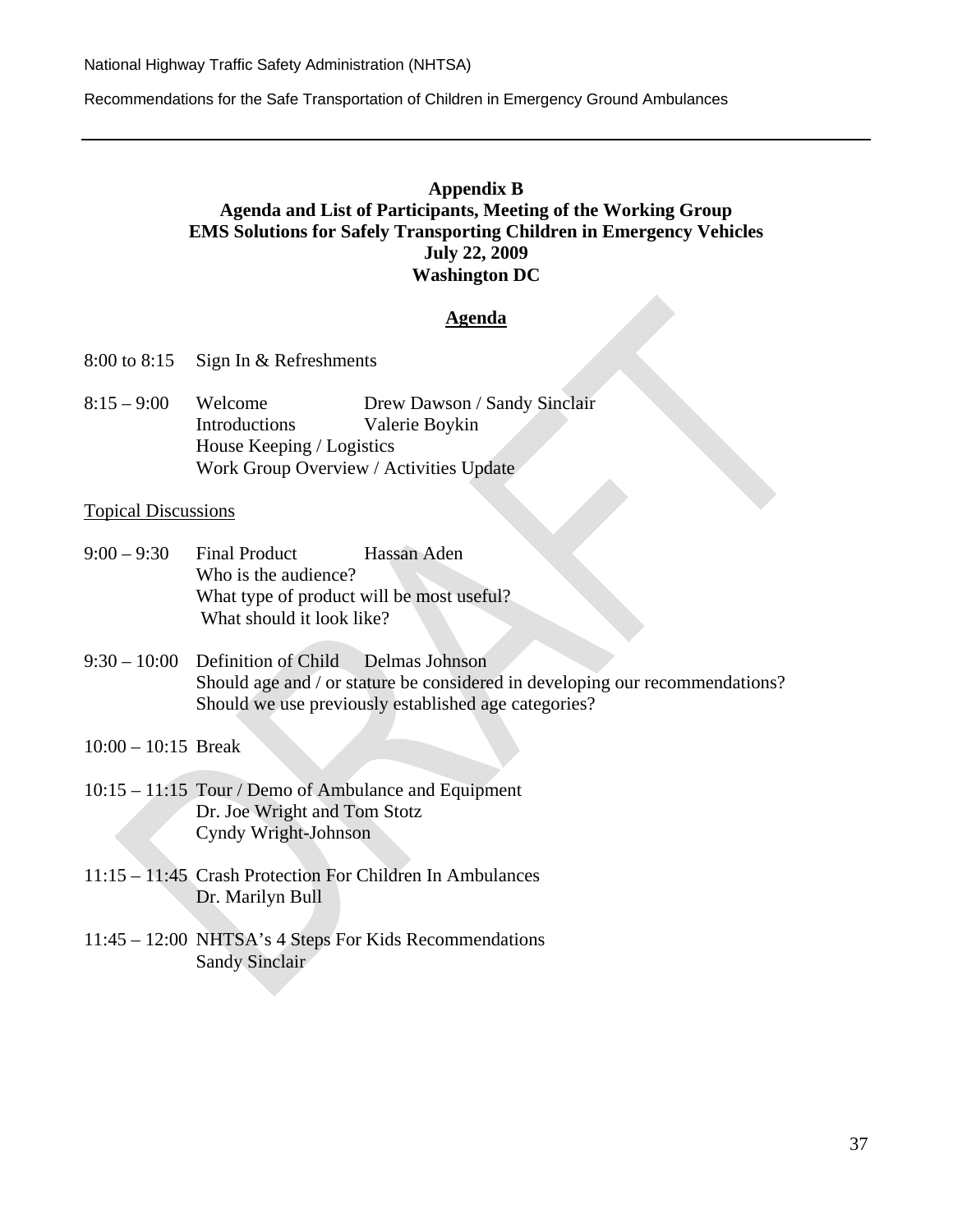### 12:00 – 1:00 Working Lunch

Evaluate / Discuss Standard Ambulance Equipment (Small Group Discussions) Identify key issues / considerations / recommendations

- Transport Equipment
- Securing of Emergency Medical Equipment
- 1:00 –3:00 Hierarchical Approach / Establishment of Benchmarks
	- Car Seats
	- Side Facing Passengers
- 3:00 3:30 Wrap Up / Next Steps / Reimbursements
	- NHTSA Representatives
		- Valerie Boykin
		- Amy Wilson

### **Meeting Attendees**

### **Workgroup Members**

| Name                 | Organization                                          |
|----------------------|-------------------------------------------------------|
| Katrina Altenhofen   | National Association of State Emergency Medical       |
|                      | <b>Services Officials</b>                             |
| Dr. Marilyn Bull     | The American Academy of Pediatrics                    |
| Dr. James Callahan   | American College of Emergency Physicians              |
| Dr. Andrew Garrett   | National Association of Emergency Medical Service     |
|                      | Physicians                                            |
| Ken Knipper          | <b>National Volunteer Fire Council</b>                |
| Tommy Loyacono       | National Association of Emergency Medical Technicians |
| Dr. John Russell     | <b>American Ambulance Association</b>                 |
| Dr. Joseph Wright    | National Emergency Medical Services for Children      |
|                      | <b>Resource Center</b>                                |
| Cyndy Wright-Johnson | <b>Emergency Nurses Association</b>                   |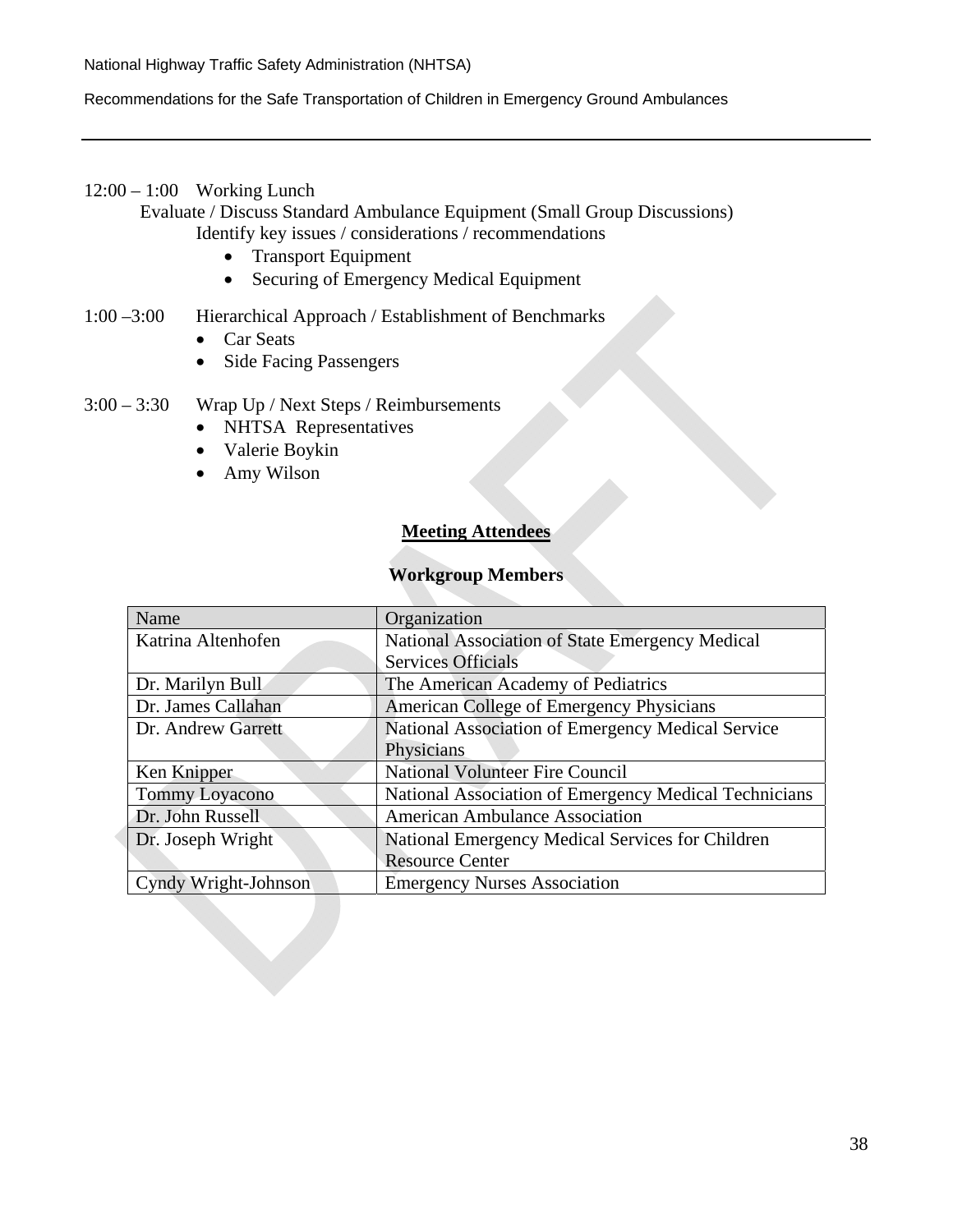# **NHTSA**

| Name                  | Organization                                    |
|-----------------------|-------------------------------------------------|
| <b>Sandy Sinclair</b> | Occupant Protection/TIC & Contracting Officer's |
|                       | Technical Representative for the Project        |
| Dave Bryson           | EMS/Traffic Injury Control (TIC)                |
| Drew Dawson           | <b>EMS/TIC</b>                                  |
| Thelma Kuska          | Region 5                                        |

## **Maryn Consulting, Inc.**

| <b>Name</b>    | <b>Organization</b>                             |
|----------------|-------------------------------------------------|
| Hassan Aden    | Alexandria Police Department / Maryn Consultant |
| Valerie Boykin | <b>Project Manager</b>                          |
| Delmas Johnson | Sr. Consultant                                  |
| Greg Maryn     | President                                       |
| George Perkins | <b>Business Development Manager</b>             |
| Amy Wilson     | <b>Operations and Administration Manager</b>    |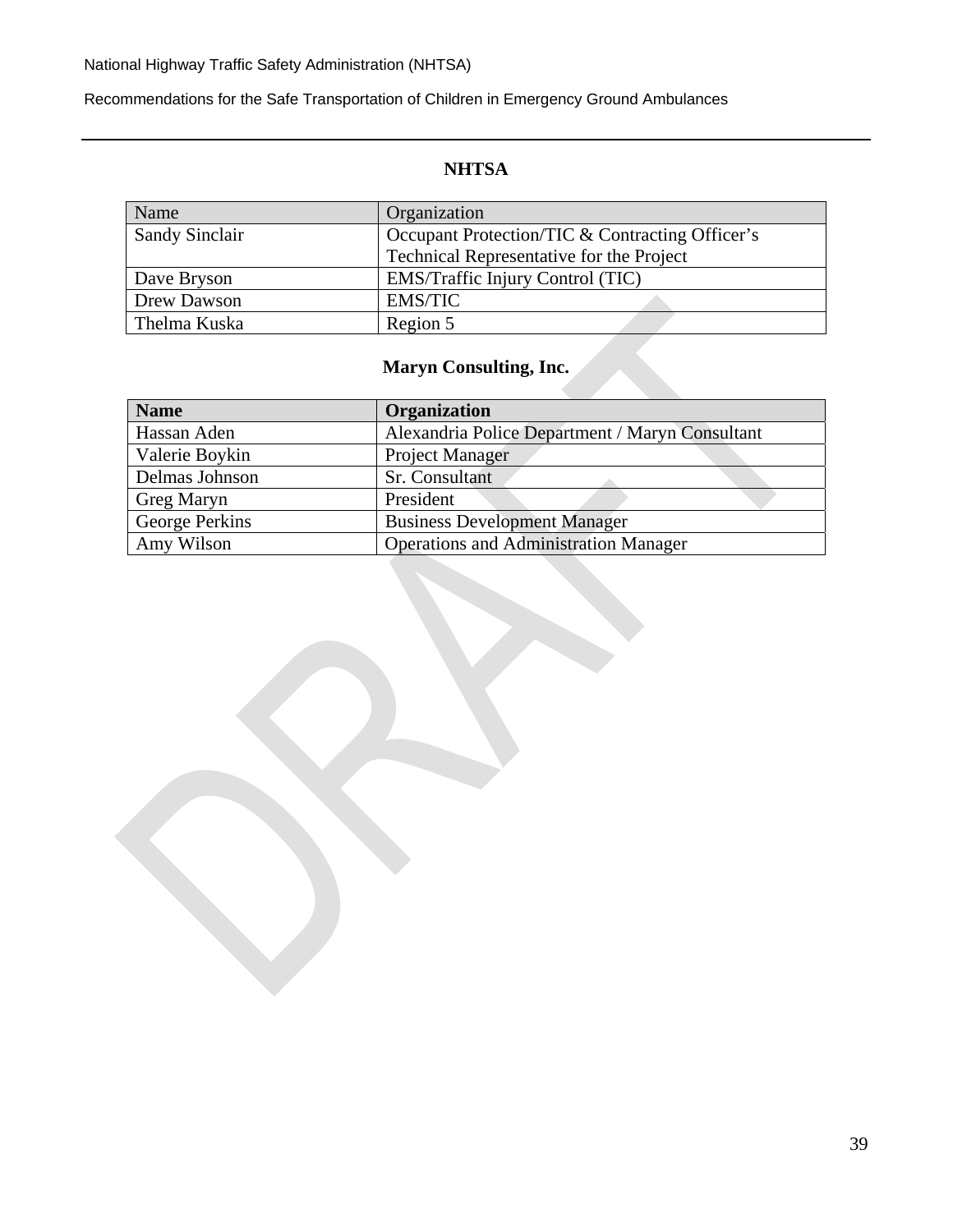## **Appendix C General Considerations and Selecting Child Restraint Systems for Ground Ambulance Transport**

## **General Considerations:**

- All ground ambulances transporting children should have seats and restraints capable of safely securing children. These can be in the form of either a single system or multiple restraints as long as all sizes are accommodated.
- Child restraints should only be attached to ambulance seats that have been successfully crash tested to FMVSS 208 standards in the position that they are mounted in the ambulance. Swiveling seats should be tested in every position in which they are able to be locked when a child restraint is present.
- While there is currently no U.S. testing standard for ambulance cots, every effort should be made to ensure that the ambulance is equipped with a cot and fastener system that has been successfully tested under vehicle crash conditions of at least 10g.
- *Child restraints should never be attached to a side facing seat or bench seat unless both the child restraint manufacturer and the adult seat manufacturer can provide documentation of third party testing proving their seat meets or exceeds the standards for test pulse and anthropomorphic test dummy (ATD) injury criteria specified in FMVSS 213 (for the child restraint) and FMVSS 208 (for the adult seat) in a side facing position.*

### **Selecting Child Restraints for EMS:**

There are many child restraint options available to EMS agencies. These may include (but are not limited to): integrated seats, conventional child restraint systems for use in motor vehicles, cot mounted devices, board and harness systems, etc. Due to the lack of regulation and testing requirements specific to ground ambulances, many of the available devices may be designed for a different use and either tested to automotive standards or not tested at all. It is not in the purview of this document to recommend any specific product, but it is possible to categorize products based on design and testing characteristics. Ideally, this will provide EMS agencies with some criteria that should correlate to the safety and efficacy of the child restraint system they are considering. They are listed below with "A" being the best option and "D" the worst. It is important to remember that even "D" is much better than transporting a child unrestrained or held in an adult's arms.

## **Category A:**

- Seats and restraints specifically designed to either be permanently mounted in a ground ambulance or secured on a rear facing cot or seat.
- Seats and restraints will be dynamically tested in the same configuration as they are expected to be used in the ground ambulance; either directly mounted or secured in actual ambulance seats or cots. Testing using FMVSS 213 forward facing test sled is not acceptable.

The information provided herein is for informational purposes only and not meant in any way to connote or imply endorsement by **DOT/NHTSA or any of its employees, contractors, affiliates, etc.** 40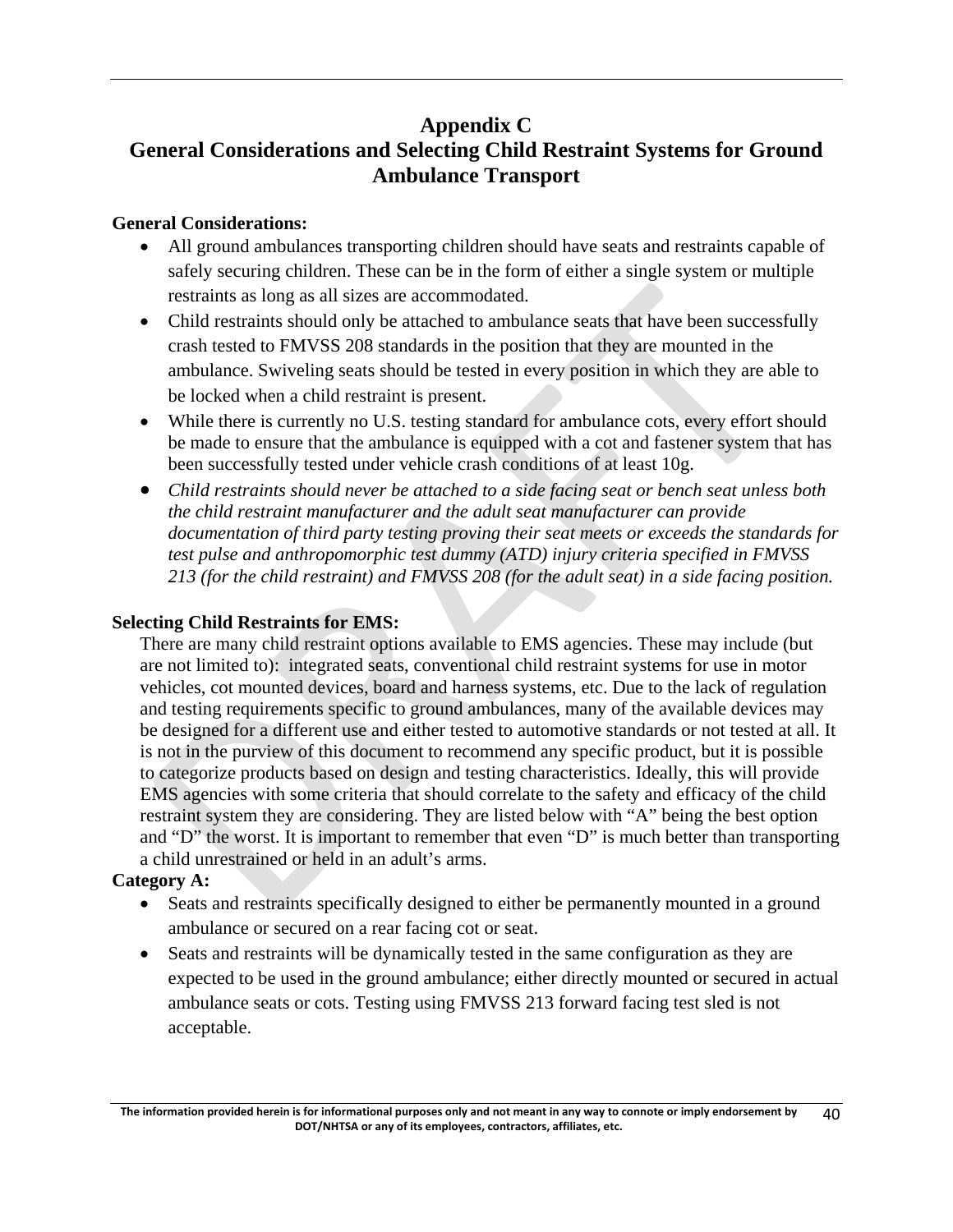• Manufacturer can provide documentation of third party testing proving their seat meets or exceeds the standards for test pulse and ATD injury criteria specified in FMVSS 213. Documentation must be provided proving compliance in a rear facing test for both infant and child seat configurations (if applicable). Must also be tested forward facing for children over two years old if allowed to be installed in a swiveling seat. Computer modeling or testing is not acceptable.

## **Category B**

- Devices in this category are proven to be safely secured based on at least one published and peer reviewed study. Must meet all the following criteria to ensure compliance:
	- o Convertible child restraints for children up to 40 pounds and infant car beds for infants up to 20 pounds that are designed for passenger cars/trucks and are FMVSS 213 tested and certified. Computer modeling or testing is not acceptable.
	- o Restraint system must be able to be attached to cot or seat using two belt paths to prevent both forward and rearward motion.
	- o Ambulance seat or cot must have a belt and retractor system that allows for a secure, two path attachment of the restraint.
	- o Amended instructions and training have been provided for correct mounting in a non-standard direction.

## **Category C**

• Seats and restraints other than those covered in Category B that may either be secured in a rear facing cot or seat and are FMVSS 213 tested and certified using a standard, forward facing test sled.

## **Category D**

• All other seats and restraints that are not FMVSS 213 tested and certified, or that the manufacturer cannot provide documentation that the seat or restraint meets or exceeds the standards for test pulse and ATD injury criteria specified in FMVSS 213.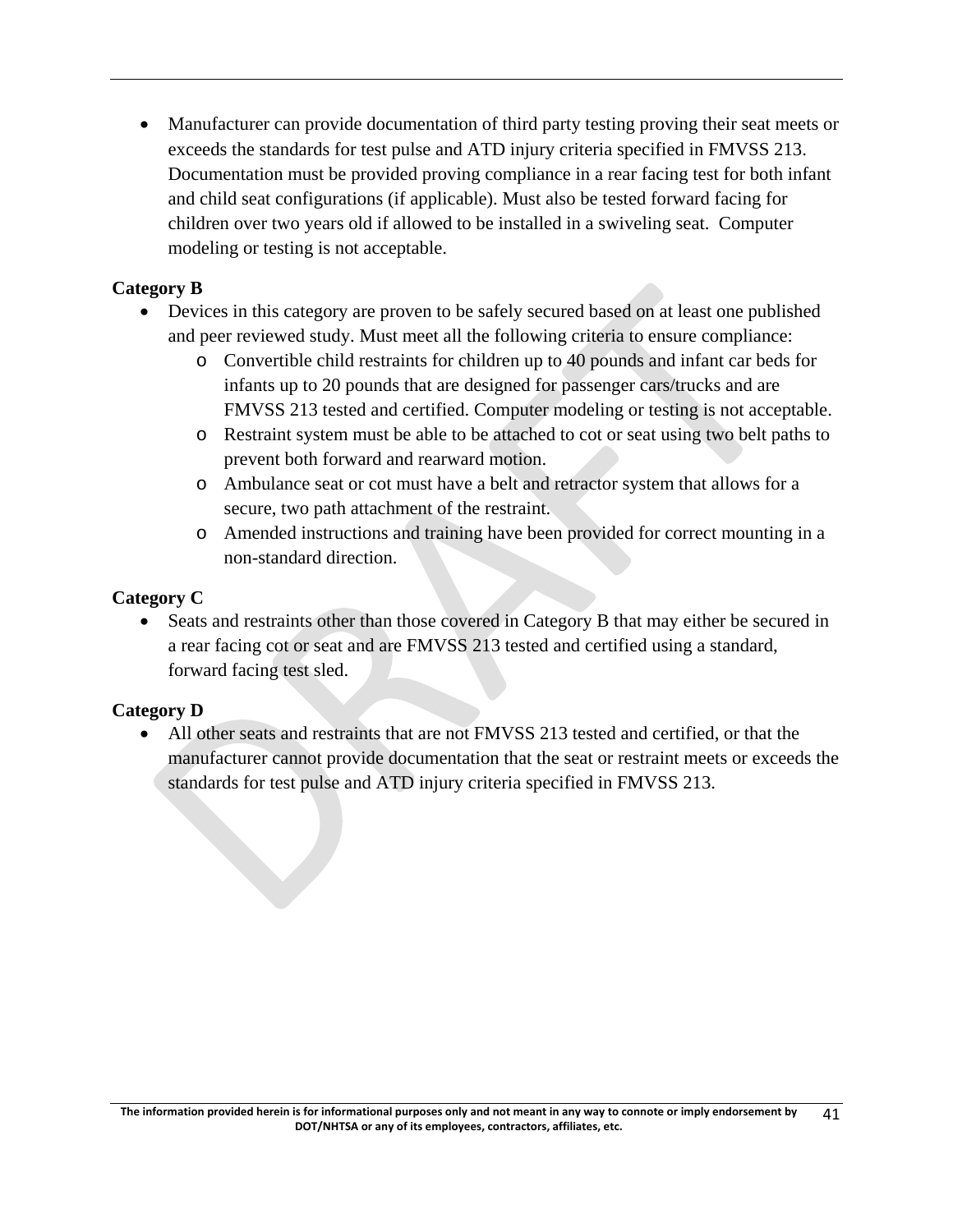# **Appendix D**

# **Convertible Child Safety Seat and Car Bed Installation Recommendations**

| <b>Convertible Child Safety Seat (CSS)</b>                              |  |  |  |  |
|-------------------------------------------------------------------------|--|--|--|--|
| <b>Child Size:</b><br>5 to 40 lbs                                       |  |  |  |  |
| <b>Installation Recommendations:</b>                                    |  |  |  |  |
| • Install with rear-facing & forward-facing belt paths                  |  |  |  |  |
| • Choose seat with 5-point internal harness                             |  |  |  |  |
| • Position seat facing rear of ambulance                                |  |  |  |  |
| Elevate cot backrest to fully upright position                          |  |  |  |  |
| • Adjust restraint recline mechanism to fit snugly against cot backrest |  |  |  |  |
|                                                                         |  |  |  |  |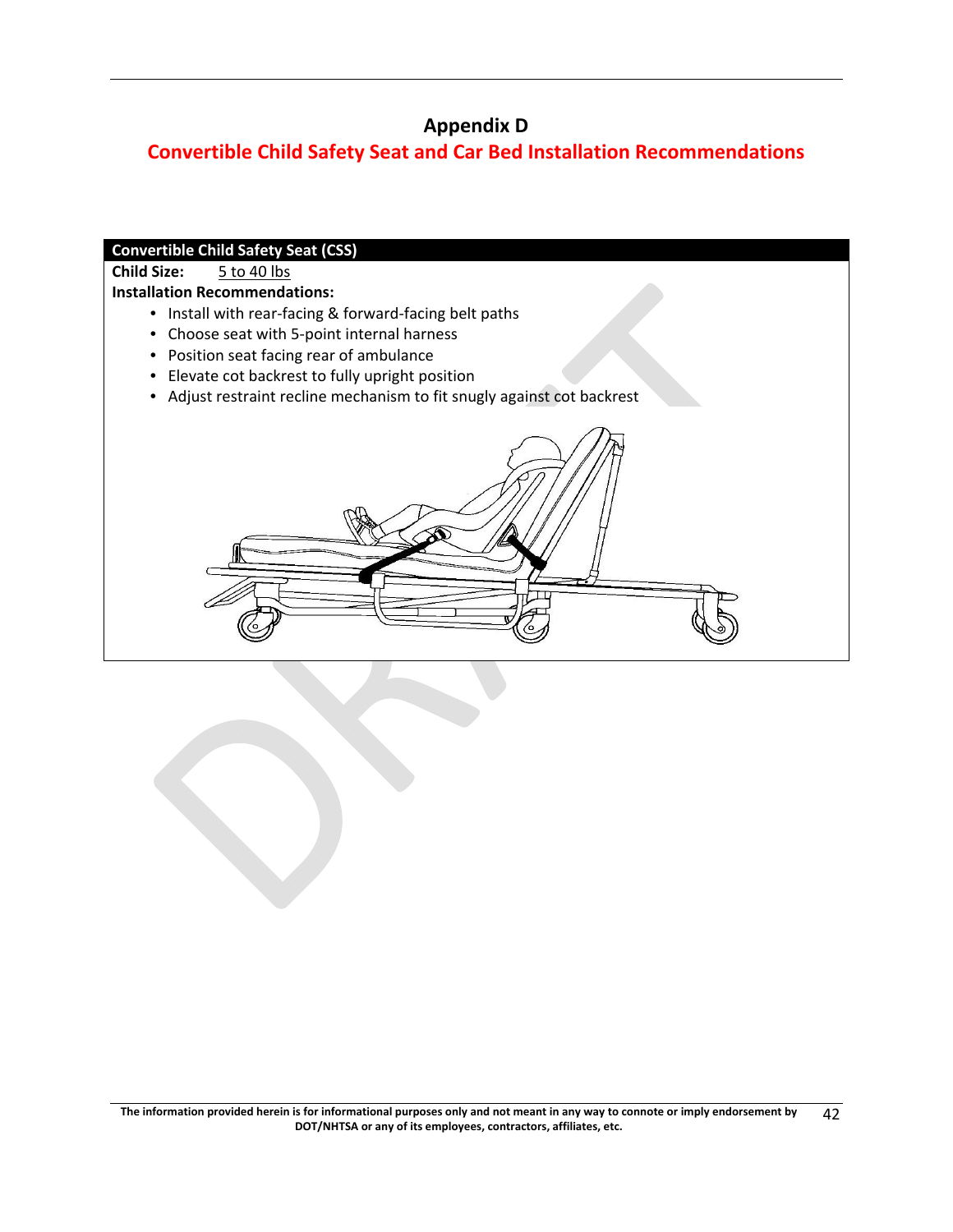# **Appendix D (continued)**

# **Convertible Child Safety Seat and Car Bed Installation Recommendations**

| <b>Car Bed</b>                                                    |  |  |  |
|-------------------------------------------------------------------|--|--|--|
| <b>Child Size:</b><br>5 to 20 lbs                                 |  |  |  |
| <b>Installation Recommendations:</b>                              |  |  |  |
| Designed for infants who must lie flat<br>$\bullet$               |  |  |  |
| Only use car bed with two belt systems                            |  |  |  |
| Note: Second set of loops must be purchased from the manufacturer |  |  |  |
| Elevate cot backrest to fully upright position                    |  |  |  |
| Attach belts to cot where sliding minimized                       |  |  |  |
| Position head away from side of vehicle                           |  |  |  |
|                                                                   |  |  |  |
|                                                                   |  |  |  |
|                                                                   |  |  |  |
|                                                                   |  |  |  |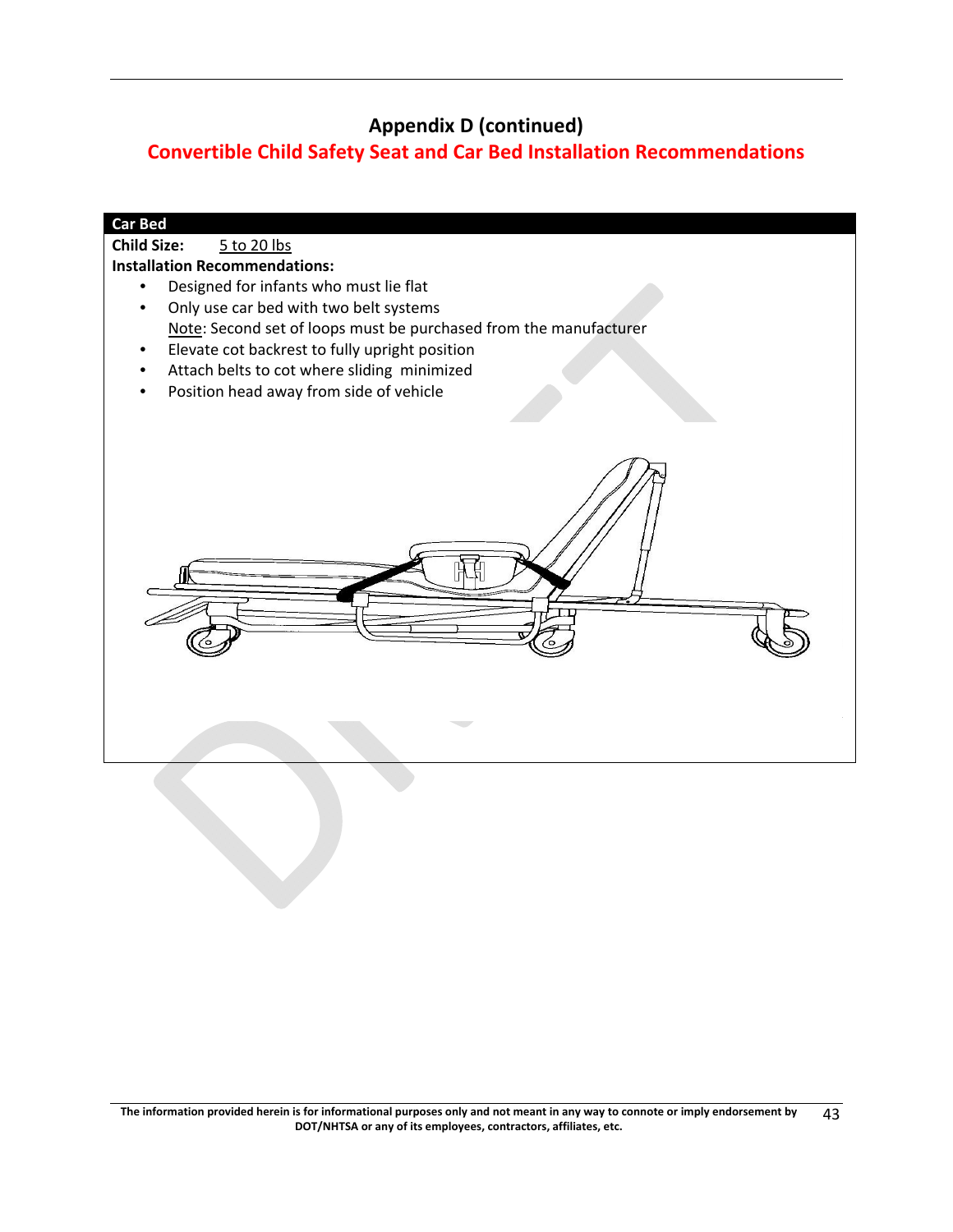# **Appendix E Recommended Best Practices for Child Restraint System (CRS) Use**

**Shown on the following pages: NHTSA's Child Passenger Safety: A Parent's Primer from www.nhtsa.gov/DOT/NHTSA/Traffic%20Injury%20Control/Articles/Associated%20 Files/4StepsFlyer.pdf**

**The American Association of Pediatrics' Car Safety Seats: A Guide for Families 2010 from** 

**www.healthychildren.org/English/safety-prevention/on-thego/pages/Car-Safety-Seats-Information-for-Families-2010.aspx**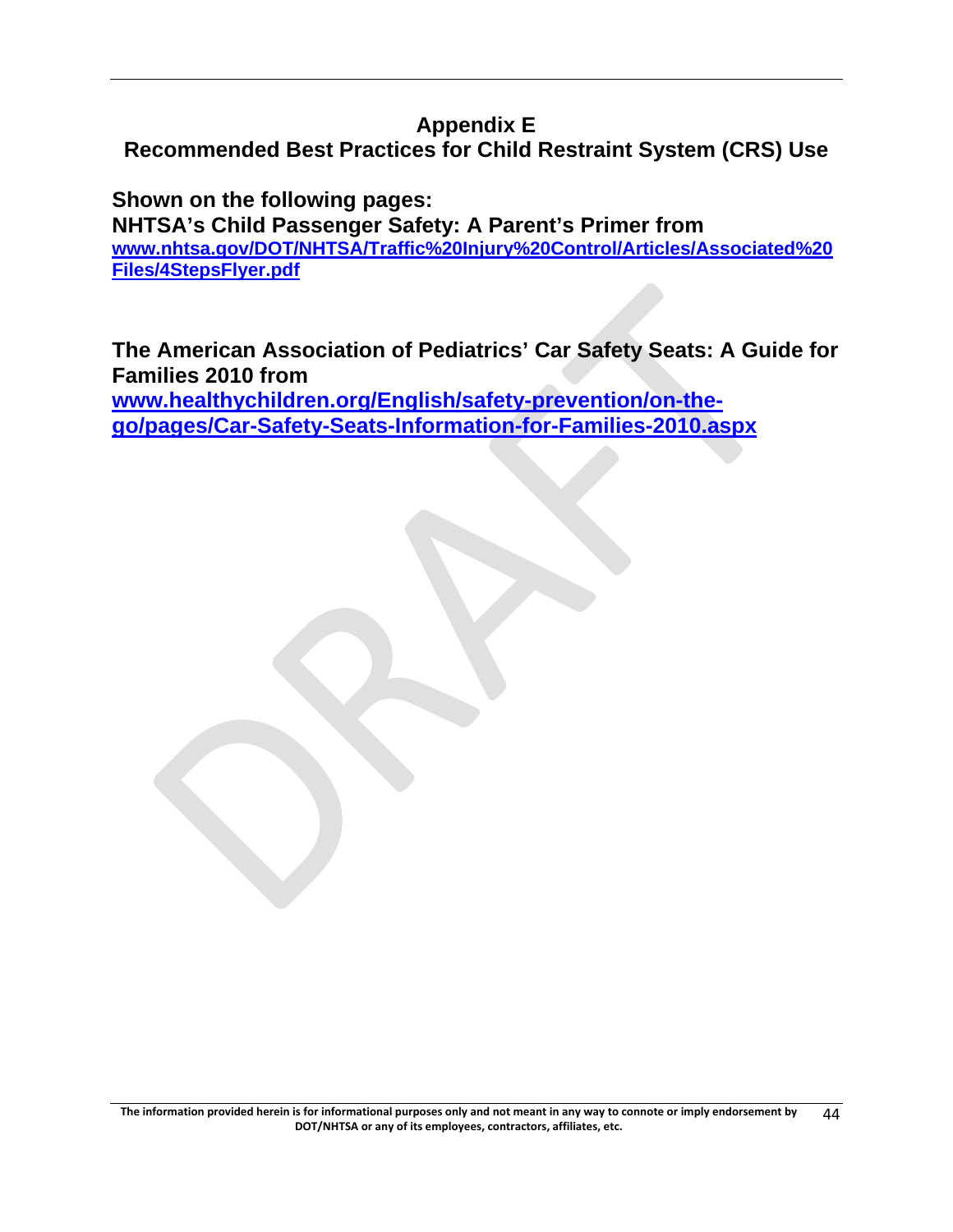# **Child Passenger Safety A P arent ' s pri m er**

**When you're an expectant mother, it's important to always wear your seat belt to protect you and your unborn child. Wear the lap belt across your hips and below your belly with the shoulder belt across your chest (between your breasts). Once your baby is born, follow these important safety steps.**

# **Growing Up Safe: It's a four-step process.**

**As children grow, how they sit in your car, truck or SUV should change. Save your child from injury or death by observing all four steps:**



**For the best possible protection keep infants in the back seat, in rear-facing child safety seats, as long as possible up to the height or weight limit of the particular seat. At a minimum, keep infants rear-facing until a minimum of age 1** and **at least 20 pounds.**



**When children outgrow their rear-facing seats (at a minimum age 1** and **at least 20 pounds) they should ride in forward-facing child safety seats, in the back seat, until they reach the upper weight or height limit of the particular seat (usually around age 4 and 40 pounds).**



**Once children outgrow their forward-facing seats (usually around age 4 and 40 pounds), they should ride in booster seats, in the back seat, until the vehicle seat belts fit properly. Seat belts fit properly when the lap belt lays across the upper thighs and the shoulder belt fits across the chest (usually at age 8 or when they are 4'9" tall).**



**SEAT BELTS** When children outgrow their booster seats, (usually at age 8 or when they are 4'9" tall) **they can use the adult seat belt in the back seat, if it fits properly (lap belt lays across the upper thighs and the shoulder belt fits across the chest).**

# **Get Help!**

### **On the web**

 Go to **www.nhtsa.gov** and choose Child Safety Seat Information from the menu or click on the child passenger safety icon. The site includes child safety seat installation tips, product ratings, recalls, and other useful information.

### **BY PHONE**

 For more information about child safety seats, booster seats, inspection/fitting stations in your area, seat belts, air bags, and other highway safety issues, call the DOT Vehicle Safety Hotline at: 1-888-327-4236.

### **NEAR YOU**

 A certified child passenger safety technician can check your installation and answer questions. To find a technician or an inspection station near you, go to **www.nhtsa.gov**, click on the child passenger safety icon, and then click on the Fitting/ Inspection Station link or go to **www.seatcheck.org.** 

# **REMEMBER: All children under 13 should ride in the back seat.**

**Always read the child restraint instructions and the vehicle owner's manual.**



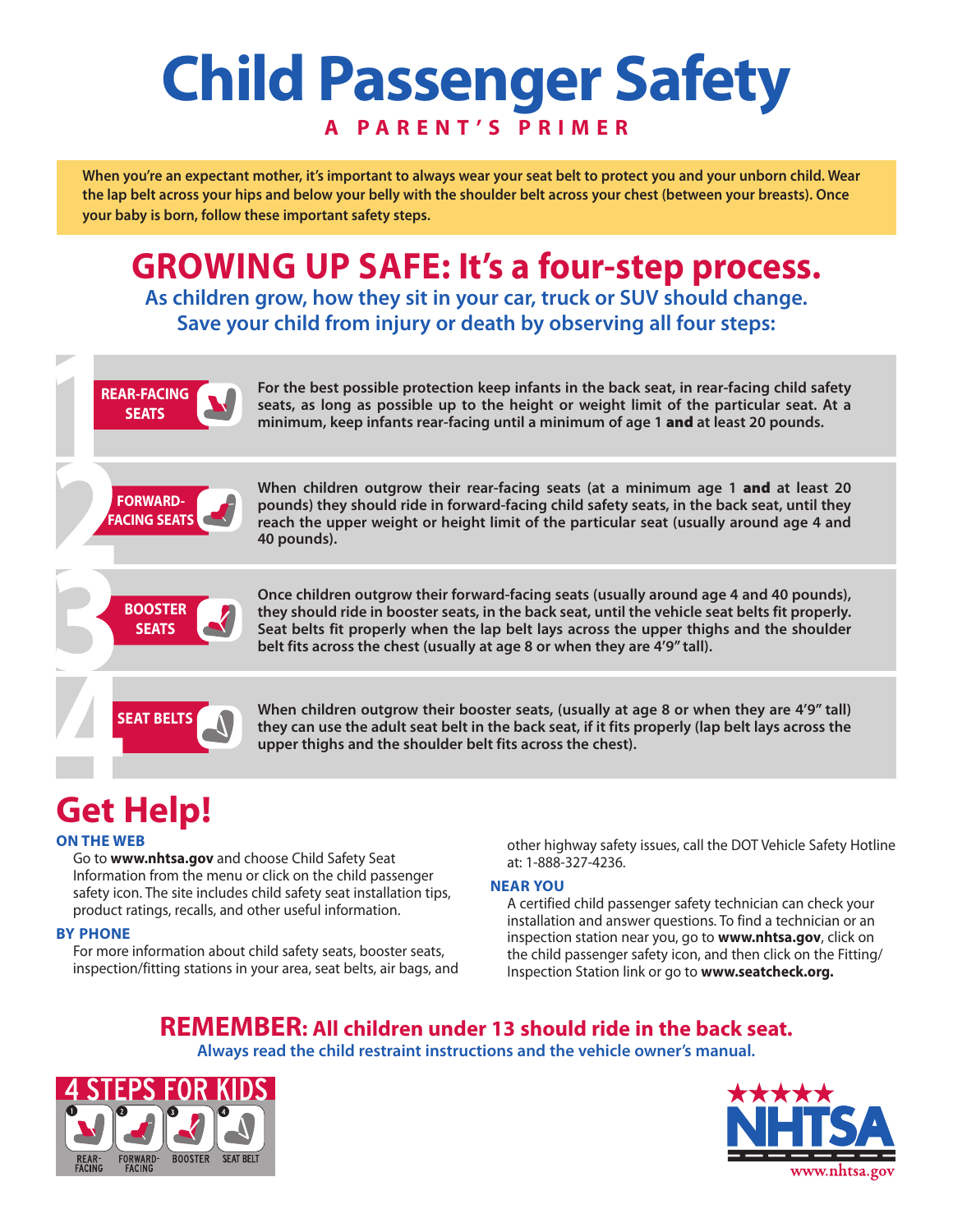





DEDICATED TO THE HEALTH OF ALL CHILDREN"

length allowed by the manufacturer of their infant-only seat, they

Healthy Children > Safety & Prevention > On The Go > Car Safety Seats: Information for Families for 2010

## Safety & Prevention

# Car Safety Seats: Information for Families for 2010 **Research and Car Safety Seats:** Information for Families for 2010

One of the most important jobs you have as a parent is keeping your child safe when riding in a vehicle. Each year thousands of young children are killed or injured in car crashes. Proper use of **car safety seats** helps keep children safe. But with so many different car safety seats on the market, it's no wonder many parents find this overwhelming.

The type of seat your child needs depends on several things including your child's size and the type of vehicle you have. To be sure your child is using the most appropriate seat, read on.

To see a list of car safety seats and safety seat manufacturers, **click here**.

## **Types of car safety seats at a glance**

The chart below is a quick guide on where to start your search; however, it's important to read more about the features and how to use your car safety seat.

| <b>Age Group</b> | <b>Type Of Seat</b>                                  | <b>General Guidelines</b>                                                                                                                                                                                                                                                                                                                          |
|------------------|------------------------------------------------------|----------------------------------------------------------------------------------------------------------------------------------------------------------------------------------------------------------------------------------------------------------------------------------------------------------------------------------------------------|
| <b>Infants</b>   | Infant seats and<br>rear-facing<br>convertible seats | Infants should ride<br>rear-facing until they<br>reach the highest<br>weight or height<br>allowed by their car<br>safety seat's<br>manufacturer. At a<br>minimum, children<br>should ride rear-<br>facing until they have<br>reached at least 1<br>year of age and<br>weigh at least 20<br>pounds. When<br>children reach the<br>highest weight or |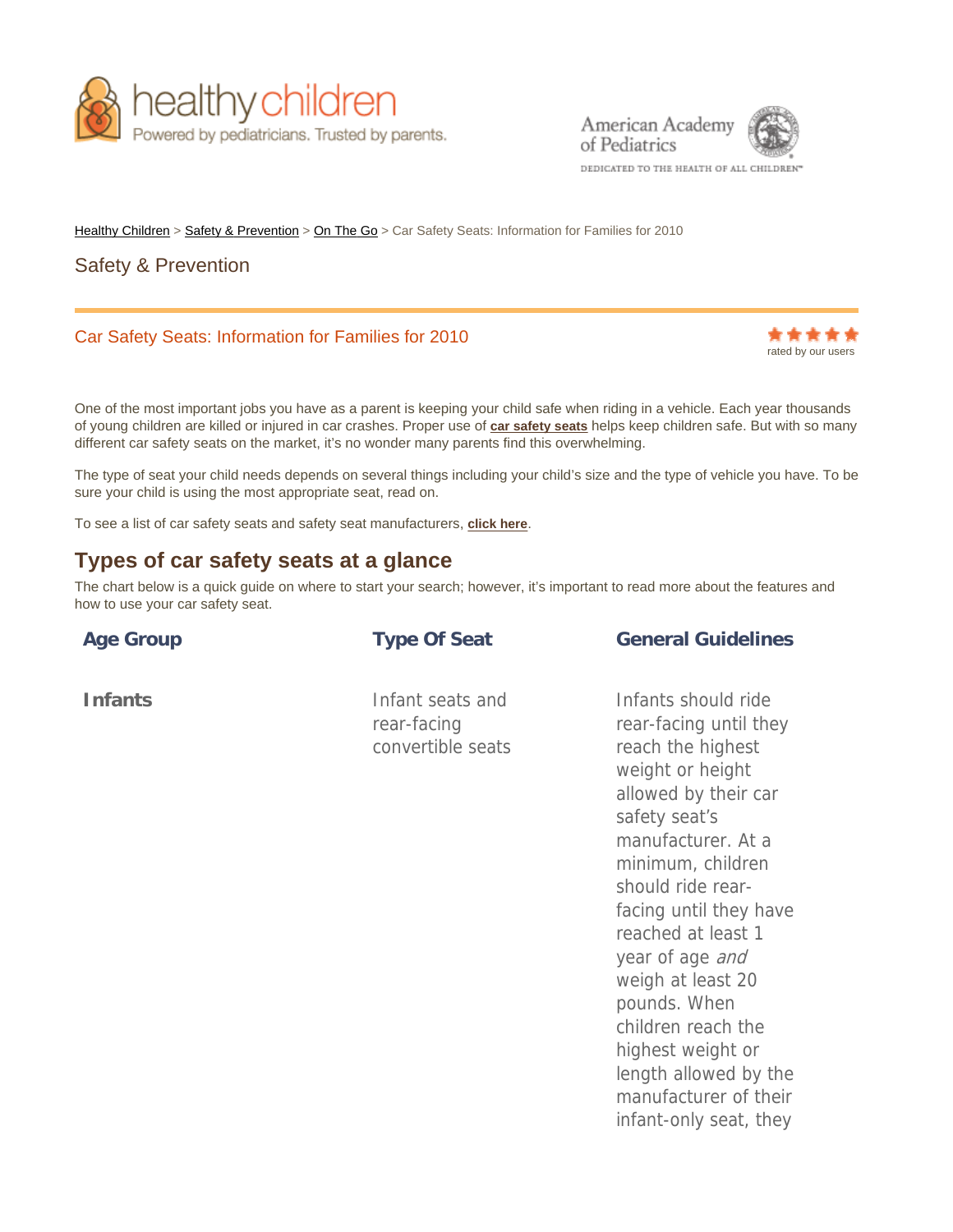should continue to ride rear-facing in a convertible seat.

| <b>Toddlers/preschoolers</b> | Convertible seats<br>and forward-facing<br>seats with<br>harnesses | It is best for children<br>to ride rear-facing as<br>long as possible to<br>the highest weight<br>and height allowed<br>by the manufacturer<br>of their convertible<br>seat. When they have<br>outgrown the seat<br>rear-facing, they<br>should use a forward-<br>facing seat with a full<br>harness as long as<br>they fit. |
|------------------------------|--------------------------------------------------------------------|------------------------------------------------------------------------------------------------------------------------------------------------------------------------------------------------------------------------------------------------------------------------------------------------------------------------------|
| School-<br>aged children     | <b>Booster seats</b>                                               | Booster seats are for<br>older children who<br>have outgrown their<br>forward-facing car<br>safety seats. Children<br>should stay in a<br>booster seat until<br>adult belts fit<br>correctly (usually<br>when a child reaches<br>about 4' 9" in height<br>and is between 8 and<br>12 years of age).                          |
| Older children               | Seat belts                                                         | Children who have<br>outgrown their<br>booster seats should<br>ride in a lap and<br>shoulder seat belt in<br>the back seat until 13<br>years of age.                                                                                                                                                                         |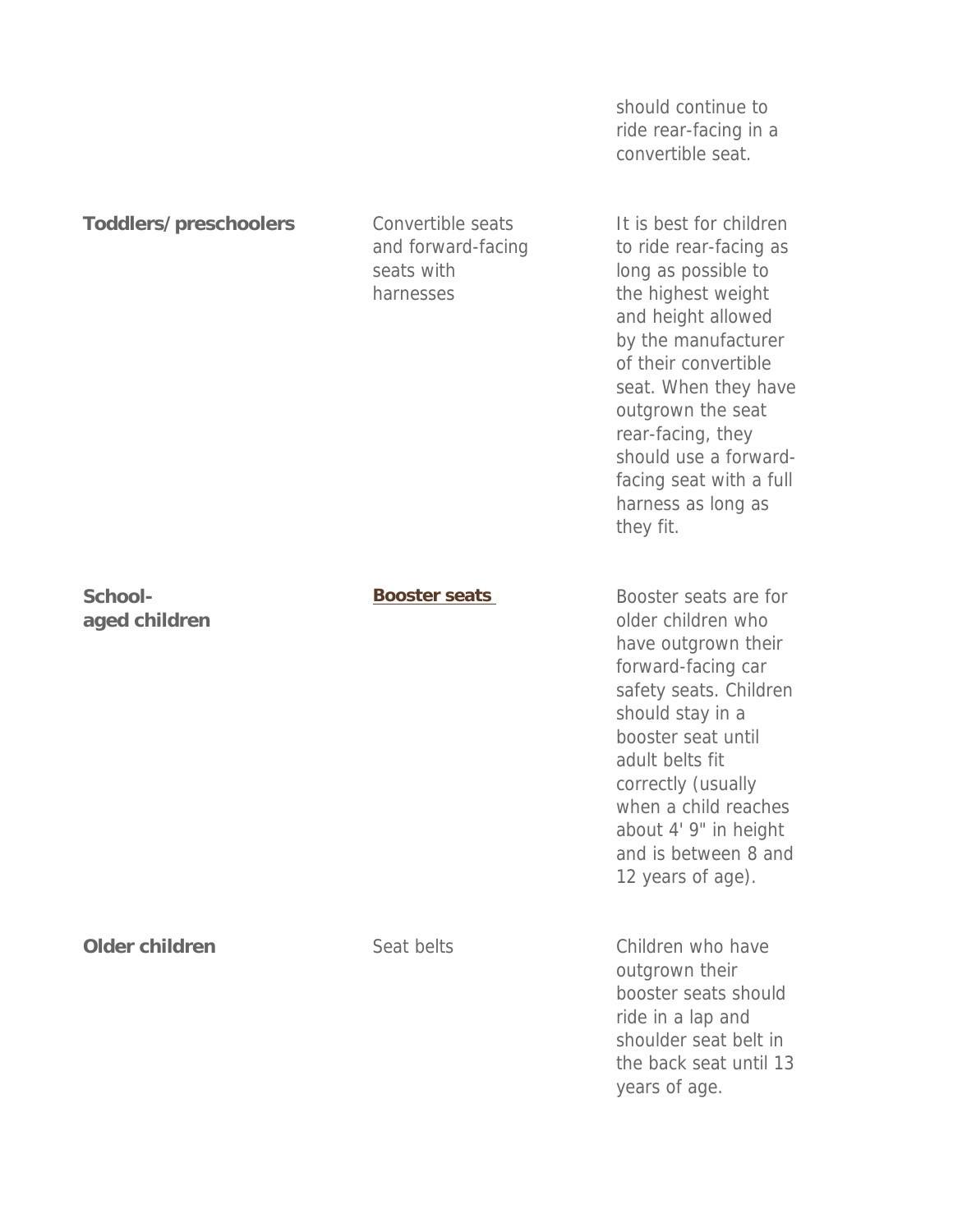# **The right car safety seat**

## Infants—rear-facing

The American Academy of Pediatrics (AAP) **recommends** that all infants should ride rear-facing starting with their first ride home from the hospital. They should remain rear-facing until they reach the highest weight or height allowed by their car safety seat's manufacturer. At a minimum, children should ride rear-facing until they have reached at least 1 year of age *and* weigh at least 20 pounds.

There are 2 types of rear-facing car safety seats: infant-only seats and convertible seats.

When children reach the highest weight or length allowed by the manufacturer of their infant-only seat, they should continue to ride rear-facing in a convertible seat.

### **Infant-only seats**

- Are small and have carrying handles (and sometimes come as part of a stroller system).
- Are used only for travel (not for positioning outside the vehicle).
- Are used for infants up to 22 to 35 pounds, depending on the model.
- May come with a base that can be left in the car. The seat clicks into and out of the base so you don't have to install the seat each time you use it. Parents can buy more than one base for additional vehicles.



*Photographs courtesy of the National Highway Traffic Safety Administration*  **Infant-Only Car Safety Seat**

### **Convertible seats (used rear-facing)**

- Can be used rear-facing, then "converted" to forward-facing for older children. This means the seat can be used longer by your child. They are bulkier than infant seats, however, and do not come with carrying handles or a separate base.
- Have higher rear-facing weight and height limits than infant-only seats, which make them ideal for bigger babies.
- Have 2 types of harnesses.
- at the hips, and between the legs



**5-point harness**—attach at the shoulders, **Overhead shield**—a padded tray-like shield that swings down over the child



**Installation tips for rear-facing seats**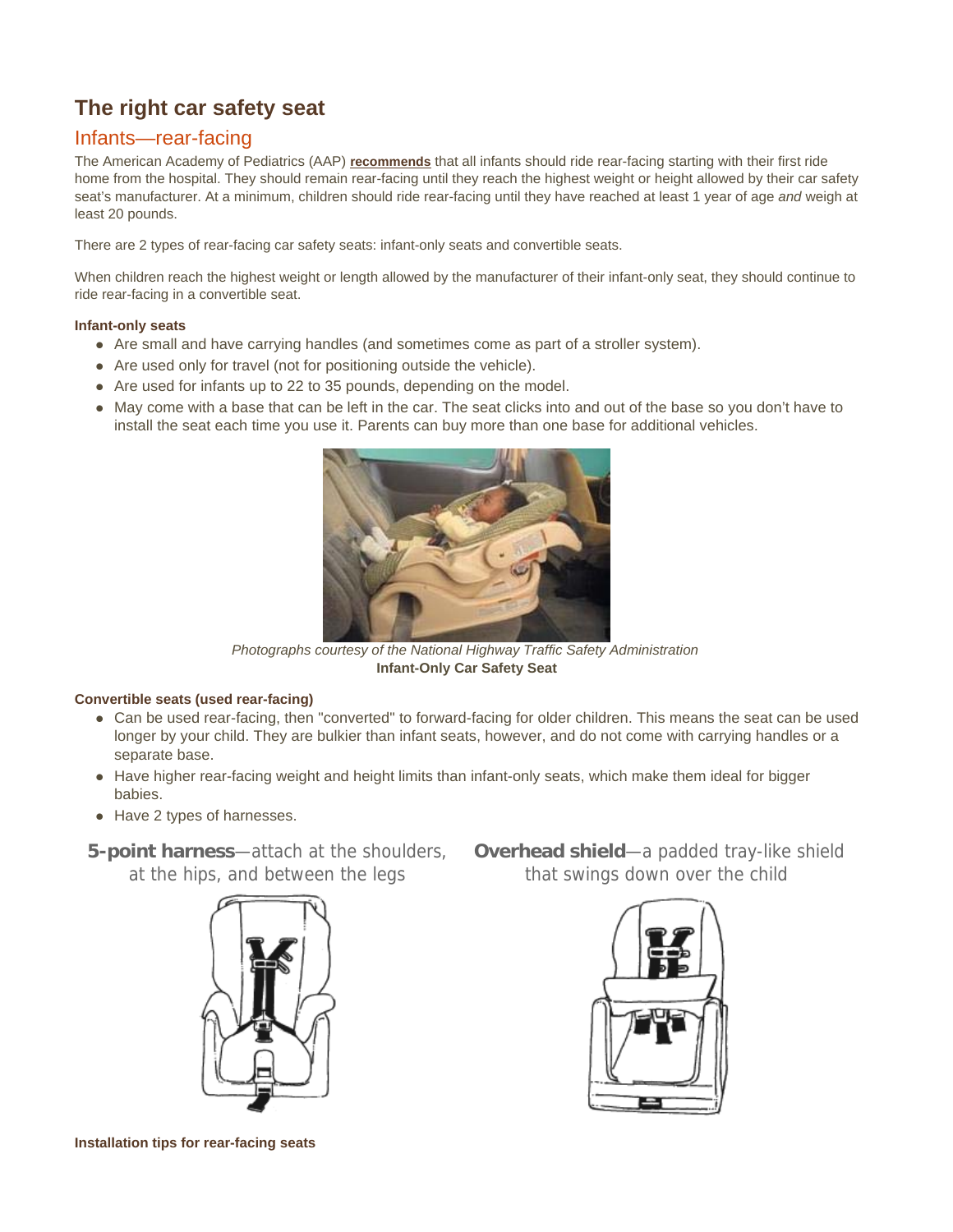When using a rear-facing seat, keep the following in mind:

- Place the harnesses in your rear-facing seat in slots that are at or below your baby's shoulders
- Ensure that the harness is snug and that the harness clip is positioned at the mid-chest level.
- Make sure the car safety seat is installed tightly in the vehicle.
- *Never* place a rear-facing car safety seat in the front seat of a vehicle that has an active front passenger air bag. If the air bag inflates, it will hit the back of the car safety seat, right where your baby's head is, and could cause serious injury or death.
- Be sure you know what kind of seat belts your vehicle has. Some seat belts need locking clips to keep the belt locked into position. Locking clips come with most new car safety seats. If you're not sure, check the owner's manual that came with your vehicle. Locking clips are not needed in most newer vehicles, and some seats have built-in lock-offs to lock the belt.
- If you are using a convertible seat in the rear-facing position, make sure the seat belt is routed through the correct belt path. Check the instructions that came with the car safety seat to be sure.
- If your vehicle was made after 2002, it may come with the LATCH system, which is used to secure car safety seats. See below for information on using LATCH.
- Make sure the seat is at the correct angle so your infant's head does not flop forward. Many seats have angle indicators or adjusters that can help prevent this. If your seat does not have an angle adjuster, tilt the car safety seat back by putting a rolled towel or other firm padding (such as a pool noodle) under the base near the point where the back and bottom of the vehicle seat meet.
- Be sure the car safety seat is installed tightly. If you can move the seat at the belt path more than an inchside to side or front to back, it's not tight enough.
- Still having trouble? There may be a certified Child Passenger Safety (CPS) Technician in your area who can help. If you need installation help, see below for information on how to locate a CPS Technician.

### **Common questions**

*Q: What if my baby weighs more than 20 pounds but is not yet 1 year old?*

A: Use a seat that can be used rear-facing to higher weights and keep your baby rear-facing as long as possible into the second year of life.

### *Q: What do I do if my baby slouches down or to the side in his car safety seat?*

A: Blanket rolls may be placed on both sides of the infant and a small diaper or blanket between the crotch strap and the infant. Do not place padding under or behind the infant or use any sort of car safety seat insert unless it came with the seat or was made by the manufacturer of the seat.

### *Q: Can I adjust the straps when my baby is wearing thicker clothing, like in the winter?*

A: Yes, but make sure the harnesses are still snug. Also remember to tighten the straps again after the thicker clothes are no longer needed. Dress your baby in thinner layers instead of a bulky coat or snowsuit, and tuck a blanket around your baby over the buckled harness straps if needed.

### *Q: Are rear-facing convertible seats OK to use for preemies?*

A: **Premature infants** should be tested while still in the hospital to make sure they can ride safely in a reclined position. Babies who need to lie flat during travel should ride in a crash-tested car bed. Very small infants who can ride safely in a reclined position usually fit better in infant-only seats; however, if you need to use a convertible seat, choose one without a tray-shield harness. The shields often are too big and too far from the body to fit correctly and the child's face could hit the shield in a crash.

### Toddlers and preschoolers—forward-facing

Once your child has reached the highest weight or height allowed by the manufacturer of the seat for rear-facing, she can ride forward-facing in a convertible seat. She should ride in a forward-facing seat with a harness until she outgrows it (usually at around 4 years of age and about 40–80 pounds).

There are 5 types of car safety restraints that can be used forward-facing.

• Convertible seats—Seats that "convert" from rear-facing to forward-facing seats.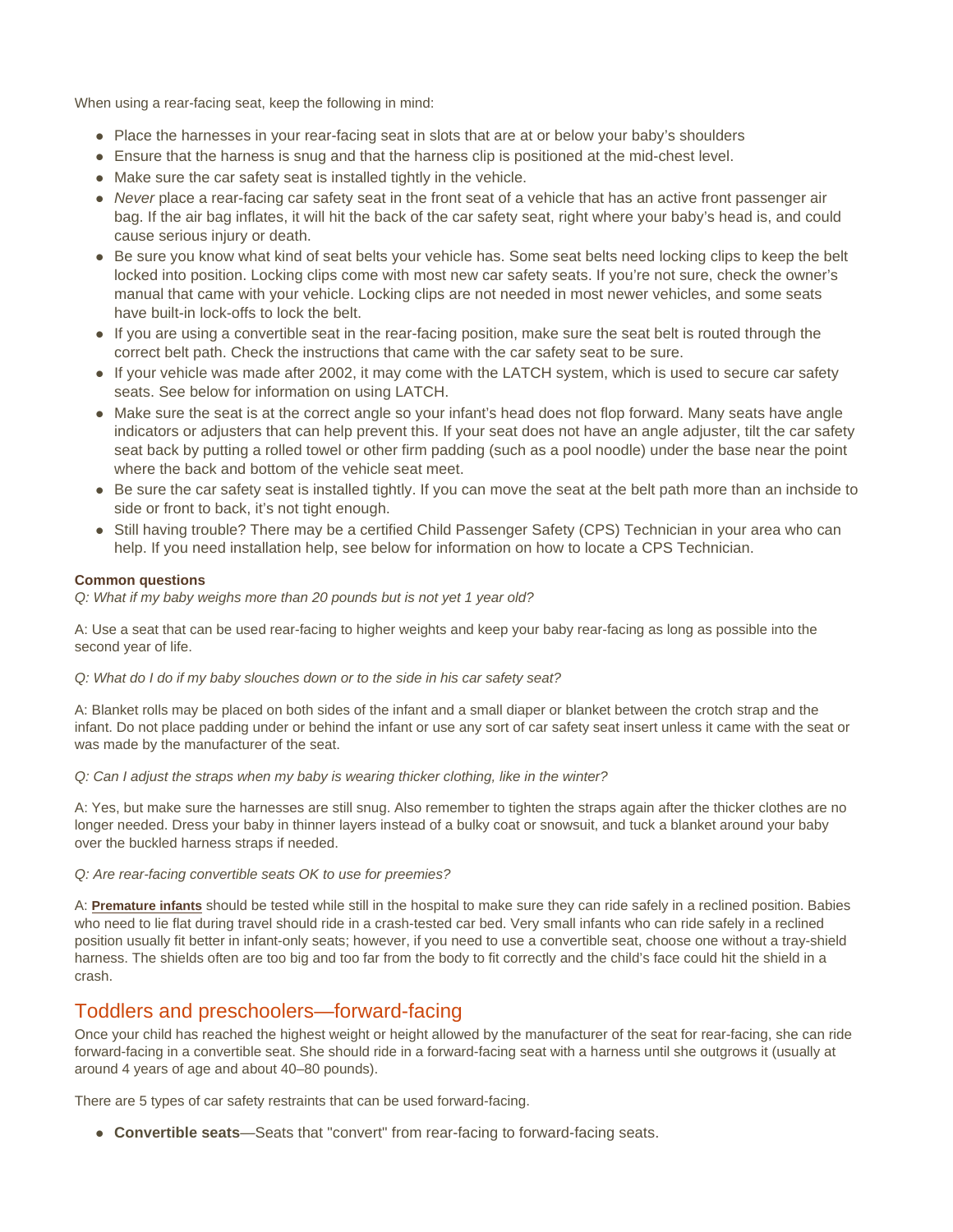- Forward-facing only—These seats can be used forward-facing with a harness for children who weigh up to 40 to 80 pounds (depending on the model).
- **Combination seat with harness**—These seats can be used forward-facing with a harness for children who weigh up to 40 to 80 pounds (depending on the model) or without the harness as a booster (up to 80–100 pounds).
- Built-in seats—Some vehicles come with forward-facing seats built in. Weight and height limits vary. Read your vehicle owner's manual or contact the manufacturer for details about how to use these seats.
- **Travel vests—These can be worn by children between 20 and 168 pounds and can be an alternative to** traditional forward-facing seats. They are useful for when a vehicle has lap-only seat belts in the rear or for children whose weight has exceeded that allowed by car safety seats. These vests may require use of a top tether.



*Photographs courtesy of the National Highway Traffic Safety Administration* **Forward-Facing Car Safety Seat**

### **Installation tips for forward-facing seats**

Make sure the car safety seat is installed tightly inthe vehicle and that the harness fits the child snugly.

To switch a convertible seat from rear-facing to forward-facing

- Move the shoulder straps to the slots that are at or above your child's shoulders. On some convertible seats, the top harness slots must be used when facing forward. Check the instructions that came with the seat to be sure.
- You may have to adjust the recline angle of the seat. Check the instructions to be sure.
- Make sure the seat belt runs through the forward-facing belt path. When making these changes, always follow the car safety seat instructions.
- If your vehicle was made after 2002, it should come with the LATCH system, which is used to secure car safety seats. See below for information on using LATCH.

A tether is a strap that attaches to the top of a car safety seat and to an anchor point in your vehicle (see your vehicle owner's manual to find where the tether anchors are in your vehicle). Tethers give important extra protection by keeping the car safety seat and the child's head from moving too far forward in a crash or sudden stop. All new cars, minivans, and light trucks have been required to have tether anchors since September 2000. New forward-facing car safety seats come with tethers. For older seats, or if your tether is missing, tether kits are available. Check with the car safety seat manufacturer to find out how you can get a tether if your seat does not have one.

### **Common questions**

*Q: What if I drive more children than can be buckled safely in the back seat?*

A: It's best to avoid this, especially if your vehicle has air bags in the front seat. All children younger than 13 years should ride in the back seat. If absolutely necessary, a child in a forward-facing car safety seat with a harness may be the best choice to ride in front. Just be sure the vehicle seat is moved as far back away from the dashboard (and the air bag) as possible.

*Q: What do I need to know if my child will be driven by someone else, such as for child care or school?*

A: If your child is being driven by someone else, make sure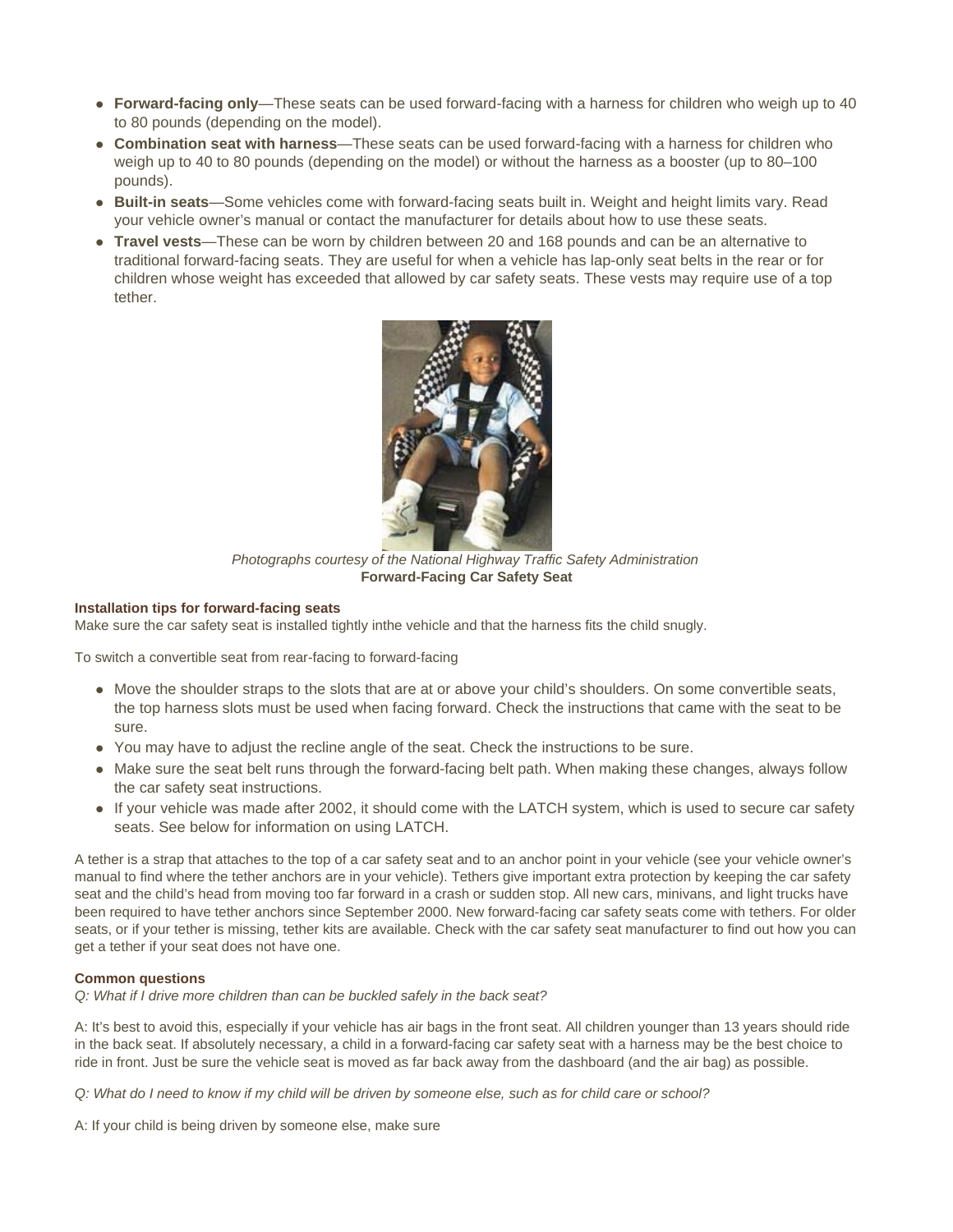- The car safety seat your child will be using fits properly in the vehicle used for transport.
- The car safety seat being used is appropriate for the age and size of your child.
- The person in charge of transporting your child knows how to install and use the car safety seat correctly.

**Child care programs** and schools should have written guidelines for transporting children. These guidelines should include the following:

- All drivers must have a valid driver's license. In some states, school bus drivers need to have a special type of license.
- Staff-to-child ratios for transport should meet or exceed those required for the classroom.
- Every child should be supervised during transport, either by school staff or a parent volunteer, so the driver can focus on driving.
- School staff, teachers, and drivers should know what do to in an emergency, know how to properly use car safety seats and seat belts, and be aware of other safety requirements.

### *Q: Should my child ride in a car safety seat on an airplane?*

A: Most infant, convertible, and forward-facing seats can be used on **airplanes**, but booster seats and travel vests cannot. The Federal Aviation Administration (FAA) and the AAP recommend that when flying, children should be securely fastened in certified child restraints until 4 years of age, and then should be secured with the airplane seat belts. This will help keep them safe during takeoff and landing or in case of turbulence. Check the label on your car safety seat or call the car safety seat manufacturer before you travel to see if your seat is certified for use on an airplane. Some car safety seats are approved by the manufacturer for use on airlines for children weighing more than 40 pounds. You can also consider using a restraint made only for use on airplanes and approved by the FAA.

## School-aged children—booster seats

**Booster seats** are for older children who have outgrown their forward-facing car safety seats. It is best for children to ride in a seat with a harness as long as possible, at least to 4 years of age. If your child outgrows his seat before reaching 4 years of age, consider using a seat with a harness approved for higher weights and heights. A child has outgrown his forward-facing seat when any one of the following is true:

- He reaches the top weight or height allowed for his seat with a harness. (These limits are listed on the seat and also included in the instruction booklet.)
- $\bullet$  His shoulders are above the top harness slots.
- His ears have reached the top of the seat.

Booster seats are designed to raise the child up so that the lap and shoulder seat belts fit properly. High-back and backless booster seats are available. They do not come with harness straps but are used with the lap and shoulder seat belts in your vehicle, the same way an adult rides. Booster seats should be used until your child can correctly fit in lap and shoulder seat belts. Booster seats typically include a plastic clip or guide to help ensure the correct use of the vehicle lap and shoulder belts. See the instruction booklet that came with the booster seat for directions on how to use the guide or clip.



*Photographs courtesy of the National Highway Traffic Safety Administration*  **Belt-Positioning Booster Seat**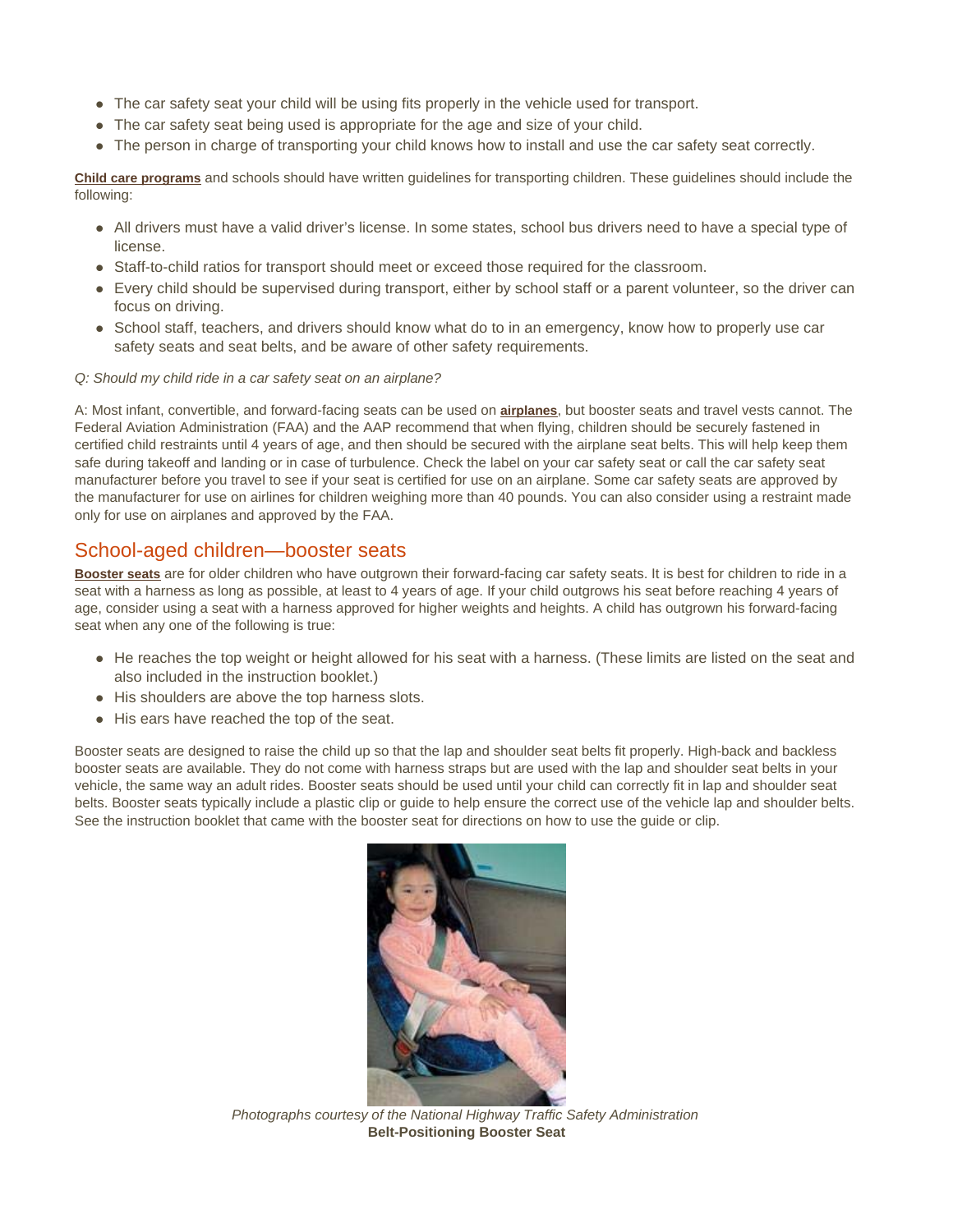### **Installation tips for booster seats**

Booster seats must be used with a lap and shoulder belt. When using a booster seat, make sure

- The lap belt lies low and snug across your child's upper thighs.
- The shoulder belt crosses the middle of your child's chest and shoulder.

### **Common questions**

*Q: What if my car only has lap belts in the back seat?*

A: Lap belts work fine with infant-only, convertible, and forward-facing seats. If your car only has lap belts, use a forwardfacing car safety seat with a harness and higher weight limits. Other options are

- Check to see if shoulder belts can be installed in your vehicle.
- Use a travel vest (some can be used with lap belts).
- Consider buying another car with lap and shoulder belts in the back seat.

### *Q: Is there a difference between high-back and backless boosters?*

A: Both types of boosters are designed to raise your child so the seat belts fit properly and both will reduce your child's risk of injury in a crash. High-back boosters are useful in vehicles that do not have head rests or have low seat backs. Many seats that look like high-back boosters are actually combination seats. They come with harnesses that can be used for smaller children and can then be removed for older children. Backless boosters are usually less expensive and are easier to move from vehicle to vehicle. Backless boosters can be safely used in vehicles with headrests and high seat backs.

### Older children—seat belts

Seat belts are made for adults. Your child should stay in a booster seat until adult seat belts fit correctly (usually when the child reaches about 4' 9" in height and is between 8 and 12 years of age). This means

- The shoulder belt lies across the middle of the chest and shoulder, not the neck or throat.
- The lap belt is low and snug across the upper thighs, not the belly.
- Your child is tall enough to sit against the vehicle seat back with her knees bent without slouching and can stay in this position comfortably throughout the trip.

Other points to keep in mind when using seat belts include

- Make sure your child does not tuck the shoulder belt under her arm or behind her back. This leaves the upper body unprotected, putting your child at risk of severe injury in a crash or with sudden braking.
- Never allow anyone to "share" seat belts. All passengers must have their own car safety seats or seat belts.

### **Common Questions**

*Q: I've seen products that say they can help make the seat belt fit better. Should we get one of these?*

A: No, these products should not be used. In fact, they may actually interfere with proper seat belt fit by causing the lap belt to ride too high on the stomach and making the shoulder belt too loose. They can even damage the seat belt. This rule applies to car safety seats too; do not use any extra products unless they came with the seat. There are no federal safety standards for these products and until there are, the AAP does not recommend they be used. As long as children are riding in the correct restraint for their size, they should not need to use any additional devices.

## **Shopping for car safety seats**

When shopping for a car safety seat, keep the following tips in mind:

- z **No one seat is the "best" or "safest."** The best seat is the one that fits your child's size, is correctly installed, fits well in your vehicle, and is used properly every time you drive.
- Don't decide by price alone. A higher price does not mean the seat is safer or easier to use.
- Avoid used seats if you don't know the seat's history. Never use a car safety seat that
	- { **Is too old.** Look on the label for the date it was made. Check with the manufacturer to find out how long it recommends using the seat.
	- { **Has any visible cracks on it.**
	- { **Does not have a label with the date of manufacture and model number.** Without these, you cannot check to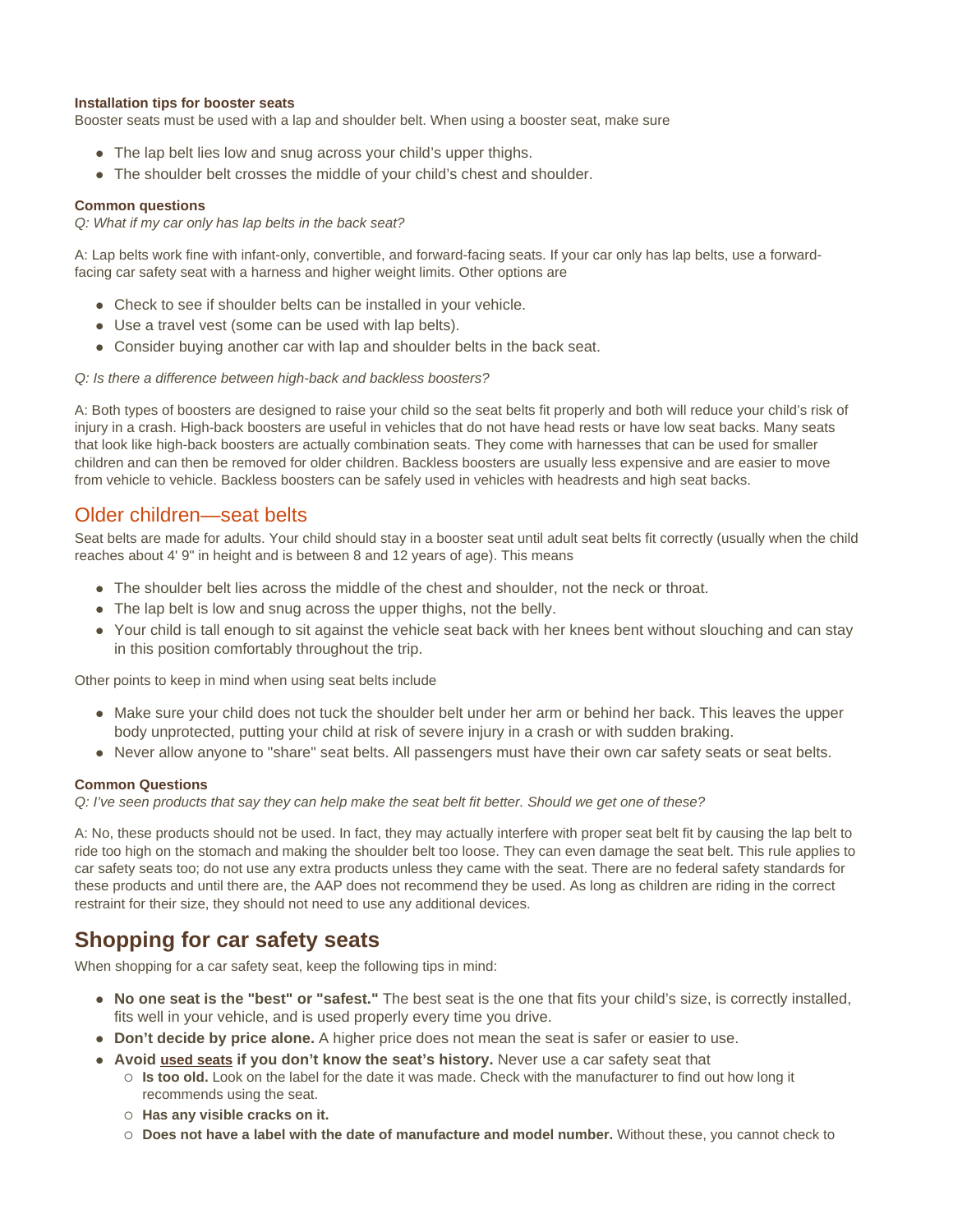see if the seat has been recalled.

- { **Does not come with instructions.** You need them to know how to use the seat.
- { **Is missing parts.** Used car safety seats often come without important parts. Check with the manufacturer to make sure you can get the right parts.
- { **Was recalled.** You can find out by calling the manufacturer or by contacting the National Highway Traffic Safety Administration (NHTSA) Vehicle Safety Hotline at 888/327-4236. You can also visit the NHTSA Web site at **www.odi-nhtsa.dot.gov/cars/problems/recalls/childseat.cfm**.
- Do not use seats that have been in a moderate or severe crash. Seats that were in a minor crash may still be safe to use. The NHTSA considers a crash minor if all of the following are true:
	- ${\circ}$  The vehicle could be driven away from the crash.
	- $\circ$  The vehicle door closest to the car safety seat was not damaged.
	- { No one in the vehicle was injured.
	- $\circ$  The air bags did not go off.
	- { You can't see any damage to the car safety seat.

If you are unsure, call the manufacturer of the seat. See "Manufacturer phone numbers and Web sites" in **Car Safety Seats: Product Listing** for manufacturer contact information.

## **Installing car safety seats correctly**

### About front air bags

All new cars come with front air bags. When used with seat belts, air bags work very well to protect teenagers and adults. However, air bags can be very dangerous to children, particularly those riding in rear-facing car safety seats and to preschool and young school-aged children who are not properly restrained. If your vehicle has a front passenger air bag, infants in rearfacing seats *must ride in the back seat*. Even in a relatively low-speed crash, the air bag can inflate, strike the car safety seat, and cause serious brain and neck injury and death.

Vehicles with no back seat or a back seat that is not made for passengers are not the best choice for traveling with small children. However, the air bag can be turned off in some of these vehicles if the front seat is needed for a child passenger. See your vehicle owner's manual for more information.

### About side air bags

Side air bags improve safety for adults in side-impact crashes. Read your vehicle owner's manual for more information about the air bags in your vehicle. Read your car safety seat manual for guidance on placing the seat next to a side air bag.

## LATCH

**LATCH** (Lower Anchors and Tethers for Children) is an attachment system for car safety seats. Lower anchors can be used instead of the seat belt to install the seat and may be easier to use in some cars. The top tether improves the safety provided by the seat and is important to use for all forward-facing seats.

Vehicles with the LATCH system have anchors located in the back seat. Car safety seats that come with LATCH have attachments that fasten to these anchors. Nearly all passenger vehicles and all car safety seats made on or after September 1, 2002, come with LATCH. However, unless both your vehicle *and* the car safety seat have the lower anchor system, you will still need to use seat belts to install the car safety seat.

## If you need installation help

If you have questions or need help installing your car safety seat, find a certified CPS Technician. Lists of certified CPS Technicians and Child Seat Fitting Stations are available on the NHTSA Web site at **www.nhtsa.gov** or at **www.seatcheck.org**. You can also get this information by calling 866/SEATCHECK (866/732-8243) or the NHTSA Vehicle Safety Hotline at 888/327-4236.

## **Important reminders**

- 1. **Be a good role model.** Make sure you always wear your seat belt. This will help your child form a lifelong habit of buckling up.
- 2. **Never leave your child alone in or around cars**. Any of the following can happen when a child is left alone in or around a vehicle: